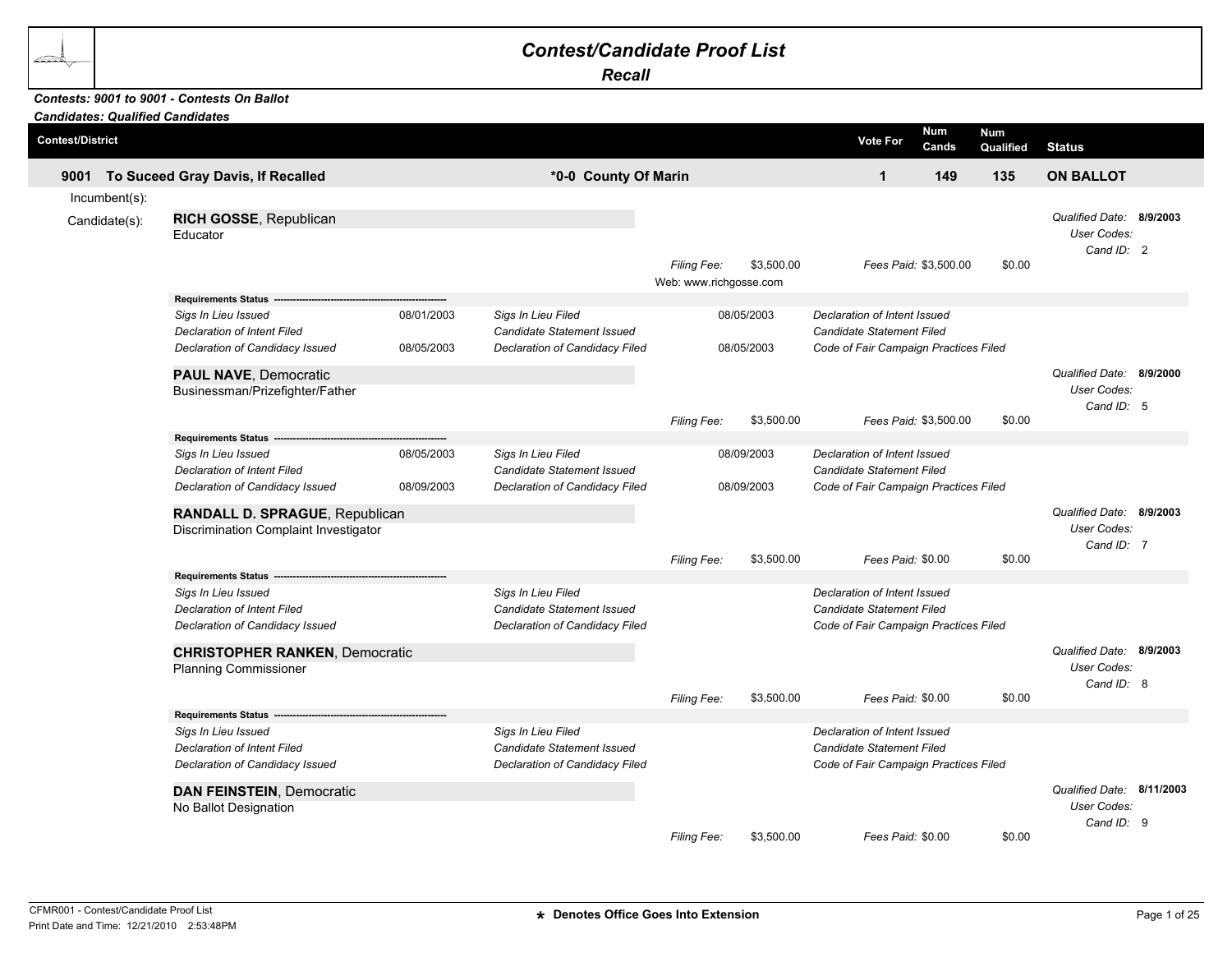| <b>Contest/District</b> |                                                                |                                                         |                    |            | <b>Vote For</b>                                                  | Num<br>Cands | <b>Num</b><br>Qualified | Status                     |  |
|-------------------------|----------------------------------------------------------------|---------------------------------------------------------|--------------------|------------|------------------------------------------------------------------|--------------|-------------------------|----------------------------|--|
|                         | <b>Partisan STATE Governor Gray Davis</b>                      |                                                         |                    |            |                                                                  |              |                         |                            |  |
| 9001                    | To Suceed Gray Davis, If Recalled                              |                                                         |                    |            | $\mathbf{1}$                                                     | 149          | 135                     | <b>ON BALLOT</b>           |  |
|                         | <b>Requirements Status</b>                                     |                                                         |                    |            |                                                                  |              |                         |                            |  |
|                         | Sigs In Lieu Issued                                            | Sigs In Lieu Filed                                      |                    |            | Declaration of Intent Issued                                     |              |                         |                            |  |
|                         | Declaration of Intent Filed                                    | Candidate Statement Issued                              |                    |            | <b>Candidate Statement Filed</b>                                 |              |                         |                            |  |
|                         | Declaration of Candidacy Issued                                | Declaration of Candidacy Filed                          |                    |            | Code of Fair Campaign Practices Filed                            |              |                         |                            |  |
|                         | <b>WILLIAM TSANGARES, Republican</b>                           |                                                         |                    |            |                                                                  |              |                         | Qualified Date: 8/11/2003  |  |
|                         | Businessperson                                                 |                                                         |                    |            |                                                                  |              |                         | User Codes:                |  |
|                         |                                                                |                                                         | <b>Filing Fee:</b> | \$3,500.00 | Fees Paid: \$0.00                                                |              | \$0.00                  | Cand ID: 10                |  |
|                         | <b>Requirements Status</b>                                     |                                                         |                    |            |                                                                  |              |                         |                            |  |
|                         | Sigs In Lieu Issued                                            | Sigs In Lieu Filed                                      |                    |            | Declaration of Intent Issued                                     |              |                         |                            |  |
|                         | Declaration of Intent Filed                                    | Candidate Statement Issued                              |                    |            | <b>Candidate Statement Filed</b>                                 |              |                         |                            |  |
|                         | Declaration of Candidacy Issued                                | Declaration of Candidacy Filed                          |                    |            | Code of Fair Campaign Practices Filed                            |              |                         |                            |  |
|                         |                                                                |                                                         |                    |            |                                                                  |              |                         | Qualified Date: 8/9/2003   |  |
|                         | <b>MAURICE WALKER, Green</b><br>Review Real Estate Appraiser   |                                                         |                    |            |                                                                  |              |                         | User Codes:                |  |
|                         |                                                                |                                                         |                    |            |                                                                  |              |                         | Cand ID: 12                |  |
|                         |                                                                |                                                         | <b>Filing Fee:</b> | \$3,500.00 | Fees Paid: \$0.00                                                |              | \$0.00                  |                            |  |
|                         | Requirements Status ---                                        |                                                         |                    |            |                                                                  |              |                         |                            |  |
|                         | Sigs In Lieu Issued                                            | Sigs In Lieu Filed                                      |                    |            | Declaration of Intent Issued                                     |              |                         |                            |  |
|                         | Declaration of Intent Filed                                    | <b>Candidate Statement Issued</b>                       |                    |            | <b>Candidate Statement Filed</b>                                 |              |                         |                            |  |
|                         | Declaration of Candidacy Issued                                | Declaration of Candidacy Filed                          |                    |            | Code of Fair Campaign Practices Filed                            |              |                         |                            |  |
|                         | <b>TIM SYLVESTER, Democratic</b>                               |                                                         |                    |            |                                                                  |              |                         | Qualified Date: 8/11/2003  |  |
|                         | Entrepreneur                                                   |                                                         |                    |            |                                                                  |              |                         | User Codes:                |  |
|                         |                                                                |                                                         |                    |            |                                                                  |              |                         | Cand ID: 18                |  |
|                         |                                                                |                                                         | <b>Filing Fee:</b> | \$3,500.00 | Fees Paid: \$0.00                                                |              | \$0.00                  |                            |  |
|                         | <b>Requirements Status</b>                                     |                                                         |                    |            |                                                                  |              |                         |                            |  |
|                         | Sigs In Lieu Issued                                            | Sigs In Lieu Filed<br>Candidate Statement Issued        |                    |            | Declaration of Intent Issued<br><b>Candidate Statement Filed</b> |              |                         |                            |  |
|                         | Declaration of Intent Filed<br>Declaration of Candidacy Issued | Declaration of Candidacy Filed                          |                    |            | Code of Fair Campaign Practices Filed                            |              |                         |                            |  |
|                         |                                                                |                                                         |                    |            |                                                                  |              |                         |                            |  |
|                         | <b>CHRISTOPHER SPROUL, Democratic</b>                          |                                                         |                    |            |                                                                  |              |                         | Qualified Date: 8/11/2003  |  |
|                         | <b>Environmental Attorney</b>                                  |                                                         |                    |            |                                                                  |              |                         | User Codes:<br>Cand ID: 19 |  |
|                         |                                                                |                                                         | <b>Filing Fee:</b> | \$3,500.00 | Fees Paid: \$0.00                                                |              | \$0.00                  |                            |  |
|                         | <b>Requirements Status</b>                                     |                                                         |                    |            |                                                                  |              |                         |                            |  |
|                         | Sigs In Lieu Issued                                            | Sigs In Lieu Filed                                      |                    |            | Declaration of Intent Issued                                     |              |                         |                            |  |
|                         | Declaration of Intent Filed                                    | Candidate Statement Issued                              |                    |            | Candidate Statement Filed                                        |              |                         |                            |  |
|                         | Declaration of Candidacy Issued                                | Declaration of Candidacy Filed                          |                    |            | Code of Fair Campaign Practices Filed                            |              |                         |                            |  |
|                         | <b>BILL VAUGHN, Democratic</b>                                 |                                                         |                    |            |                                                                  |              |                         | Qualified Date: 8/9/2003   |  |
|                         | <b>Structural Engineer</b>                                     |                                                         |                    |            |                                                                  |              |                         | User Codes:                |  |
|                         |                                                                |                                                         |                    |            |                                                                  |              |                         | Cand ID: 20                |  |
|                         |                                                                |                                                         | Filing Fee:        | \$3,500.00 | Fees Paid: \$0.00                                                |              | \$0.00                  |                            |  |
|                         | <b>Requirements Status</b>                                     |                                                         |                    |            |                                                                  |              |                         |                            |  |
|                         | Sigs In Lieu Issued<br>Declaration of Intent Filed             | Sigs In Lieu Filed<br><b>Candidate Statement Issued</b> |                    |            | Declaration of Intent Issued<br><b>Candidate Statement Filed</b> |              |                         |                            |  |
|                         | Declaration of Candidacy Issued                                | Declaration of Candidacy Filed                          |                    |            | Code of Fair Campaign Practices Filed                            |              |                         |                            |  |
|                         |                                                                |                                                         |                    |            |                                                                  |              |                         |                            |  |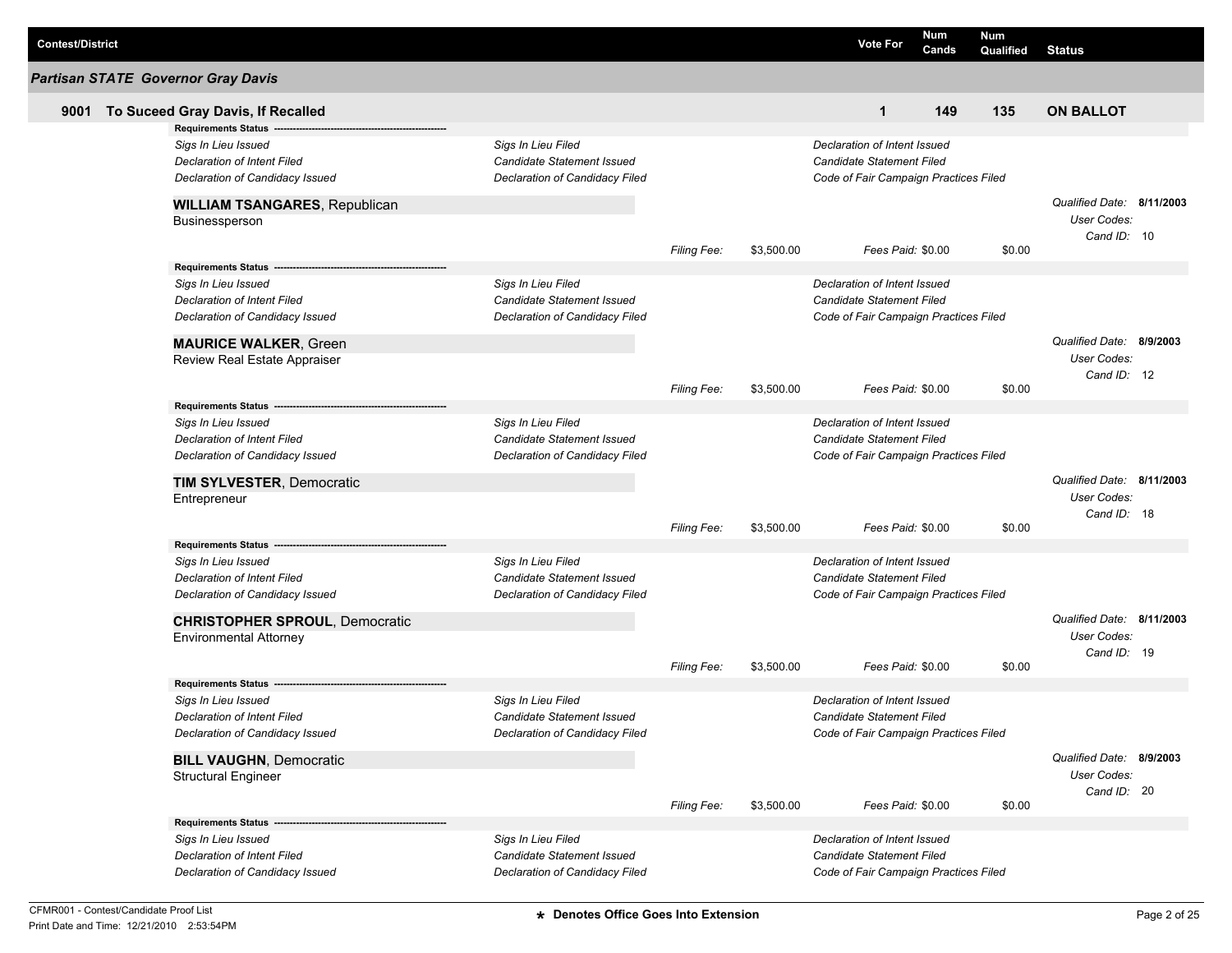| <b>Contest/District</b> |                                                                     |                                |                    |            | <b>Vote For</b>                       | Num<br>Cands | Num<br>Qualified | <b>Status</b>                                           |          |
|-------------------------|---------------------------------------------------------------------|--------------------------------|--------------------|------------|---------------------------------------|--------------|------------------|---------------------------------------------------------|----------|
|                         | <b>Partisan STATE Governor Gray Davis</b>                           |                                |                    |            |                                       |              |                  |                                                         |          |
| 9001                    | To Suceed Gray Davis, If Recalled                                   |                                |                    |            | $\mathbf{1}$                          | 149          | 135              | <b>ON BALLOT</b>                                        |          |
|                         | <b>JOEL BRITTON, Declines To State</b><br><b>Retired Meatpacker</b> |                                |                    |            |                                       |              |                  | Qualified Date: 8/11/2003<br>User Codes:<br>Cand ID: 21 |          |
|                         |                                                                     |                                | <b>Filing Fee:</b> | \$3,500.00 | Fees Paid: \$0.00                     |              | \$0.00           |                                                         |          |
|                         | Requirements Status --                                              |                                |                    |            |                                       |              |                  |                                                         |          |
|                         | Sigs In Lieu Issued                                                 | Sigs In Lieu Filed             |                    |            | Declaration of Intent Issued          |              |                  |                                                         |          |
|                         | <b>Declaration of Intent Filed</b>                                  | Candidate Statement Issued     |                    |            | Candidate Statement Filed             |              |                  |                                                         |          |
|                         | Declaration of Candidacy Issued                                     | Declaration of Candidacy Filed |                    |            | Code of Fair Campaign Practices Filed |              |                  |                                                         |          |
|                         | <b>AUDIE BOCK, Democratic</b>                                       |                                |                    |            |                                       |              |                  | Qualified Date: 8/9/2003                                |          |
|                         | Educator/ Small Businesswoman                                       |                                |                    |            |                                       |              |                  | User Codes:                                             |          |
|                         |                                                                     |                                |                    |            |                                       |              |                  | Cand ID: 22                                             |          |
|                         |                                                                     |                                | <b>Filing Fee:</b> | \$3,500.00 | Fees Paid: \$0.00                     |              | \$0.00           |                                                         |          |
|                         | Requirements Status ------                                          |                                |                    |            |                                       |              |                  |                                                         |          |
|                         | Sigs In Lieu Issued                                                 | Sigs In Lieu Filed             |                    |            | Declaration of Intent Issued          |              |                  |                                                         |          |
|                         | Declaration of Intent Filed                                         | Candidate Statement Issued     |                    |            | Candidate Statement Filed             |              |                  |                                                         |          |
|                         | Declaration of Candidacy Issued                                     | Declaration of Candidacy Filed |                    |            | Code of Fair Campaign Practices Filed |              |                  |                                                         |          |
|                         | <b>GARY COLEMAN, Declines To State</b>                              |                                |                    |            |                                       |              |                  | Qualified Date: 8/9/2003                                |          |
|                         | Actor                                                               |                                |                    |            |                                       |              |                  | User Codes:                                             |          |
|                         |                                                                     |                                | Filing Fee:        | \$3,500.00 | Fees Paid: \$0.00                     |              | \$0.00           | Cand ID: 23                                             |          |
|                         | <b>Requirements Status</b>                                          |                                |                    |            |                                       |              |                  |                                                         |          |
|                         | Sigs In Lieu Issued                                                 | Sigs In Lieu Filed             |                    |            | Declaration of Intent Issued          |              |                  |                                                         |          |
|                         | Declaration of Intent Filed                                         | Candidate Statement Issued     |                    |            | Candidate Statement Filed             |              |                  |                                                         |          |
|                         | Declaration of Candidacy Issued                                     | Declaration of Candidacy Filed |                    |            | Code of Fair Campaign Practices Filed |              |                  |                                                         |          |
|                         |                                                                     |                                |                    |            |                                       |              |                  |                                                         |          |
|                         | <b>BOB LYNN EDWARDS, Democratic</b>                                 |                                |                    |            |                                       |              |                  | Qualified Date:                                         | 8/9/2003 |
|                         | Attorney                                                            |                                |                    |            |                                       |              |                  | User Codes:<br>Cand ID: 24                              |          |
|                         |                                                                     |                                | <b>Filing Fee:</b> | \$3,500.00 | Fees Paid: \$0.00                     |              | \$0.00           |                                                         |          |
|                         | Requirements Status ---                                             |                                |                    |            |                                       |              |                  |                                                         |          |
|                         | Sigs In Lieu Issued                                                 | Sigs In Lieu Filed             |                    |            | Declaration of Intent Issued          |              |                  |                                                         |          |
|                         | <b>Declaration of Intent Filed</b>                                  | Candidate Statement Issued     |                    |            | Candidate Statement Filed             |              |                  |                                                         |          |
|                         | Declaration of Candidacy Issued                                     | Declaration of Candidacy Filed |                    |            | Code of Fair Campaign Practices Filed |              |                  |                                                         |          |
|                         | <b>MICHAEL WOZNIAK, Democratic</b>                                  |                                |                    |            |                                       |              |                  | Qualified Date: 8/9/2003                                |          |
|                         | <b>Retired Police Officer</b>                                       |                                |                    |            |                                       |              |                  | User Codes:                                             |          |
|                         |                                                                     |                                |                    |            |                                       |              |                  | Cand ID: 25                                             |          |
|                         |                                                                     |                                | Filing Fee:        | \$3,500.00 | Fees Paid: \$0.00                     |              | \$0.00           |                                                         |          |
|                         | <b>Requirements Status</b>                                          |                                |                    |            |                                       |              |                  |                                                         |          |
|                         | Sigs In Lieu Issued                                                 | Sigs In Lieu Filed             |                    |            | Declaration of Intent Issued          |              |                  |                                                         |          |
|                         | Declaration of Intent Filed                                         | Candidate Statement Issued     |                    |            | Candidate Statement Filed             |              |                  |                                                         |          |
|                         | Declaration of Candidacy Issued                                     | Declaration of Candidacy Filed |                    |            | Code of Fair Campaign Practices Filed |              |                  |                                                         |          |
|                         | <b>LINGEL H. WINTERS, Democratic</b>                                |                                |                    |            |                                       |              |                  | Qualified Date: 8/11/2003                               |          |
|                         | <b>Consumer Business Attorney</b>                                   |                                |                    |            |                                       |              |                  | User Codes:                                             |          |
|                         |                                                                     |                                |                    |            |                                       |              |                  | Cand ID: 26                                             |          |
|                         |                                                                     |                                | Filing Fee:        | \$3,500.00 | Fees Paid: \$0.00                     |              | \$0.00           |                                                         |          |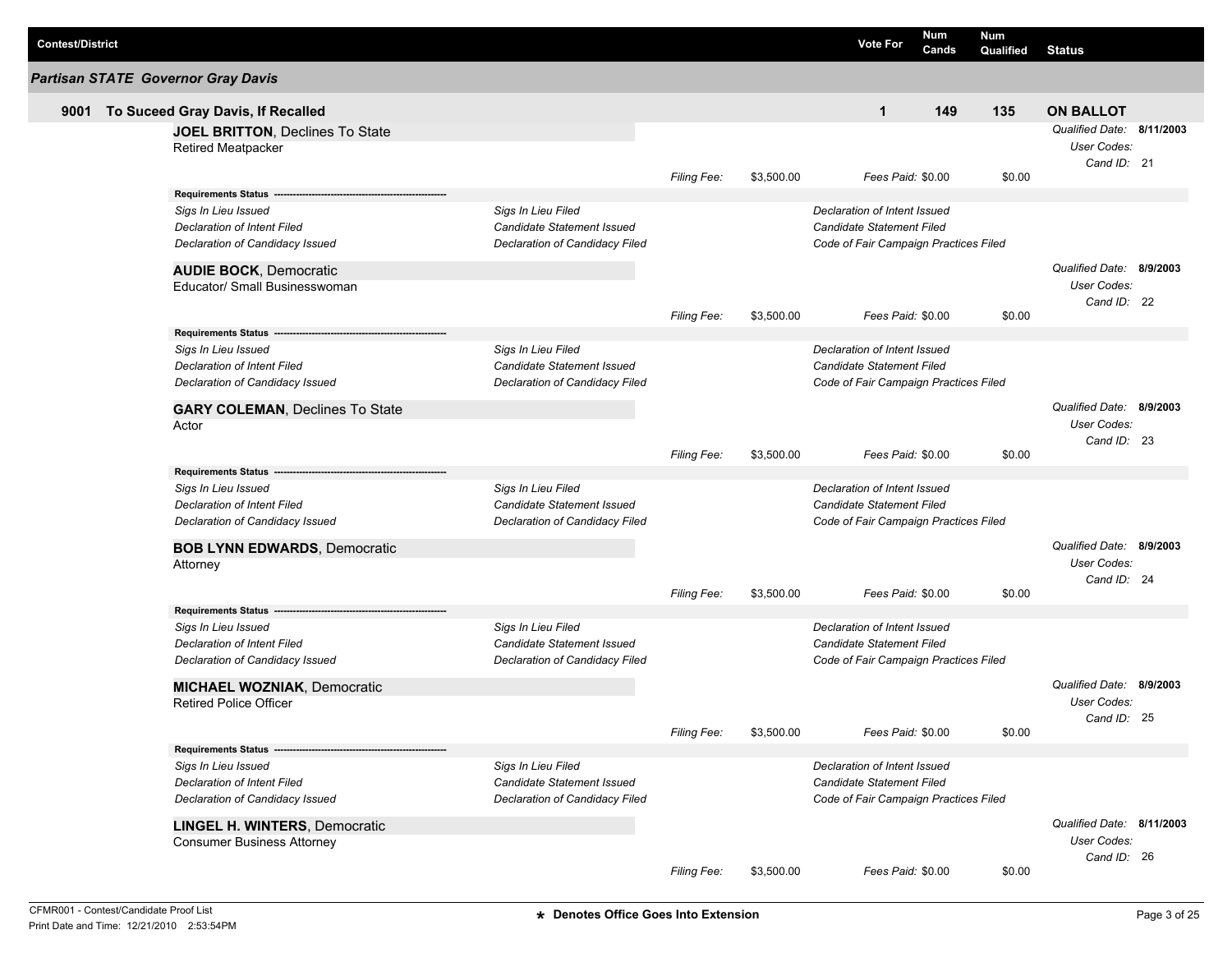| <b>Contest/District</b> |                                                                                              |                                                                                    |                    |            | <b>Vote For</b>                                                                                    | Num<br>Cands | Num<br>Qualified | <b>Status</b>                                                 |  |
|-------------------------|----------------------------------------------------------------------------------------------|------------------------------------------------------------------------------------|--------------------|------------|----------------------------------------------------------------------------------------------------|--------------|------------------|---------------------------------------------------------------|--|
|                         | <b>Partisan STATE Governor Gray Davis</b>                                                    |                                                                                    |                    |            |                                                                                                    |              |                  |                                                               |  |
| 9001                    | To Suceed Gray Davis, If Recalled                                                            |                                                                                    |                    |            | $\mathbf{1}$                                                                                       | 149          | 135              | <b>ON BALLOT</b>                                              |  |
|                         | <b>Requirements Status</b>                                                                   |                                                                                    |                    |            |                                                                                                    |              |                  |                                                               |  |
|                         | Sigs In Lieu Issued<br>Declaration of Intent Filed<br>Declaration of Candidacy Issued        | Sigs In Lieu Filed<br>Candidate Statement Issued<br>Declaration of Candidacy Filed |                    |            | Declaration of Intent Issued<br>Candidate Statement Filed<br>Code of Fair Campaign Practices Filed |              |                  |                                                               |  |
|                         |                                                                                              |                                                                                    |                    |            |                                                                                                    |              |                  |                                                               |  |
|                         | <b>BOB MC CLAIN, Declines To State</b><br>Civil Engineer                                     |                                                                                    |                    |            |                                                                                                    |              |                  | Qualified Date: 8/9/2003<br><b>User Codes:</b><br>Cand ID: 29 |  |
|                         |                                                                                              |                                                                                    | Filing Fee:        | \$3,500.00 | Fees Paid: \$0.00                                                                                  |              | \$0.00           |                                                               |  |
|                         | Requirements Status ---                                                                      |                                                                                    |                    |            |                                                                                                    |              |                  |                                                               |  |
|                         | Sigs In Lieu Issued<br><b>Declaration of Intent Filed</b><br>Declaration of Candidacy Issued | Sigs In Lieu Filed<br>Candidate Statement Issued<br>Declaration of Candidacy Filed |                    |            | Declaration of Intent Issued<br>Candidate Statement Filed<br>Code of Fair Campaign Practices Filed |              |                  |                                                               |  |
|                         | RALPH A. HERNANDEZ, Democratic<br><b>District Attorney Inspector</b>                         |                                                                                    |                    |            |                                                                                                    |              |                  | Qualified Date: 8/9/2003<br><b>User Codes:</b><br>Cand ID: 30 |  |
|                         |                                                                                              |                                                                                    | Filing Fee:        | \$3,500.00 | Fees Paid: \$0.00                                                                                  |              | \$0.00           |                                                               |  |
|                         | Requirements Status -                                                                        |                                                                                    |                    |            |                                                                                                    |              |                  |                                                               |  |
|                         | Sigs In Lieu Issued<br><b>Declaration of Intent Filed</b><br>Declaration of Candidacy Issued | Sigs In Lieu Filed<br>Candidate Statement Issued<br>Declaration of Candidacy Filed |                    |            | Declaration of Intent Issued<br>Candidate Statement Filed<br>Code of Fair Campaign Practices Filed |              |                  |                                                               |  |
|                         | <b>GEROLD LEE GORMAN, Democratic</b><br>Engineer                                             |                                                                                    | Filing Fee:        | \$3,500.00 | Fees Paid: \$0.00                                                                                  |              | \$0.00           | Qualified Date: 8/9/2003<br><b>User Codes:</b><br>Cand ID: 31 |  |
|                         | Requirements Status --                                                                       |                                                                                    |                    |            |                                                                                                    |              |                  |                                                               |  |
|                         | Sigs In Lieu Issued<br><b>Declaration of Intent Filed</b><br>Declaration of Candidacy Issued | Sigs In Lieu Filed<br>Candidate Statement Issued<br>Declaration of Candidacy Filed |                    |            | Declaration of Intent Issued<br>Candidate Statement Filed<br>Code of Fair Campaign Practices Filed |              |                  |                                                               |  |
|                         | <b>PAUL MARIANO, Democratic</b><br>Attorney                                                  |                                                                                    |                    |            |                                                                                                    |              |                  | Qualified Date: 8/9/2003<br><b>User Codes:</b><br>Cand ID: 32 |  |
|                         |                                                                                              |                                                                                    | <b>Filing Fee:</b> | \$3,500.00 | Fees Paid: \$0.00                                                                                  |              | \$0.00           |                                                               |  |
|                         | <b>Requirements Status</b>                                                                   |                                                                                    |                    |            |                                                                                                    |              |                  |                                                               |  |
|                         | Sigs In Lieu Issued                                                                          | Sigs In Lieu Filed                                                                 |                    |            | Declaration of Intent Issued                                                                       |              |                  |                                                               |  |
|                         | <b>Declaration of Intent Filed</b><br>Declaration of Candidacy Issued                        | Candidate Statement Issued<br>Declaration of Candidacy Filed                       |                    |            | Candidate Statement Filed<br>Code of Fair Campaign Practices Filed                                 |              |                  |                                                               |  |
|                         |                                                                                              |                                                                                    |                    |            |                                                                                                    |              |                  | Qualified Date: 8/9/2003                                      |  |
|                         | <b>JERRY KUNZMAN, Declines To State</b><br><b>Chief Executive Officer</b>                    |                                                                                    |                    |            |                                                                                                    |              |                  | User Codes:<br>Cand ID: 33                                    |  |
|                         |                                                                                              |                                                                                    | <b>Filing Fee:</b> | \$3,500.00 | Fees Paid: \$0.00                                                                                  |              | \$0.00           |                                                               |  |
|                         | Sigs In Lieu Issued                                                                          | Sigs In Lieu Filed                                                                 |                    |            | Declaration of Intent Issued                                                                       |              |                  |                                                               |  |
|                         | <b>Declaration of Intent Filed</b><br>Declaration of Candidacy Issued                        | Candidate Statement Issued<br>Declaration of Candidacy Filed                       |                    |            | Candidate Statement Filed<br>Code of Fair Campaign Practices Filed                                 |              |                  |                                                               |  |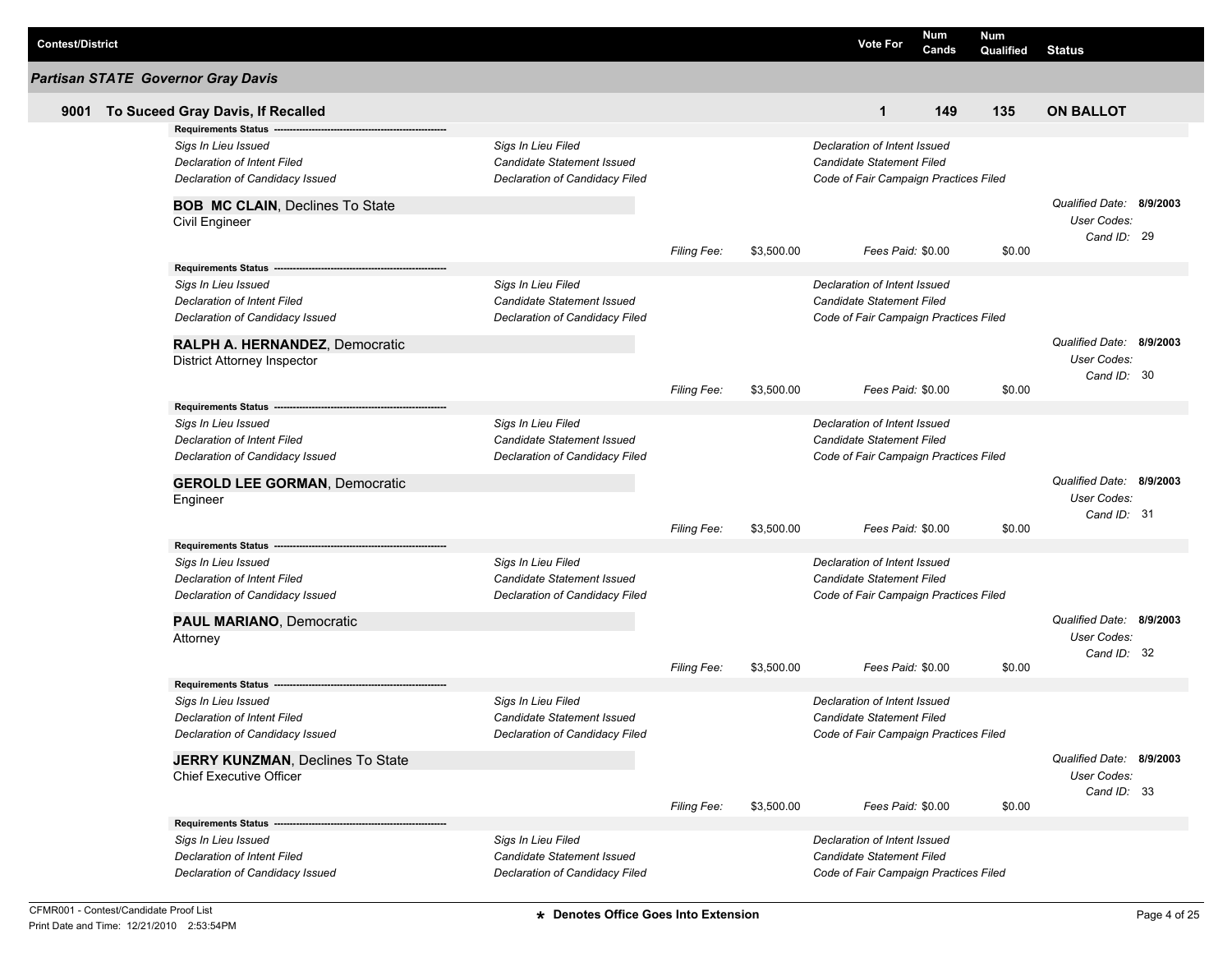| <b>Contest/District</b> |                                            |                                   |                    |            | <b>Vote For</b>                       | <b>Num</b><br>Cands | Num<br>Qualified | <b>Status</b>            |  |
|-------------------------|--------------------------------------------|-----------------------------------|--------------------|------------|---------------------------------------|---------------------|------------------|--------------------------|--|
|                         | <b>Partisan STATE Governor Gray Davis</b>  |                                   |                    |            |                                       |                     |                  |                          |  |
| 9001                    | To Suceed Gray Davis, If Recalled          |                                   |                    |            | $\mathbf{1}$                          | 149                 | 135              | <b>ON BALLOT</b>         |  |
|                         | DARRYL L. MOBLEY, Declines To State        |                                   |                    |            |                                       |                     |                  | Qualified Date: 8/9/2003 |  |
|                         | Businessman/Entrepreneur                   |                                   |                    |            |                                       |                     |                  | User Codes:              |  |
|                         |                                            |                                   |                    |            |                                       |                     |                  | Cand ID: 34              |  |
|                         |                                            |                                   | <b>Filing Fee:</b> | \$3,500.00 | Fees Paid: \$0.00                     |                     | \$0.00           |                          |  |
|                         | Requirements Status --                     |                                   |                    |            |                                       |                     |                  |                          |  |
|                         | Sigs In Lieu Issued                        | Sigs In Lieu Filed                |                    |            | Declaration of Intent Issued          |                     |                  |                          |  |
|                         | <b>Declaration of Intent Filed</b>         | Candidate Statement Issued        |                    |            | Candidate Statement Filed             |                     |                  |                          |  |
|                         | Declaration of Candidacy Issued            | Declaration of Candidacy Filed    |                    |            | Code of Fair Campaign Practices Filed |                     |                  |                          |  |
|                         | <b>GINO MARTORANA, Republican</b>          |                                   |                    |            |                                       |                     |                  | Qualified Date: 8/9/2003 |  |
|                         | <b>Restaurant Owner</b>                    |                                   |                    |            |                                       |                     |                  | <b>User Codes:</b>       |  |
|                         |                                            |                                   |                    |            |                                       |                     |                  | Cand ID: 36              |  |
|                         |                                            |                                   | <b>Filing Fee:</b> | \$3,500.00 | Fees Paid: \$0.00                     |                     | \$0.00           |                          |  |
|                         | Requirements Status -------                |                                   |                    |            |                                       |                     |                  |                          |  |
|                         | Sigs In Lieu Issued                        | Sigs In Lieu Filed                |                    |            | Declaration of Intent Issued          |                     |                  |                          |  |
|                         | Declaration of Intent Filed                | Candidate Statement Issued        |                    |            | Candidate Statement Filed             |                     |                  |                          |  |
|                         | Declaration of Candidacy Issued            | Declaration of Candidacy Filed    |                    |            | Code of Fair Campaign Practices Filed |                     |                  |                          |  |
|                         | <b>DARIN PRICE, Natural Law</b>            |                                   |                    |            |                                       |                     |                  | Qualified Date: 8/9/2003 |  |
|                         | University Chemistry Instructor            |                                   |                    |            |                                       |                     |                  | User Codes:              |  |
|                         |                                            |                                   |                    |            |                                       |                     |                  | Cand ID: 37              |  |
|                         |                                            |                                   | Filing Fee:        | \$3,500.00 | Fees Paid: \$0.00                     |                     | \$0.00           |                          |  |
|                         | <b>Requirements Status</b>                 |                                   |                    |            |                                       |                     |                  |                          |  |
|                         | Sigs In Lieu Issued                        | Sigs In Lieu Filed                |                    |            | Declaration of Intent Issued          |                     |                  |                          |  |
|                         | <b>Declaration of Intent Filed</b>         | Candidate Statement Issued        |                    |            | Candidate Statement Filed             |                     |                  |                          |  |
|                         | Declaration of Candidacy Issued            | Declaration of Candidacy Filed    |                    |            | Code of Fair Campaign Practices Filed |                     |                  |                          |  |
|                         | DAVID LAUGHING HORSE ROBINSON, Democratic  |                                   |                    |            |                                       |                     |                  | Qualified Date: 8/9/2003 |  |
|                         | <b>Tribal Chairman</b>                     |                                   |                    |            |                                       |                     |                  | User Codes:              |  |
|                         |                                            |                                   |                    |            |                                       |                     |                  | Cand ID: 38              |  |
|                         |                                            |                                   | <b>Filing Fee:</b> | \$3,500.00 | Fees Paid: \$0.00                     |                     | \$0.00           |                          |  |
|                         | Requirements Status --                     |                                   |                    |            |                                       |                     |                  |                          |  |
|                         | Sigs In Lieu Issued                        | Sigs In Lieu Filed                |                    |            | Declaration of Intent Issued          |                     |                  |                          |  |
|                         | <b>Declaration of Intent Filed</b>         | <b>Candidate Statement Issued</b> |                    |            | Candidate Statement Filed             |                     |                  |                          |  |
|                         | Declaration of Candidacy Issued            | Declaration of Candidacy Filed    |                    |            | Code of Fair Campaign Practices Filed |                     |                  |                          |  |
|                         | JOHN W. BEARD, Republican                  |                                   |                    |            |                                       |                     |                  | Qualified Date: 8/9/2003 |  |
|                         | Businessman                                |                                   |                    |            |                                       |                     |                  | User Codes:              |  |
|                         |                                            |                                   |                    |            |                                       |                     |                  | Cand ID: 39              |  |
|                         |                                            |                                   | Filing Fee:        | \$3,500.00 | Fees Paid: \$0.00                     |                     | \$0.00           |                          |  |
|                         | <b>Requirements Status</b>                 |                                   |                    |            |                                       |                     |                  |                          |  |
|                         | Sigs In Lieu Issued                        | Sigs In Lieu Filed                |                    |            | Declaration of Intent Issued          |                     |                  |                          |  |
|                         | <b>Declaration of Intent Filed</b>         | Candidate Statement Issued        |                    |            | Candidate Statement Filed             |                     |                  |                          |  |
|                         | Declaration of Candidacy Issued            | Declaration of Candidacy Filed    |                    |            | Code of Fair Campaign Practices Filed |                     |                  |                          |  |
|                         | JOHN CHRISTOPHER BURTON, Declines To State |                                   |                    |            |                                       |                     |                  | Qualified Date: 8/9/2003 |  |
|                         | Civil Rights Lawyer                        |                                   |                    |            |                                       |                     |                  | User Codes:              |  |
|                         |                                            |                                   |                    |            |                                       |                     |                  | Cand ID: 40              |  |
|                         |                                            |                                   | Filing Fee:        | \$3,500.00 | Fees Paid: \$0.00                     |                     | \$0.00           |                          |  |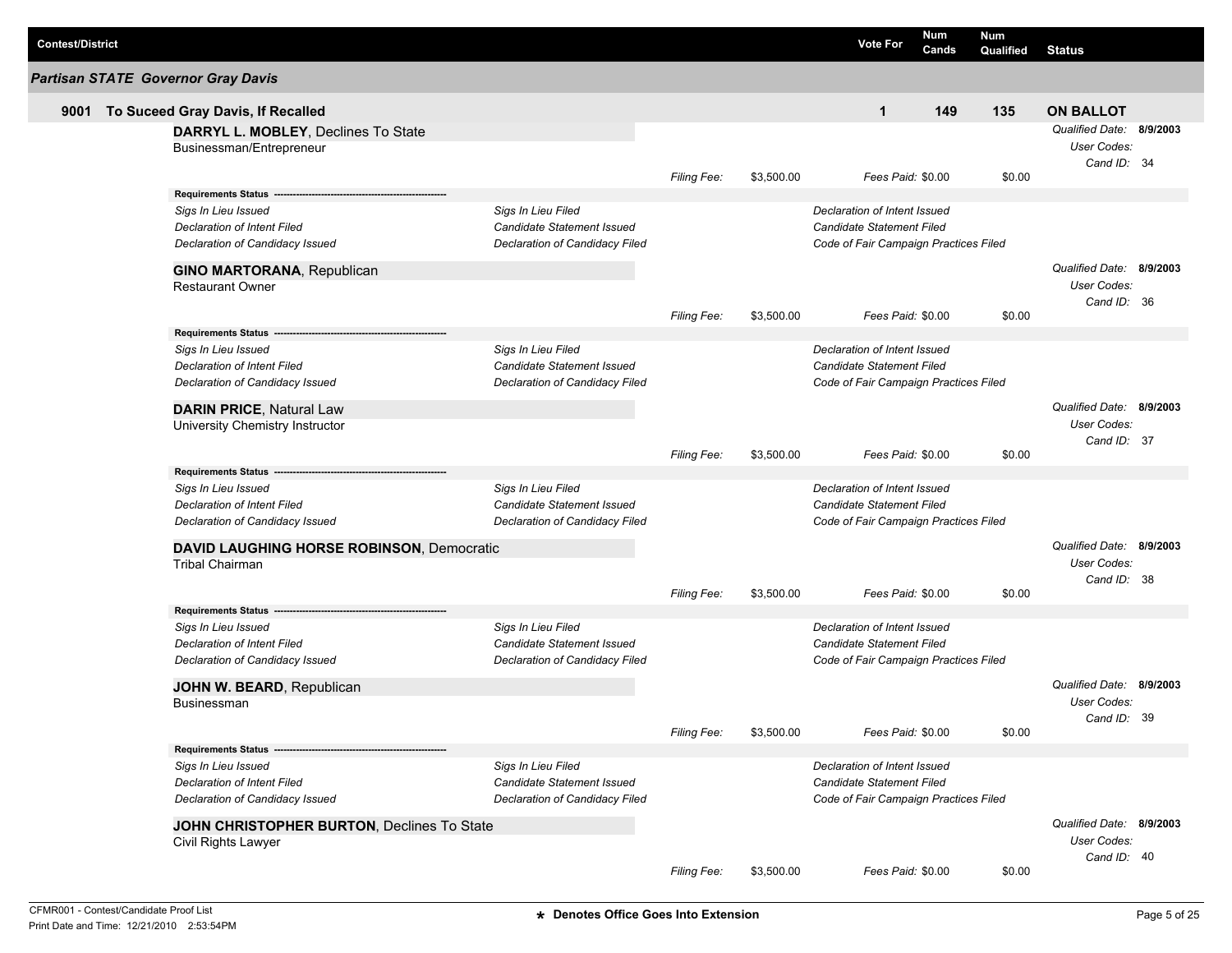| <b>Contest/District</b> |                                                           |                                                  |                    |            | <b>Vote For</b>                       | Num<br>Cands | Num<br>Qualified | <b>Status</b>            |          |
|-------------------------|-----------------------------------------------------------|--------------------------------------------------|--------------------|------------|---------------------------------------|--------------|------------------|--------------------------|----------|
|                         | <b>Partisan STATE Governor Gray Davis</b>                 |                                                  |                    |            |                                       |              |                  |                          |          |
| 9001                    | To Suceed Gray Davis, If Recalled                         |                                                  |                    |            | $\mathbf{1}$                          | 149          | 135              | <b>ON BALLOT</b>         |          |
|                         | <b>Requirements Status</b>                                |                                                  |                    |            |                                       |              |                  |                          |          |
|                         | Sigs In Lieu Issued                                       | Sigs In Lieu Filed                               |                    |            | Declaration of Intent Issued          |              |                  |                          |          |
|                         | <b>Declaration of Intent Filed</b>                        | Candidate Statement Issued                       |                    |            | Candidate Statement Filed             |              |                  |                          |          |
|                         | Declaration of Candidacy Issued                           | Declaration of Candidacy Filed                   |                    |            | Code of Fair Campaign Practices Filed |              |                  |                          |          |
|                         | <b>LARRY FLYNT, Democratic</b>                            |                                                  |                    |            |                                       |              |                  | Qualified Date: 8/9/2003 |          |
|                         | Publisher                                                 |                                                  |                    |            |                                       |              |                  | User Codes:              |          |
|                         |                                                           |                                                  |                    |            |                                       |              |                  | Cand ID: 41              |          |
|                         |                                                           |                                                  | Filing Fee:        | \$3,500.00 | Fees Paid: \$0.00                     |              | \$0.00           |                          |          |
|                         |                                                           |                                                  |                    |            | Declaration of Intent Issued          |              |                  |                          |          |
|                         | Sigs In Lieu Issued<br><b>Declaration of Intent Filed</b> | Sigs In Lieu Filed<br>Candidate Statement Issued |                    |            | Candidate Statement Filed             |              |                  |                          |          |
|                         |                                                           | Declaration of Candidacy Filed                   |                    |            |                                       |              |                  |                          |          |
|                         | Declaration of Candidacy Issued                           |                                                  |                    |            | Code of Fair Campaign Practices Filed |              |                  |                          |          |
|                         | RONALD J. FRIEDMAN, Declines To State                     |                                                  |                    |            |                                       |              |                  | Qualified Date:          | 8/9/2003 |
|                         | Physician                                                 |                                                  |                    |            |                                       |              |                  | User Codes:              |          |
|                         |                                                           |                                                  | <b>Filing Fee:</b> | \$3,500.00 | Fees Paid: \$0.00                     |              | \$0.00           | Cand ID: 42              |          |
|                         | Requirements Status --                                    |                                                  |                    |            |                                       |              |                  |                          |          |
|                         | Sigs In Lieu Issued                                       | Sigs In Lieu Filed                               |                    |            | Declaration of Intent Issued          |              |                  |                          |          |
|                         | <b>Declaration of Intent Filed</b>                        | <b>Candidate Statement Issued</b>                |                    |            | Candidate Statement Filed             |              |                  |                          |          |
|                         | Declaration of Candidacy Issued                           | Declaration of Candidacy Filed                   |                    |            | Code of Fair Campaign Practices Filed |              |                  |                          |          |
|                         | LEO GALLAGHER, Declines To State                          |                                                  |                    |            |                                       |              |                  | Qualified Date: 8/9/2003 |          |
|                         | Comedian                                                  |                                                  |                    |            |                                       |              |                  | User Codes:              |          |
|                         |                                                           |                                                  |                    |            |                                       |              |                  | Cand ID: 43              |          |
|                         |                                                           |                                                  | <b>Filing Fee:</b> | \$3,500.00 | Fees Paid: \$0.00                     |              | \$0.00           |                          |          |
|                         | Requirements Status --                                    |                                                  |                    |            |                                       |              |                  |                          |          |
|                         | Sigs In Lieu Issued                                       | Sigs In Lieu Filed                               |                    |            | Declaration of Intent Issued          |              |                  |                          |          |
|                         | <b>Declaration of Intent Filed</b>                        | Candidate Statement Issued                       |                    |            | Candidate Statement Filed             |              |                  |                          |          |
|                         | Declaration of Candidacy Issued                           | Declaration of Candidacy Filed                   |                    |            | Code of Fair Campaign Practices Filed |              |                  |                          |          |
|                         | <b>SARA ANN HANLON, Declines To State</b>                 |                                                  |                    |            |                                       |              |                  | Qualified Date: 8/9/2003 |          |
|                         | <b>Businesswoman</b>                                      |                                                  |                    |            |                                       |              |                  | User Codes:              |          |
|                         |                                                           |                                                  |                    |            |                                       |              |                  | Cand ID: 44              |          |
|                         |                                                           |                                                  | <b>Filing Fee:</b> | \$3,500.00 | Fees Paid: \$0.00                     |              | \$0.00           |                          |          |
|                         | <b>Requirements Status</b>                                |                                                  |                    |            |                                       |              |                  |                          |          |
|                         | Sigs In Lieu Issued                                       | Sigs In Lieu Filed                               |                    |            | Declaration of Intent Issued          |              |                  |                          |          |
|                         | Declaration of Intent Filed                               | Candidate Statement Issued                       |                    |            | Candidate Statement Filed             |              |                  |                          |          |
|                         | Declaration of Candidacy Issued                           | <b>Declaration of Candidacy Filed</b>            |                    |            | Code of Fair Campaign Practices Filed |              |                  |                          |          |
|                         | <b>ARIANNA HUFFINGTON, Declines To State</b>              |                                                  |                    |            |                                       |              |                  | Qualified Date: 8/9/2003 |          |
|                         | Author/Columnist/Mother                                   |                                                  |                    |            |                                       |              |                  | User Codes:              |          |
|                         |                                                           |                                                  | <b>Filing Fee:</b> | \$3,500.00 | Fees Paid: \$0.00                     |              | \$0.00           | Cand ID: 45              |          |
|                         |                                                           |                                                  |                    |            |                                       |              |                  |                          |          |
|                         | Sigs In Lieu Issued                                       | Sigs In Lieu Filed                               |                    |            | Declaration of Intent Issued          |              |                  |                          |          |
|                         | <b>Declaration of Intent Filed</b>                        | Candidate Statement Issued                       |                    |            | Candidate Statement Filed             |              |                  |                          |          |
|                         | Declaration of Candidacy Issued                           | Declaration of Candidacy Filed                   |                    |            | Code of Fair Campaign Practices Filed |              |                  |                          |          |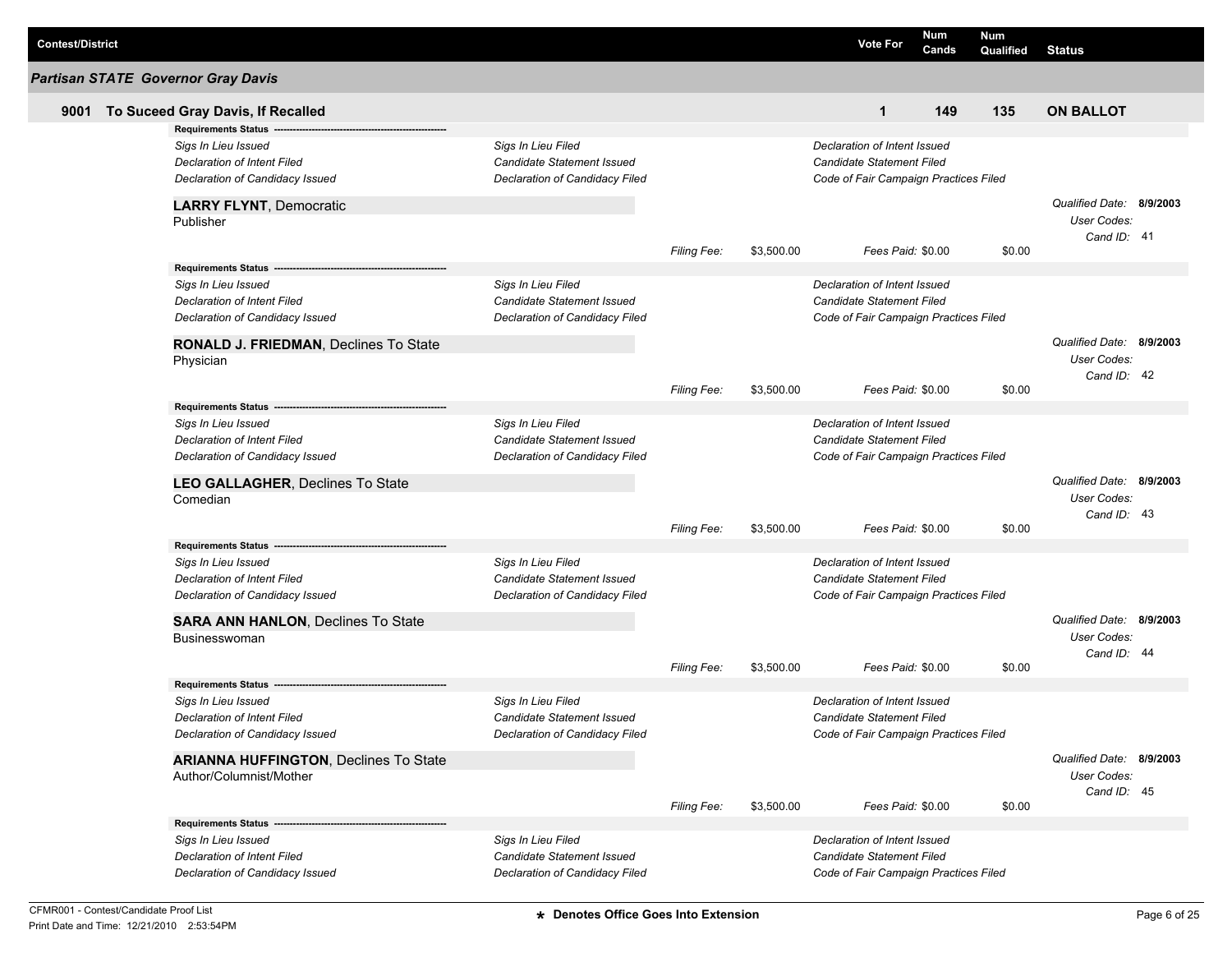| <b>Contest/District</b> |                                                           |                                   |                    |            | <b>Vote For</b>                       | Num<br>Cands | <b>Num</b><br>Qualified | <b>Status</b>            |  |
|-------------------------|-----------------------------------------------------------|-----------------------------------|--------------------|------------|---------------------------------------|--------------|-------------------------|--------------------------|--|
|                         | <b>Partisan STATE Governor Gray Davis</b>                 |                                   |                    |            |                                       |              |                         |                          |  |
| 9001                    | To Suceed Gray Davis, If Recalled                         |                                   |                    |            | $\mathbf{1}$                          | 149          | 135                     | <b>ON BALLOT</b>         |  |
|                         | S ISSA, Republican                                        |                                   |                    |            |                                       |              |                         | Qualified Date: 8/9/2003 |  |
|                         | Engineer                                                  |                                   |                    |            |                                       |              |                         | User Codes:              |  |
|                         |                                                           |                                   |                    |            |                                       |              |                         | Cand ID: 46              |  |
|                         |                                                           |                                   | Filing Fee:        | \$3,500.00 | Fees Paid: \$0.00                     |              | \$0.00                  |                          |  |
|                         | Requirements Status -                                     |                                   |                    |            |                                       |              |                         |                          |  |
|                         | Sigs In Lieu Issued                                       | Sigs In Lieu Filed                |                    |            | Declaration of Intent Issued          |              |                         |                          |  |
|                         | <b>Declaration of Intent Filed</b>                        | <b>Candidate Statement Issued</b> |                    |            | <b>Candidate Statement Filed</b>      |              |                         |                          |  |
|                         | Declaration of Candidacy Issued                           | Declaration of Candidacy Filed    |                    |            | Code of Fair Campaign Practices Filed |              |                         |                          |  |
|                         | <b>MICHAEL JACKSON, Republican</b>                        |                                   |                    |            |                                       |              |                         | Qualified Date: 8/9/2003 |  |
|                         | Satellite Project Manager                                 |                                   |                    |            |                                       |              |                         | <b>User Codes:</b>       |  |
|                         |                                                           |                                   |                    |            |                                       |              |                         | Cand ID: 47              |  |
|                         |                                                           |                                   | <b>Filing Fee:</b> | \$3,500.00 | Fees Paid: \$0.00                     |              | \$0.00                  |                          |  |
|                         | <b>Requirements Status</b>                                |                                   |                    |            |                                       |              |                         |                          |  |
|                         | Sigs In Lieu Issued                                       | Sigs In Lieu Filed                |                    |            | Declaration of Intent Issued          |              |                         |                          |  |
|                         | Declaration of Intent Filed                               | Candidate Statement Issued        |                    |            | <b>Candidate Statement Filed</b>      |              |                         |                          |  |
|                         | Declaration of Candidacy Issued                           | Declaration of Candidacy Filed    |                    |            | Code of Fair Campaign Practices Filed |              |                         |                          |  |
|                         | <b>GARY LEONARD, Democratic</b>                           |                                   |                    |            |                                       |              |                         | Qualified Date: 8/9/2003 |  |
|                         | Photojournalist/Author                                    |                                   |                    |            |                                       |              |                         | User Codes:              |  |
|                         |                                                           |                                   |                    |            |                                       |              |                         | Cand ID: 48              |  |
|                         |                                                           |                                   | <b>Filing Fee:</b> | \$3,500.00 | Fees Paid: \$0.00                     |              | \$0.00                  |                          |  |
|                         | <b>Requirements Status</b>                                | Sigs In Lieu Filed                |                    |            | Declaration of Intent Issued          |              |                         |                          |  |
|                         | Sigs In Lieu Issued<br><b>Declaration of Intent Filed</b> | Candidate Statement Issued        |                    |            | <b>Candidate Statement Filed</b>      |              |                         |                          |  |
|                         | Declaration of Candidacy Issued                           | Declaration of Candidacy Filed    |                    |            | Code of Fair Campaign Practices Filed |              |                         |                          |  |
|                         |                                                           |                                   |                    |            |                                       |              |                         |                          |  |
|                         | <b>HEATHER PETERS, Republican</b>                         |                                   |                    |            |                                       |              |                         | Qualified Date: 8/9/2003 |  |
|                         | Mediator                                                  |                                   |                    |            |                                       |              |                         | User Codes:              |  |
|                         |                                                           |                                   |                    |            |                                       |              |                         | Cand ID: 49              |  |
|                         |                                                           |                                   | Filing Fee:        | \$3,500.00 | Fees Paid: \$0.00                     |              | \$0.00                  |                          |  |
|                         | <b>Requirements Status --</b><br>Sigs In Lieu Issued      | Sigs In Lieu Filed                |                    |            | Declaration of Intent Issued          |              |                         |                          |  |
|                         | Declaration of Intent Filed                               | Candidate Statement Issued        |                    |            | <b>Candidate Statement Filed</b>      |              |                         |                          |  |
|                         | Declaration of Candidacy Issued                           | Declaration of Candidacy Filed    |                    |            | Code of Fair Campaign Practices Filed |              |                         |                          |  |
|                         |                                                           |                                   |                    |            |                                       |              |                         |                          |  |
|                         | <b>BILL PRADY, Democratic</b>                             |                                   |                    |            |                                       |              |                         | Qualified Date: 8/9/2003 |  |
|                         | <b>Television Writer/Producer</b>                         |                                   |                    |            |                                       |              |                         | User Codes:              |  |
|                         |                                                           |                                   | Filing Fee:        | \$3,500.00 | Fees Paid: \$0.00                     |              | \$0.00                  | Cand ID: 50              |  |
|                         | Requirements Status -                                     |                                   |                    |            |                                       |              |                         |                          |  |
|                         | Sigs In Lieu Issued                                       | Sigs In Lieu Filed                |                    |            | Declaration of Intent Issued          |              |                         |                          |  |
|                         | <b>Declaration of Intent Filed</b>                        | Candidate Statement Issued        |                    |            | <b>Candidate Statement Filed</b>      |              |                         |                          |  |
|                         | Declaration of Candidacy Issued                           | Declaration of Candidacy Filed    |                    |            | Code of Fair Campaign Practices Filed |              |                         |                          |  |
|                         |                                                           |                                   |                    |            |                                       |              |                         |                          |  |
|                         | <b>ARNOLD SCHWARZENEGGER, Republican</b>                  |                                   |                    |            |                                       |              |                         | Qualified Date: 8/9/2003 |  |
|                         | Actor/Businessman                                         |                                   |                    |            |                                       |              |                         | User Codes:              |  |
|                         |                                                           |                                   | Filing Fee:        | \$3,500.00 | Fees Paid: \$0.00                     |              | \$0.00                  | Cand ID: 51              |  |
|                         |                                                           |                                   |                    |            |                                       |              |                         |                          |  |

L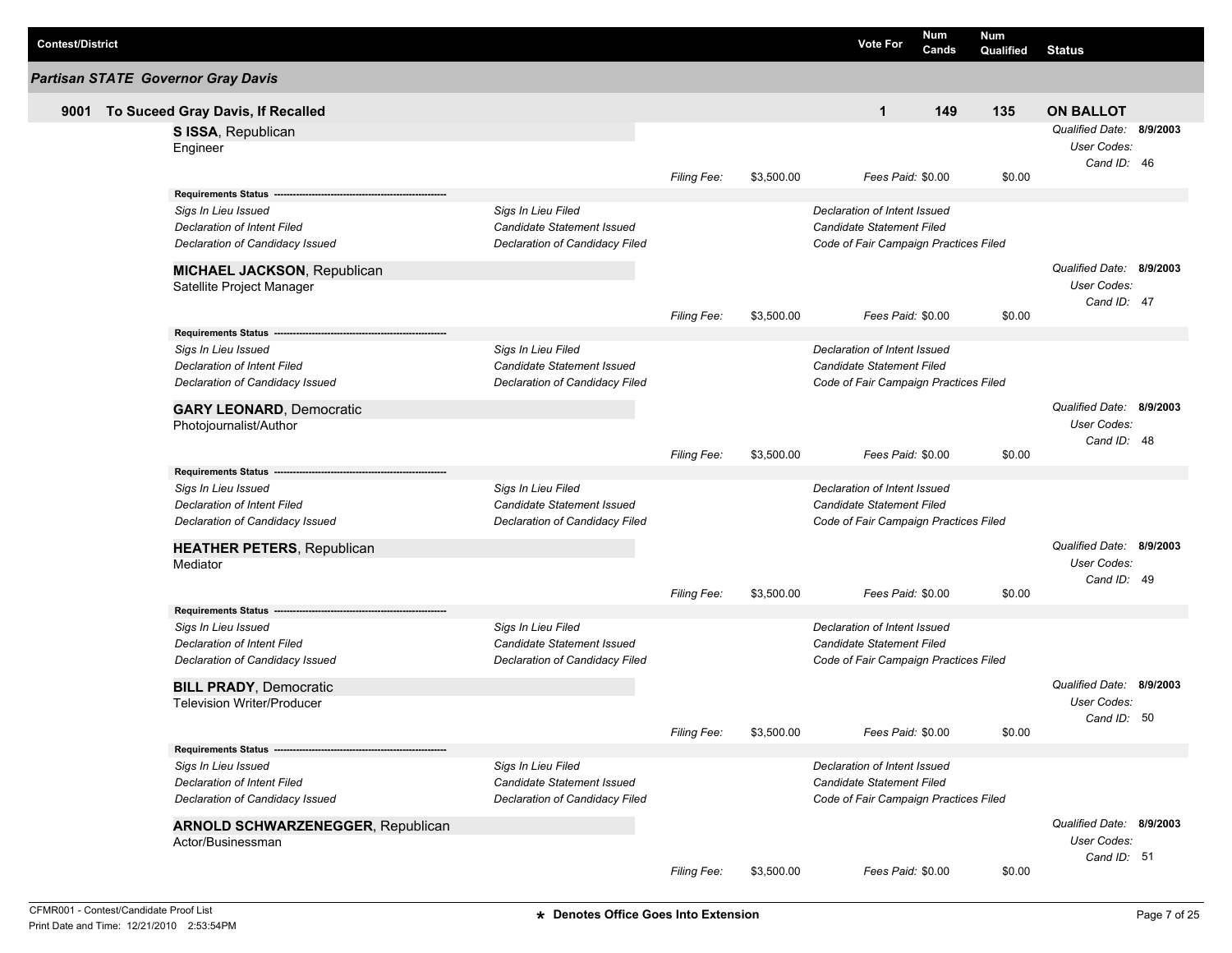| <b>Contest/District</b> |                                                           |                                                  |                    |            | <b>Vote For</b>                       | Num<br>Cands | Num<br>Qualified | <b>Status</b>                           |  |
|-------------------------|-----------------------------------------------------------|--------------------------------------------------|--------------------|------------|---------------------------------------|--------------|------------------|-----------------------------------------|--|
|                         | <b>Partisan STATE Governor Gray Davis</b>                 |                                                  |                    |            |                                       |              |                  |                                         |  |
| 9001                    | To Suceed Gray Davis, If Recalled                         |                                                  |                    |            | $\mathbf 1$                           | 149          | 135              | <b>ON BALLOT</b>                        |  |
|                         | <b>Requirements Status</b>                                |                                                  |                    |            |                                       |              |                  |                                         |  |
|                         | Sigs In Lieu Issued                                       | Sigs In Lieu Filed                               |                    |            | Declaration of Intent Issued          |              |                  |                                         |  |
|                         | Declaration of Intent Filed                               | Candidate Statement Issued                       |                    |            | Candidate Statement Filed             |              |                  |                                         |  |
|                         | Declaration of Candidacy Issued                           | Declaration of Candidacy Filed                   |                    |            | Code of Fair Campaign Practices Filed |              |                  |                                         |  |
|                         | RICHARD J. SIMMONS, Declines To State                     |                                                  |                    |            |                                       |              |                  | Qualified Date: 8/9/2003                |  |
|                         | Attorney/Businessperson                                   |                                                  |                    |            |                                       |              |                  | User Codes:                             |  |
|                         |                                                           |                                                  |                    |            |                                       |              |                  | Cand ID: 52                             |  |
|                         |                                                           |                                                  | Filing Fee:        | \$3,500.00 | Fees Paid: \$0.00                     |              | \$0.00           |                                         |  |
|                         |                                                           |                                                  |                    |            | Declaration of Intent Issued          |              |                  |                                         |  |
|                         | Sigs In Lieu Issued<br><b>Declaration of Intent Filed</b> | Sigs In Lieu Filed<br>Candidate Statement Issued |                    |            | Candidate Statement Filed             |              |                  |                                         |  |
|                         | Declaration of Candidacy Issued                           | Declaration of Candidacy Filed                   |                    |            | Code of Fair Campaign Practices Filed |              |                  |                                         |  |
|                         |                                                           |                                                  |                    |            |                                       |              |                  |                                         |  |
|                         | <b>BILL SIMON, Republican</b>                             |                                                  |                    |            |                                       |              |                  | Qualified Date: 8/9/2003                |  |
|                         | Businessman                                               |                                                  |                    |            |                                       |              |                  | User Codes:                             |  |
|                         |                                                           |                                                  | <b>Filing Fee:</b> | \$3,500.00 | Fees Paid: \$0.00                     |              | \$0.00           | Cand ID: 53                             |  |
|                         | Requirements Status ---                                   |                                                  |                    |            |                                       |              |                  |                                         |  |
|                         | Sigs In Lieu Issued                                       | Sigs In Lieu Filed                               |                    |            | Declaration of Intent Issued          |              |                  |                                         |  |
|                         | Declaration of Intent Filed                               | Candidate Statement Issued                       |                    |            | Candidate Statement Filed             |              |                  |                                         |  |
|                         | Declaration of Candidacy Issued                           | Declaration of Candidacy Filed                   |                    |            | Code of Fair Campaign Practices Filed |              |                  |                                         |  |
|                         |                                                           |                                                  |                    |            |                                       |              |                  |                                         |  |
|                         | <b>GENE FORTE, Republican</b>                             |                                                  |                    |            |                                       |              |                  | Qualified Date: 8/9/2003<br>User Codes: |  |
|                         | Executive Recruiter/Entrepreneur                          |                                                  |                    |            |                                       |              |                  | Cand ID: 54                             |  |
|                         |                                                           |                                                  | <b>Filing Fee:</b> | \$3,500.00 | Fees Paid: \$0.00                     |              | \$0.00           |                                         |  |
|                         | <b>Requirements Status</b>                                |                                                  |                    |            |                                       |              |                  |                                         |  |
|                         | Sigs In Lieu Issued                                       | Sigs In Lieu Filed                               |                    |            | Declaration of Intent Issued          |              |                  |                                         |  |
|                         | <b>Declaration of Intent Filed</b>                        | <b>Candidate Statement Issued</b>                |                    |            | Candidate Statement Filed             |              |                  |                                         |  |
|                         | Declaration of Candidacy Issued                           | Declaration of Candidacy Filed                   |                    |            | Code of Fair Campaign Practices Filed |              |                  |                                         |  |
|                         | C. STEPHEN HENDERSON, Declines To State                   |                                                  |                    |            |                                       |              |                  | Qualified Date: 8/9/2003                |  |
|                         | Teacher                                                   |                                                  |                    |            |                                       |              |                  | User Codes:                             |  |
|                         |                                                           |                                                  |                    |            |                                       |              |                  | Cand ID: 55                             |  |
|                         |                                                           |                                                  | <b>Filing Fee:</b> | \$3,500.00 | Fees Paid: \$0.00                     |              | \$0.00           |                                         |  |
|                         | <b>Requirements Status</b>                                |                                                  |                    |            |                                       |              |                  |                                         |  |
|                         | Sigs In Lieu Issued                                       | Sigs In Lieu Filed                               |                    |            | Declaration of Intent Issued          |              |                  |                                         |  |
|                         | Declaration of Intent Filed                               | Candidate Statement Issued                       |                    |            | Candidate Statement Filed             |              |                  |                                         |  |
|                         | Declaration of Candidacy Issued                           | Declaration of Candidacy Filed                   |                    |            | Code of Fair Campaign Practices Filed |              |                  |                                         |  |
|                         | NED ROSCOE, Declines To State                             |                                                  |                    |            |                                       |              |                  | Qualified Date: 8/9/2003                |  |
|                         | Cigarette Retailer                                        |                                                  |                    |            |                                       |              |                  | User Codes:                             |  |
|                         |                                                           |                                                  | <b>Filing Fee:</b> | \$3,500.00 | Fees Paid: \$0.00                     |              | \$0.00           | Cand ID: 56                             |  |
|                         |                                                           |                                                  |                    |            |                                       |              |                  |                                         |  |
|                         | Sigs In Lieu Issued                                       | Sigs In Lieu Filed                               |                    |            | Declaration of Intent Issued          |              |                  |                                         |  |
|                         | <b>Declaration of Intent Filed</b>                        | Candidate Statement Issued                       |                    |            | Candidate Statement Filed             |              |                  |                                         |  |
|                         | Declaration of Candidacy Issued                           | Declaration of Candidacy Filed                   |                    |            | Code of Fair Campaign Practices Filed |              |                  |                                         |  |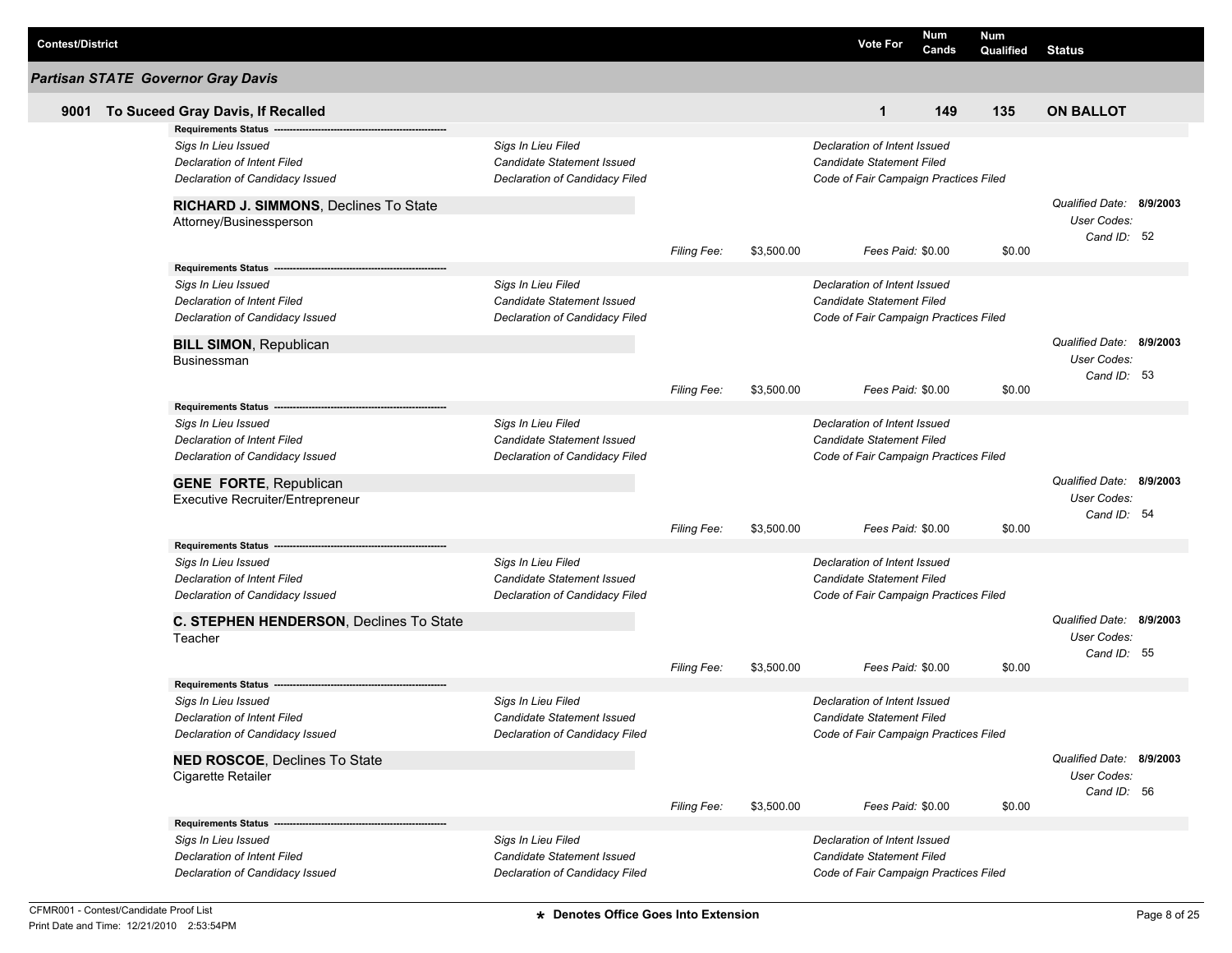| <b>Contest/District</b> |                                                                                                                                                       |                                                                                           |                    |            | <b>Vote For</b>                                                                                           | <b>Num</b><br>Cands | <b>Num</b><br>Qualified | <b>Status</b>                                                 |          |
|-------------------------|-------------------------------------------------------------------------------------------------------------------------------------------------------|-------------------------------------------------------------------------------------------|--------------------|------------|-----------------------------------------------------------------------------------------------------------|---------------------|-------------------------|---------------------------------------------------------------|----------|
|                         | <b>Partisan STATE Governor Gray Davis</b>                                                                                                             |                                                                                           |                    |            |                                                                                                           |                     |                         |                                                               |          |
| 9001                    | To Suceed Gray Davis, If Recalled                                                                                                                     |                                                                                           |                    |            | $\mathbf{1}$                                                                                              | 149                 | 135                     | <b>ON BALLOT</b>                                              |          |
|                         | <b>JIM WEIR, Democratic</b><br><b>Community College Teacher</b>                                                                                       |                                                                                           |                    |            |                                                                                                           |                     |                         | <b>Qualified Date:</b><br>User Codes:<br>Cand ID: 57          | 8/9/2003 |
|                         | <b>Requirements Status</b>                                                                                                                            |                                                                                           | Filing Fee:        | \$3,500.00 | Fees Paid: \$0.00                                                                                         |                     | \$0.00                  |                                                               |          |
|                         | Sigs In Lieu Issued<br>Declaration of Intent Filed<br>Declaration of Candidacy Issued                                                                 | Sigs In Lieu Filed<br>Candidate Statement Issued<br>Declaration of Candidacy Filed        |                    |            | Declaration of Intent Issued<br><b>Candidate Statement Filed</b><br>Code of Fair Campaign Practices Filed |                     |                         |                                                               |          |
|                         | ED BEYER, Republican<br><b>Chief Operations Officer</b>                                                                                               |                                                                                           |                    |            |                                                                                                           |                     |                         | Qualified Date: 8/9/2003<br><b>User Codes:</b><br>Cand ID: 58 |          |
|                         |                                                                                                                                                       |                                                                                           | <b>Filing Fee:</b> | \$3,500.00 | Fees Paid: \$0.00                                                                                         |                     | \$0.00                  |                                                               |          |
|                         | <b>Requirements Status</b><br>Sigs In Lieu Issued<br>Declaration of Intent Filed<br>Declaration of Candidacy Issued<br><b>TODD CARSON, Republican</b> | Sigs In Lieu Filed<br>Candidate Statement Issued<br>Declaration of Candidacy Filed        |                    |            | Declaration of Intent Issued<br><b>Candidate Statement Filed</b><br>Code of Fair Campaign Practices Filed |                     |                         | Qualified Date: 8/9/2003                                      |          |
|                         | Real Estate Developer                                                                                                                                 |                                                                                           | Filing Fee:        | \$3,500.00 | Fees Paid: \$0.00                                                                                         |                     | \$0.00                  | User Codes:<br>Cand ID: 59                                    |          |
|                         | <b>Requirements Status</b><br>Sigs In Lieu Issued<br>Declaration of Intent Filed<br>Declaration of Candidacy Issued                                   | Sigs In Lieu Filed<br>Candidate Statement Issued<br>Declaration of Candidacy Filed        |                    |            | Declaration of Intent Issued<br><b>Candidate Statement Filed</b><br>Code of Fair Campaign Practices Filed |                     |                         |                                                               |          |
|                         | A. LAVAR TAYLOR, Democratic                                                                                                                           |                                                                                           |                    |            |                                                                                                           |                     |                         | Qualified Date: 8/9/2003                                      |          |
|                         | <b>Tax Attorney</b>                                                                                                                                   |                                                                                           | Filing Fee:        | \$3,500.00 | Fees Paid: \$0.00                                                                                         |                     | \$0.00                  | User Codes:<br>Cand ID: 60                                    |          |
|                         | <b>Requirements Status</b><br>Sigs In Lieu Issued<br>Declaration of Intent Filed<br>Declaration of Candidacy Issued                                   | Sigs In Lieu Filed<br>Candidate Statement Issued<br>Declaration of Candidacy Filed        |                    |            | Declaration of Intent Issued<br><b>Candidate Statement Filed</b><br>Code of Fair Campaign Practices Filed |                     |                         |                                                               |          |
|                         | PETER V. UEBERROTH, Republican<br><b>Businessman</b>                                                                                                  |                                                                                           |                    |            |                                                                                                           |                     |                         | Qualified Date: 8/9/2003<br>User Codes:                       |          |
|                         |                                                                                                                                                       |                                                                                           | Filing Fee:        | \$3,500.00 | Fees Paid: \$0.00                                                                                         |                     | \$0.00                  | Cand ID: 61                                                   |          |
|                         | <b>Requirements Status -</b><br>Sigs In Lieu Issued<br>Declaration of Intent Filed<br>Declaration of Candidacy Issued                                 | Sigs In Lieu Filed<br><b>Candidate Statement Issued</b><br>Declaration of Candidacy Filed |                    |            | Declaration of Intent Issued<br><b>Candidate Statement Filed</b><br>Code of Fair Campaign Practices Filed |                     |                         |                                                               |          |
|                         | PAUL W. VANN, Republican<br><b>Financial Planner</b>                                                                                                  |                                                                                           | Filing Fee:        | \$3,500.00 | Fees Paid: \$0.00                                                                                         |                     | \$0.00                  | Qualified Date: 8/9/2003<br>User Codes:<br>Cand ID: 62        |          |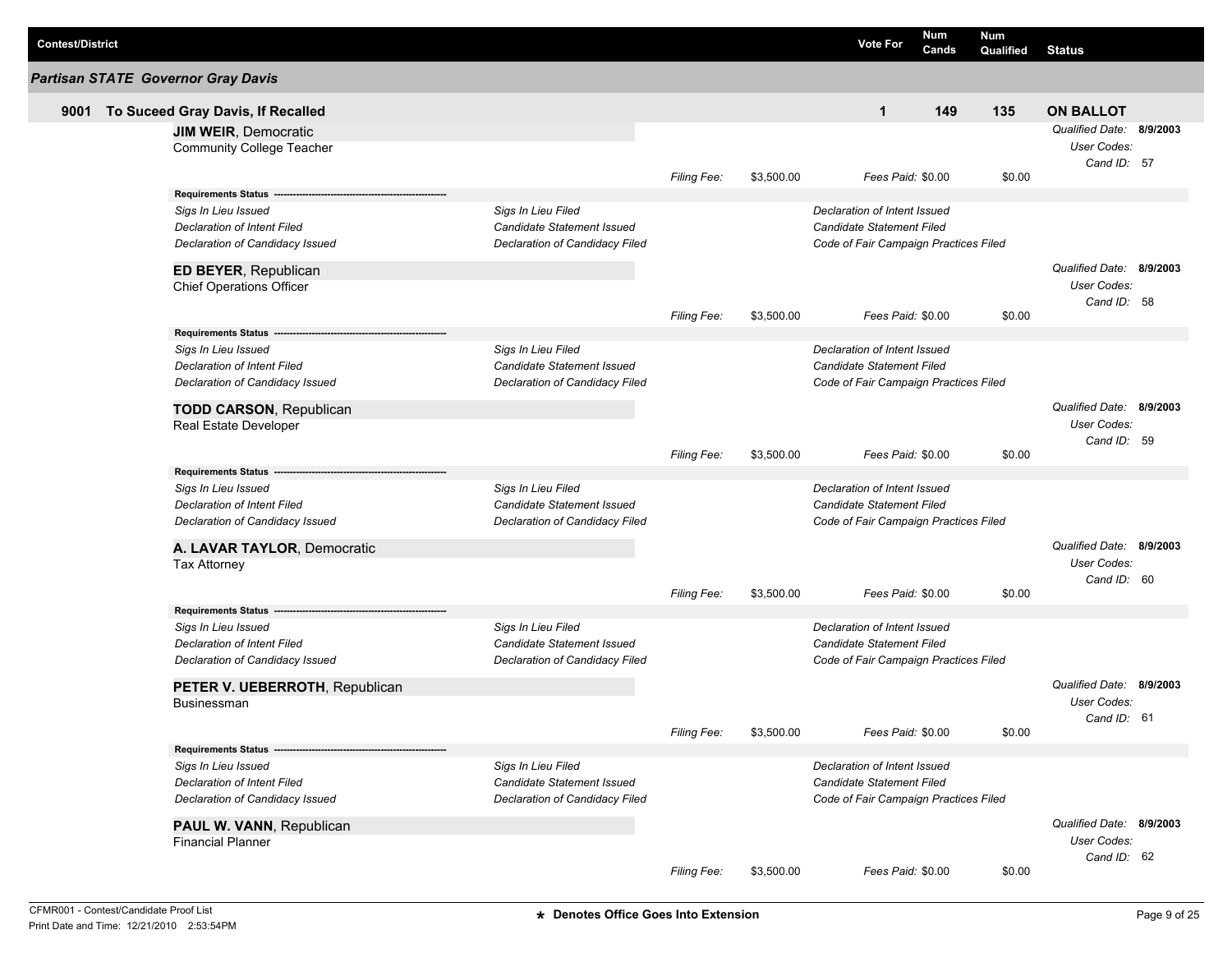| <b>Contest/District</b> |                                                           |                                   |                    |            | <b>Vote For</b>                       | Num<br>Cands | <b>Num</b><br>Qualified | <b>Status</b>              |  |
|-------------------------|-----------------------------------------------------------|-----------------------------------|--------------------|------------|---------------------------------------|--------------|-------------------------|----------------------------|--|
|                         | <b>Partisan STATE Governor Gray Davis</b>                 |                                   |                    |            |                                       |              |                         |                            |  |
| 9001                    | To Suceed Gray Davis, If Recalled                         |                                   |                    |            | $\mathbf{1}$                          | 149          | 135                     | <b>ON BALLOT</b>           |  |
|                         | <b>Requirements Status</b>                                |                                   |                    |            |                                       |              |                         |                            |  |
|                         | Sigs In Lieu Issued                                       | Sigs In Lieu Filed                |                    |            | Declaration of Intent Issued          |              |                         |                            |  |
|                         | Declaration of Intent Filed                               | Candidate Statement Issued        |                    |            | Candidate Statement Filed             |              |                         |                            |  |
|                         | Declaration of Candidacy Issued                           | Declaration of Candidacy Filed    |                    |            | Code of Fair Campaign Practices Filed |              |                         |                            |  |
|                         | <b>BROOKE ADAMS, Declines To State</b>                    |                                   |                    |            |                                       |              |                         | Qualified Date: 8/9/2003   |  |
|                         | <b>Business Executive</b>                                 |                                   |                    |            |                                       |              |                         | User Codes:                |  |
|                         |                                                           |                                   |                    |            |                                       |              |                         | Cand ID: 63                |  |
|                         |                                                           |                                   | Filing Fee:        | \$3,500.00 | Fees Paid: \$0.00                     |              | \$0.00                  |                            |  |
|                         |                                                           | Sigs In Lieu Filed                |                    |            | Declaration of Intent Issued          |              |                         |                            |  |
|                         | Sigs In Lieu Issued<br><b>Declaration of Intent Filed</b> | Candidate Statement Issued        |                    |            | Candidate Statement Filed             |              |                         |                            |  |
|                         | Declaration of Candidacy Issued                           | Declaration of Candidacy Filed    |                    |            | Code of Fair Campaign Practices Filed |              |                         |                            |  |
|                         |                                                           |                                   |                    |            |                                       |              |                         |                            |  |
|                         | REVA RENEE RENZ, Republican                               |                                   |                    |            |                                       |              |                         | Qualified Date: 8/9/2003   |  |
|                         | <b>Small Business Owner</b>                               |                                   |                    |            |                                       |              |                         | User Codes:                |  |
|                         |                                                           |                                   | <b>Filing Fee:</b> | \$3,500.00 | Fees Paid: \$0.00                     |              | \$0.00                  | Cand ID: 64                |  |
|                         | Requirements Status ---                                   |                                   |                    |            |                                       |              |                         |                            |  |
|                         | Sigs In Lieu Issued                                       | Sigs In Lieu Filed                |                    |            | Declaration of Intent Issued          |              |                         |                            |  |
|                         | Declaration of Intent Filed                               | Candidate Statement Issued        |                    |            | Candidate Statement Filed             |              |                         |                            |  |
|                         | Declaration of Candidacy Issued                           | Declaration of Candidacy Filed    |                    |            | Code of Fair Campaign Practices Filed |              |                         |                            |  |
|                         | VAN VO, Republican                                        |                                   |                    |            |                                       |              |                         | Qualified Date: 8/9/2003   |  |
|                         | Radio Producer/Businessman                                |                                   |                    |            |                                       |              |                         | User Codes:                |  |
|                         |                                                           |                                   |                    |            |                                       |              |                         | Cand ID: 65                |  |
|                         |                                                           |                                   | <b>Filing Fee:</b> | \$3,500.00 | Fees Paid: \$0.00                     |              | \$0.00                  |                            |  |
|                         | <b>Requirements Status</b>                                |                                   |                    |            |                                       |              |                         |                            |  |
|                         | Sigs In Lieu Issued                                       | Sigs In Lieu Filed                |                    |            | Declaration of Intent Issued          |              |                         |                            |  |
|                         | <b>Declaration of Intent Filed</b>                        | <b>Candidate Statement Issued</b> |                    |            | Candidate Statement Filed             |              |                         |                            |  |
|                         | Declaration of Candidacy Issued                           | Declaration of Candidacy Filed    |                    |            | Code of Fair Campaign Practices Filed |              |                         |                            |  |
|                         | <b>CHERYL BLY-CHESTER, Republican</b>                     |                                   |                    |            |                                       |              |                         | Qualified Date: 8/9/2003   |  |
|                         | Businesswoman/Environmental Engineer                      |                                   |                    |            |                                       |              |                         | User Codes:                |  |
|                         |                                                           |                                   |                    |            |                                       |              |                         | Cand ID: 66                |  |
|                         | <b>Requirements Status</b>                                |                                   | <b>Filing Fee:</b> | \$3,500.00 | Fees Paid: \$0.00                     |              | \$0.00                  |                            |  |
|                         | Sigs In Lieu Issued                                       | Sigs In Lieu Filed                |                    |            | Declaration of Intent Issued          |              |                         |                            |  |
|                         | Declaration of Intent Filed                               | Candidate Statement Issued        |                    |            | <b>Candidate Statement Filed</b>      |              |                         |                            |  |
|                         | Declaration of Candidacy Issued                           | Declaration of Candidacy Filed    |                    |            | Code of Fair Campaign Practices Filed |              |                         |                            |  |
|                         |                                                           |                                   |                    |            |                                       |              |                         |                            |  |
|                         | <b>WILLIAM "BILL" S. CHAMBERS, Republican</b>             |                                   |                    |            |                                       |              |                         | Qualified Date: 8/9/2003   |  |
|                         | Railroad Switchman/Brakeman                               |                                   |                    |            |                                       |              |                         | User Codes:<br>Cand ID: 67 |  |
|                         |                                                           |                                   | <b>Filing Fee:</b> | \$3,500.00 | Fees Paid: \$0.00                     |              | \$0.00                  |                            |  |
|                         |                                                           |                                   |                    |            |                                       |              |                         |                            |  |
|                         | Sigs In Lieu Issued                                       | Sigs In Lieu Filed                |                    |            | Declaration of Intent Issued          |              |                         |                            |  |
|                         | <b>Declaration of Intent Filed</b>                        | <b>Candidate Statement Issued</b> |                    |            | Candidate Statement Filed             |              |                         |                            |  |
|                         | Declaration of Candidacy Issued                           | Declaration of Candidacy Filed    |                    |            | Code of Fair Campaign Practices Filed |              |                         |                            |  |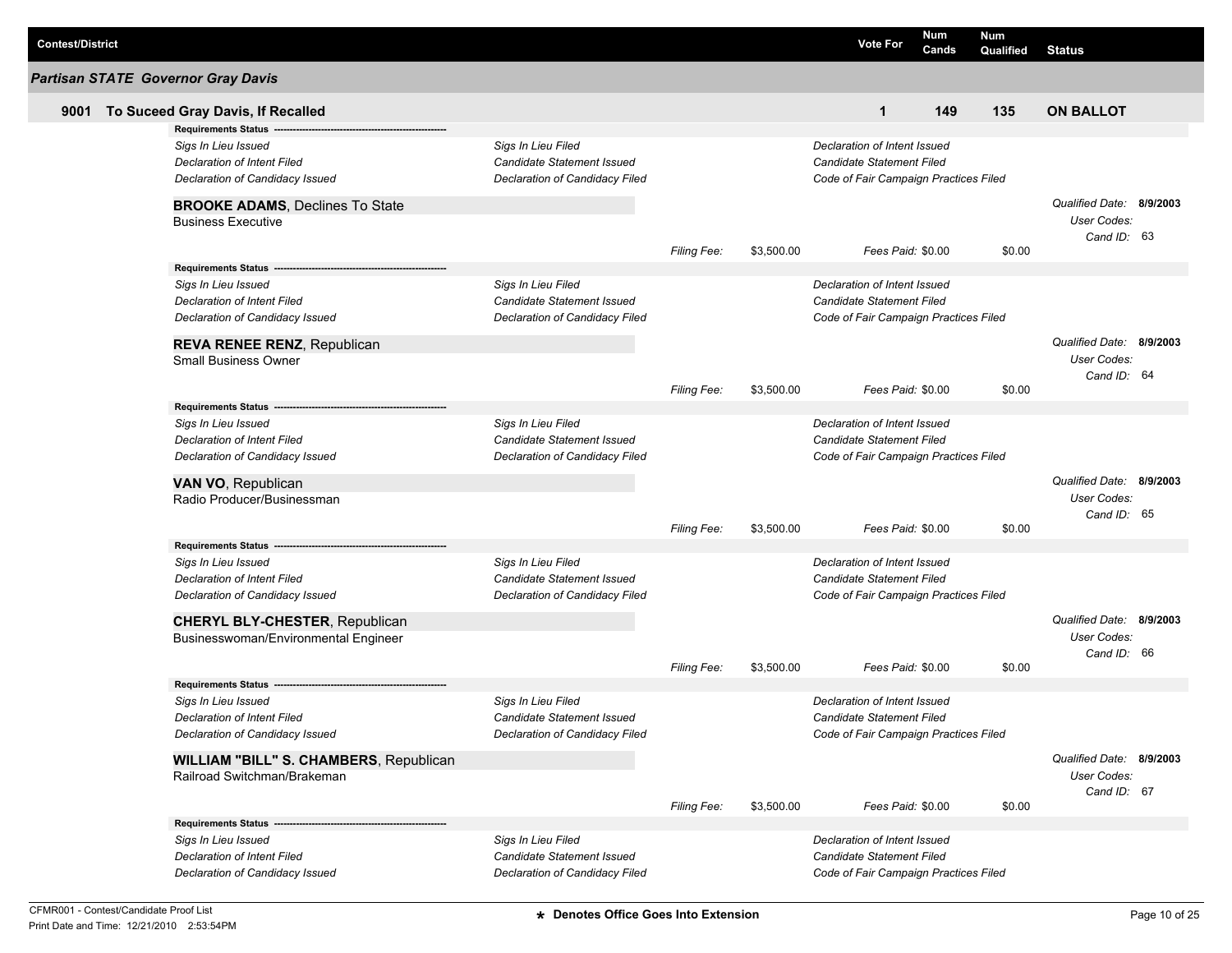| <b>Contest/District</b> |                                                                                                                            |                                                                                           |                    |            | <b>Vote For</b>                                                                                    | <b>Num</b><br>Cands | <b>Num</b><br>Qualified | <b>Status</b>                                           |  |
|-------------------------|----------------------------------------------------------------------------------------------------------------------------|-------------------------------------------------------------------------------------------|--------------------|------------|----------------------------------------------------------------------------------------------------|---------------------|-------------------------|---------------------------------------------------------|--|
|                         | <b>Partisan STATE Governor Gray Davis</b>                                                                                  |                                                                                           |                    |            |                                                                                                    |                     |                         |                                                         |  |
| 9001                    | To Suceed Gray Davis, If Recalled                                                                                          |                                                                                           |                    |            | $\mathbf{1}$                                                                                       | 149                 | 135                     | <b>ON BALLOT</b>                                        |  |
|                         | JAMIE ROSEMARY SAFFORD, Republican<br><b>Business Owner</b>                                                                |                                                                                           |                    |            |                                                                                                    |                     |                         | Qualified Date: 8/9/2003<br>User Codes:<br>Cand ID: 68  |  |
|                         |                                                                                                                            |                                                                                           | Filing Fee:        | \$3,500.00 | Fees Paid: \$0.00                                                                                  |                     | \$0.00                  |                                                         |  |
|                         | <b>Requirements Status</b><br>Sigs In Lieu Issued<br><b>Declaration of Intent Filed</b><br>Declaration of Candidacy Issued | Sigs In Lieu Filed<br>Candidate Statement Issued<br>Declaration of Candidacy Filed        |                    |            | Declaration of Intent Issued<br>Candidate Statement Filed<br>Code of Fair Campaign Practices Filed |                     |                         |                                                         |  |
|                         | D. E. KESSINGER, Democratic<br>Paralegal/Property Manager                                                                  |                                                                                           | <b>Filing Fee:</b> | \$3,500.00 | Fees Paid: \$0.00                                                                                  |                     | \$0.00                  | Qualified Date: 8/9/2003<br>User Codes:<br>Cand ID: 69  |  |
|                         | <b>Requirements Status</b>                                                                                                 |                                                                                           |                    |            |                                                                                                    |                     |                         |                                                         |  |
|                         | Sigs In Lieu Issued<br>Declaration of Intent Filed<br>Declaration of Candidacy Issued                                      | Sigs In Lieu Filed<br>Candidate Statement Issued<br>Declaration of Candidacy Filed        |                    |            | Declaration of Intent Issued<br>Candidate Statement Filed<br>Code of Fair Campaign Practices Filed |                     |                         |                                                         |  |
|                         | ROBERT C. NEWMAN, II, Republican<br>Psychologist/Farmer                                                                    |                                                                                           | Filing Fee:        | \$3,500.00 | Fees Paid: \$0.00                                                                                  |                     | \$0.00                  | Qualified Date: 8/9/2003<br>User Codes:<br>Cand ID: 70  |  |
|                         | <b>Requirements Status</b>                                                                                                 |                                                                                           |                    |            |                                                                                                    |                     |                         |                                                         |  |
|                         | Sigs In Lieu Issued<br><b>Declaration of Intent Filed</b><br>Declaration of Candidacy Issued                               | Sigs In Lieu Filed<br><b>Candidate Statement Issued</b><br>Declaration of Candidacy Filed |                    |            | Declaration of Intent Issued<br>Candidate Statement Filed<br>Code of Fair Campaign Practices Filed |                     |                         |                                                         |  |
|                         | <b>LEONARD PADILLA, Declines To State</b><br><b>Law School President</b>                                                   |                                                                                           |                    |            |                                                                                                    |                     |                         | Qualified Date: 8/9/2003<br>User Codes:<br>Cand ID: 71  |  |
|                         |                                                                                                                            |                                                                                           | <b>Filing Fee:</b> | \$3,500.00 | Fees Paid: \$0.00                                                                                  |                     | \$0.00                  |                                                         |  |
|                         | <b>Requirements Status</b><br>Sigs In Lieu Issued<br><b>Declaration of Intent Filed</b><br>Declaration of Candidacy Issued | Sigs In Lieu Filed<br>Candidate Statement Issued<br>Declaration of Candidacy Filed        |                    |            | Declaration of Intent Issued<br>Candidate Statement Filed<br>Code of Fair Campaign Practices Filed |                     |                         |                                                         |  |
|                         | DANIEL J. RAMIREZ, Democratic<br>Businessman/Entrepreneur/Father                                                           |                                                                                           |                    |            |                                                                                                    |                     |                         | Qualified Date: 8/11/2003<br>User Codes:                |  |
|                         |                                                                                                                            |                                                                                           | Filing Fee:        | \$3,500.00 | Fees Paid: \$0.00                                                                                  |                     | \$0.00                  | Cand ID: 72                                             |  |
|                         | Requirements Status ---                                                                                                    |                                                                                           |                    |            |                                                                                                    |                     |                         |                                                         |  |
|                         | Sigs In Lieu Issued<br><b>Declaration of Intent Filed</b><br>Declaration of Candidacy Issued                               | Sigs In Lieu Filed<br>Candidate Statement Issued<br>Declaration of Candidacy Filed        |                    |            | Declaration of Intent Issued<br>Candidate Statement Filed<br>Code of Fair Campaign Practices Filed |                     |                         |                                                         |  |
|                         | <b>ANGELYNE, Declines To State</b><br>Entertainer                                                                          |                                                                                           |                    |            |                                                                                                    |                     |                         | Qualified Date: 8/11/2003<br>User Codes:<br>Cand ID: 73 |  |
|                         |                                                                                                                            |                                                                                           | Filing Fee:        | \$3,500.00 | Fees Paid: \$0.00                                                                                  |                     | \$0.00                  |                                                         |  |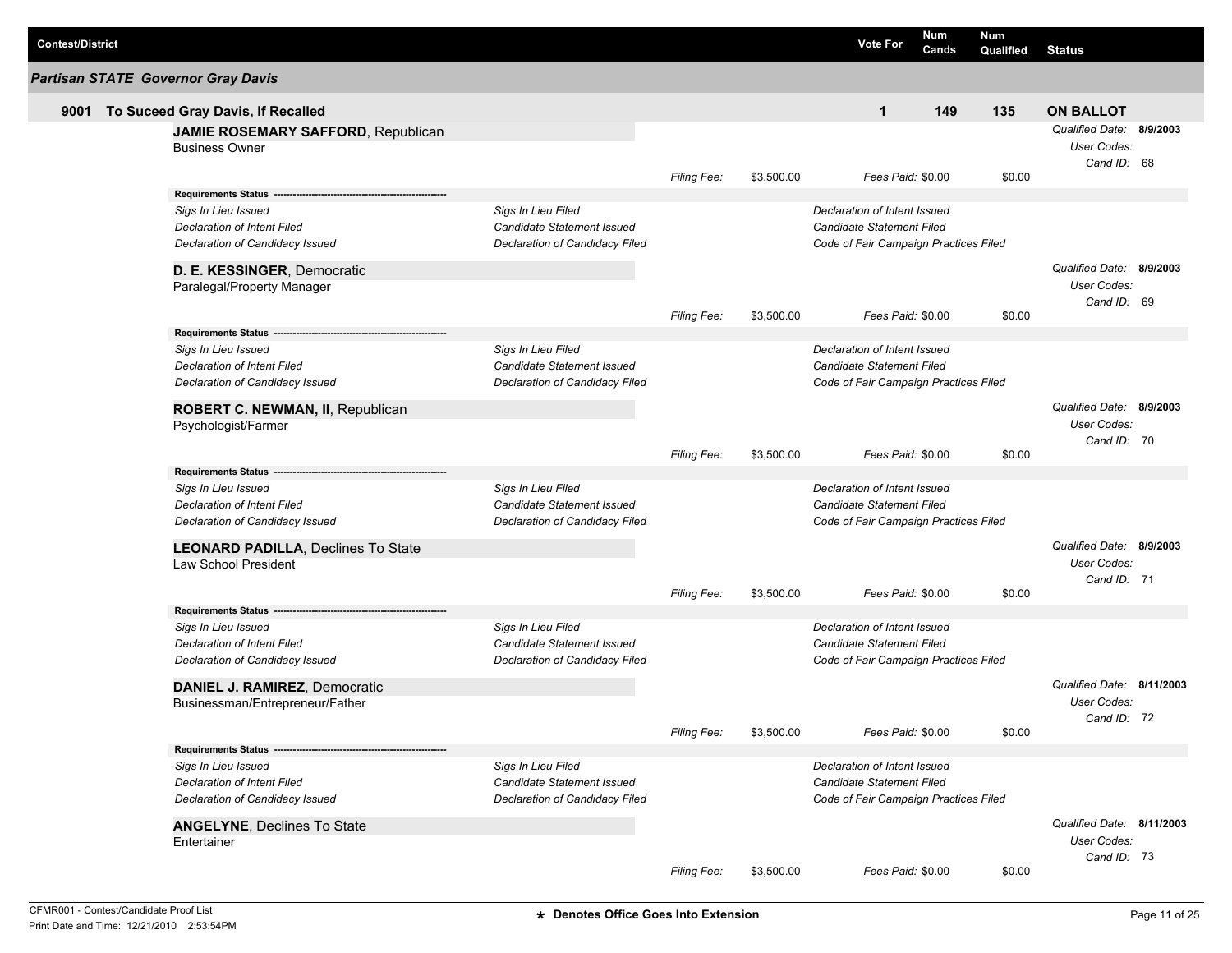| <b>Contest/District</b> |                                                    |                                |                    |            | <b>Vote For</b>                                                  | Num<br>Cands | <b>Num</b><br>Qualified | <b>Status</b>             |  |
|-------------------------|----------------------------------------------------|--------------------------------|--------------------|------------|------------------------------------------------------------------|--------------|-------------------------|---------------------------|--|
|                         | <b>Partisan STATE Governor Gray Davis</b>          |                                |                    |            |                                                                  |              |                         |                           |  |
| 9001                    | To Suceed Gray Davis, If Recalled                  |                                |                    |            | $\mathbf{1}$                                                     | 149          | 135                     | <b>ON BALLOT</b>          |  |
|                         | <b>Requirements Status</b>                         |                                |                    |            |                                                                  |              |                         |                           |  |
|                         | Sigs In Lieu Issued                                | Sigs In Lieu Filed             |                    |            | Declaration of Intent Issued                                     |              |                         |                           |  |
|                         | Declaration of Intent Filed                        | Candidate Statement Issued     |                    |            | <b>Candidate Statement Filed</b>                                 |              |                         |                           |  |
|                         | Declaration of Candidacy Issued                    | Declaration of Candidacy Filed |                    |            | Code of Fair Campaign Practices Filed                            |              |                         |                           |  |
|                         | <b>MOHAMMAD ARIF, Declines To State</b>            |                                |                    |            |                                                                  |              |                         | Qualified Date: 8/11/2003 |  |
|                         | Businessman                                        |                                |                    |            |                                                                  |              |                         | User Codes:               |  |
|                         |                                                    |                                | Filing Fee:        | \$3,500.00 | Fees Paid: \$0.00                                                |              | \$0.00                  | Cand ID: 74               |  |
|                         | Requirements Status -----                          |                                |                    |            |                                                                  |              |                         |                           |  |
|                         | Sigs In Lieu Issued                                | Sigs In Lieu Filed             |                    |            | Declaration of Intent Issued                                     |              |                         |                           |  |
|                         | Declaration of Intent Filed                        | Candidate Statement Issued     |                    |            | <b>Candidate Statement Filed</b>                                 |              |                         |                           |  |
|                         | Declaration of Candidacy Issued                    | Declaration of Candidacy Filed |                    |            | Code of Fair Campaign Practices Filed                            |              |                         |                           |  |
|                         | <b>VIP BHOLA, Republican</b>                       |                                |                    |            |                                                                  |              |                         | Qualified Date: 8/11/2003 |  |
|                         | Attorney/Businessownerman                          |                                |                    |            |                                                                  |              |                         | User Codes:               |  |
|                         |                                                    |                                |                    |            |                                                                  |              |                         | Cand ID: 75               |  |
|                         |                                                    |                                | <b>Filing Fee:</b> | \$3,500.00 | Fees Paid: \$0.00                                                |              | \$0.00                  |                           |  |
|                         | <b>Requirements Status --</b>                      |                                |                    |            |                                                                  |              |                         |                           |  |
|                         | Sigs In Lieu Issued                                | Sigs In Lieu Filed             |                    |            | Declaration of Intent Issued                                     |              |                         |                           |  |
|                         | Declaration of Intent Filed                        | Candidate Statement Issued     |                    |            | <b>Candidate Statement Filed</b>                                 |              |                         |                           |  |
|                         | Declaration of Candidacy Issued                    | Declaration of Candidacy Filed |                    |            | Code of Fair Campaign Practices Filed                            |              |                         |                           |  |
|                         | D. (LOGAN DARROW) CLEMENTS, Republican             |                                |                    |            |                                                                  |              |                         | Qualified Date: 8/11/2003 |  |
|                         | <b>Businessman</b>                                 |                                |                    |            |                                                                  |              |                         | User Codes:               |  |
|                         |                                                    |                                |                    |            |                                                                  |              |                         | Cand ID: 76               |  |
|                         |                                                    |                                | <b>Filing Fee:</b> | \$3,500.00 | Fees Paid: \$0.00                                                |              | \$0.00                  |                           |  |
|                         | <b>Requirements Status</b>                         | Sigs In Lieu Filed             |                    |            |                                                                  |              |                         |                           |  |
|                         | Sigs In Lieu Issued<br>Declaration of Intent Filed | Candidate Statement Issued     |                    |            | Declaration of Intent Issued<br><b>Candidate Statement Filed</b> |              |                         |                           |  |
|                         | Declaration of Candidacy Issued                    | Declaration of Candidacy Filed |                    |            | Code of Fair Campaign Practices Filed                            |              |                         |                           |  |
|                         |                                                    |                                |                    |            |                                                                  |              |                         |                           |  |
|                         | MARY "MARY CAREY" COOK, Declines To State          |                                |                    |            |                                                                  |              |                         | Qualified Date: 8/11/2003 |  |
|                         | <b>Adult Film Actress</b>                          |                                |                    |            |                                                                  |              |                         | User Codes:               |  |
|                         |                                                    |                                | <b>Filing Fee:</b> | \$3,500.00 | Fees Paid: \$0.00                                                |              | \$0.00                  | Cand ID: 77               |  |
|                         | <b>Requirements Status</b>                         |                                |                    |            |                                                                  |              |                         |                           |  |
|                         | Sigs In Lieu Issued                                | Sigs In Lieu Filed             |                    |            | Declaration of Intent Issued                                     |              |                         |                           |  |
|                         | Declaration of Intent Filed                        | Candidate Statement Issued     |                    |            | <b>Candidate Statement Filed</b>                                 |              |                         |                           |  |
|                         | Declaration of Candidacy Issued                    | Declaration of Candidacy Filed |                    |            | Code of Fair Campaign Practices Filed                            |              |                         |                           |  |
|                         | <b>LORRAINE (ABNER ZURD) FONTANES, Democratic</b>  |                                |                    |            |                                                                  |              |                         | Qualified Date: 8/11/2003 |  |
|                         | Filmmaker                                          |                                |                    |            |                                                                  |              |                         | User Codes:               |  |
|                         |                                                    |                                |                    |            |                                                                  |              |                         | Cand ID: 78               |  |
|                         |                                                    |                                | Filing Fee:        | \$3,500.00 | Fees Paid: \$0.00                                                |              | \$0.00                  |                           |  |
|                         |                                                    |                                |                    |            |                                                                  |              |                         |                           |  |
|                         | Sigs In Lieu Issued                                | Sigs In Lieu Filed             |                    |            | Declaration of Intent Issued                                     |              |                         |                           |  |
|                         | Declaration of Intent Filed                        | Candidate Statement Issued     |                    |            | <b>Candidate Statement Filed</b>                                 |              |                         |                           |  |
|                         | Declaration of Candidacy Issued                    | Declaration of Candidacy Filed |                    |            | Code of Fair Campaign Practices Filed                            |              |                         |                           |  |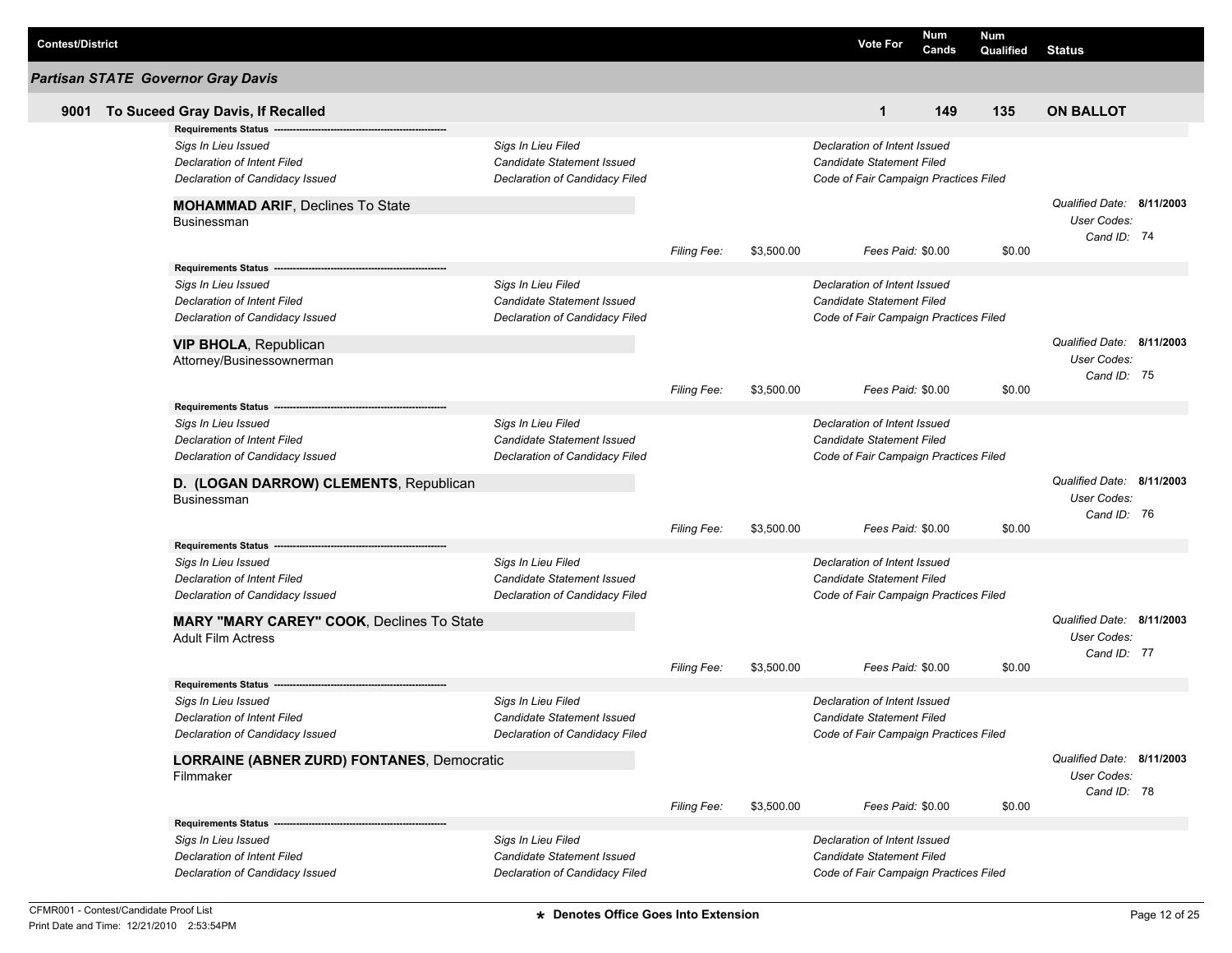| <b>Contest/District</b> |                                                                                                                                                                     |                                                                                           |                    |            | <b>Vote For</b>                                                                                           | Num<br>Cands | <b>Num</b><br>Qualified | <b>Status</b>                                                  |  |
|-------------------------|---------------------------------------------------------------------------------------------------------------------------------------------------------------------|-------------------------------------------------------------------------------------------|--------------------|------------|-----------------------------------------------------------------------------------------------------------|--------------|-------------------------|----------------------------------------------------------------|--|
|                         | <b>Partisan STATE Governor Gray Davis</b>                                                                                                                           |                                                                                           |                    |            |                                                                                                           |              |                         |                                                                |  |
| 9001                    | To Suceed Gray Davis, If Recalled                                                                                                                                   |                                                                                           |                    |            | $\mathbf{1}$                                                                                              | 149          | 135                     | <b>ON BALLOT</b>                                               |  |
|                         | <b>TREK THUNDER KELLY, Declines To State</b><br><b>Business Executive/Artist</b>                                                                                    |                                                                                           |                    |            |                                                                                                           |              |                         | Qualified Date: 8/11/2003<br><b>User Codes:</b><br>Cand ID: 79 |  |
|                         |                                                                                                                                                                     |                                                                                           | <b>Filing Fee:</b> | \$3,500.00 | Fees Paid: \$0.00                                                                                         |              | \$0.00                  |                                                                |  |
|                         | <b>Requirements Status</b><br>Sigs In Lieu Issued<br>Declaration of Intent Filed<br>Declaration of Candidacy Issued                                                 | Sigs In Lieu Filed<br><b>Candidate Statement Issued</b><br>Declaration of Candidacy Filed |                    |            | Declaration of Intent Issued<br>Candidate Statement Filed<br>Code of Fair Campaign Practices Filed        |              |                         |                                                                |  |
|                         | <b>KELLY P. KIMBALL, Democratic</b><br><b>Business Executive</b>                                                                                                    |                                                                                           |                    |            |                                                                                                           |              |                         | Qualified Date: 8/11/2003<br>User Codes:<br>Cand ID: 80        |  |
|                         |                                                                                                                                                                     |                                                                                           | <b>Filing Fee:</b> | \$3,500.00 | Fees Paid: \$0.00                                                                                         |              | \$0.00                  |                                                                |  |
|                         | <b>Requirements Status</b><br>Sigs In Lieu Issued<br>Declaration of Intent Filed<br>Declaration of Candidacy Issued<br><b>TODD RICHARD LEWIS, Declines To State</b> | Sigs In Lieu Filed<br>Candidate Statement Issued<br>Declaration of Candidacy Filed        |                    |            | Declaration of Intent Issued<br><b>Candidate Statement Filed</b><br>Code of Fair Campaign Practices Filed |              |                         | Qualified Date: 8/11/2003                                      |  |
|                         | Businessman                                                                                                                                                         |                                                                                           | Filing Fee:        | \$3,500.00 | Fees Paid: \$0.00                                                                                         |              | \$0.00                  | User Codes:<br>Cand ID: 81                                     |  |
|                         | <b>Requirements Status</b><br>Sigs In Lieu Issued<br>Declaration of Intent Filed<br>Declaration of Candidacy Issued                                                 | Sigs In Lieu Filed<br>Candidate Statement Issued<br>Declaration of Candidacy Filed        |                    |            | Declaration of Intent Issued<br>Candidate Statement Filed<br>Code of Fair Campaign Practices Filed        |              |                         |                                                                |  |
|                         | <b>ROBERT C. MANNHEIM, Democratic</b><br>Retired Businessperson                                                                                                     |                                                                                           |                    |            |                                                                                                           |              |                         | Qualified Date: 8/11/2003<br>User Codes:<br>Cand ID: 82        |  |
|                         |                                                                                                                                                                     |                                                                                           | <b>Filing Fee:</b> | \$3,500.00 | Fees Paid: \$0.00                                                                                         |              | \$0.00                  |                                                                |  |
|                         | <b>Requirements Status</b><br>Sigs In Lieu Issued<br>Declaration of Intent Filed<br>Declaration of Candidacy Issued                                                 | Sigs In Lieu Filed<br>Candidate Statement Issued<br>Declaration of Candidacy Filed        |                    |            | Declaration of Intent Issued<br>Candidate Statement Filed<br>Code of Fair Campaign Practices Filed        |              |                         |                                                                |  |
|                         | <b>BRUCE MARGOLIN, Democratic</b><br>Marijuana Legalization Attorney                                                                                                |                                                                                           |                    |            |                                                                                                           |              |                         | Qualified Date: 8/11/2003<br>User Codes:                       |  |
|                         |                                                                                                                                                                     |                                                                                           | <b>Filing Fee:</b> | \$3,500.00 | Fees Paid: \$0.00                                                                                         |              | \$0.00                  | Cand ID: 83                                                    |  |
|                         | Requirements Status -<br>Sigs In Lieu Issued<br>Declaration of Intent Filed<br>Declaration of Candidacy Issued                                                      | Sigs In Lieu Filed<br>Candidate Statement Issued<br>Declaration of Candidacy Filed        |                    |            | Declaration of Intent Issued<br>Candidate Statement Filed<br>Code of Fair Campaign Practices Filed        |              |                         |                                                                |  |
|                         | <b>MIKE MC NEILLY, Republican</b><br>Artist                                                                                                                         |                                                                                           | Filing Fee:        |            |                                                                                                           |              |                         | Qualified Date: 8/11/2003<br>User Codes:<br>Cand ID: 84        |  |
|                         |                                                                                                                                                                     |                                                                                           |                    | \$3,500.00 | Fees Paid: \$0.00                                                                                         |              | \$0.00                  |                                                                |  |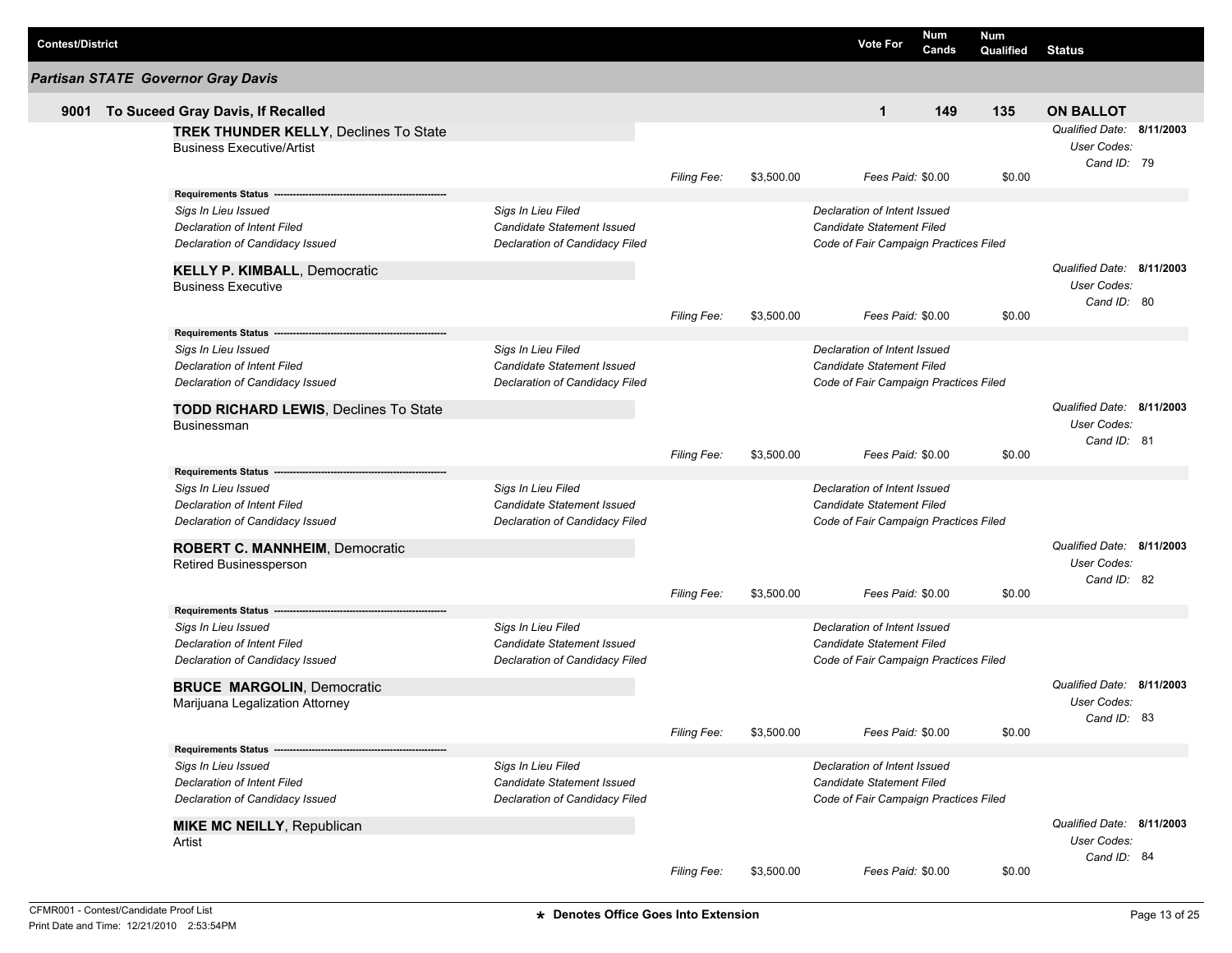| <b>Contest/District</b> |                                                                           |                                |                    |            | <b>Vote For</b>                       | Num<br>Cands | Num<br>Qualified | <b>Status</b>             |  |
|-------------------------|---------------------------------------------------------------------------|--------------------------------|--------------------|------------|---------------------------------------|--------------|------------------|---------------------------|--|
|                         | <b>Partisan STATE Governor Gray Davis</b>                                 |                                |                    |            |                                       |              |                  |                           |  |
| 9001                    | To Suceed Gray Davis, If Recalled                                         |                                |                    |            | 1                                     | 149          | 135              | <b>ON BALLOT</b>          |  |
|                         | <b>Requirements Status</b>                                                |                                |                    |            |                                       |              |                  |                           |  |
|                         | Sigs In Lieu Issued                                                       | Sigs In Lieu Filed             |                    |            | Declaration of Intent Issued          |              |                  |                           |  |
|                         | <b>Declaration of Intent Filed</b>                                        | Candidate Statement Issued     |                    |            | Candidate Statement Filed             |              |                  |                           |  |
|                         | Declaration of Candidacy Issued                                           | Declaration of Candidacy Filed |                    |            | Code of Fair Campaign Practices Filed |              |                  |                           |  |
|                         | <b>RONALD JASON PALMIERI, Democratic</b>                                  |                                |                    |            |                                       |              |                  | Qualified Date: 8/11/2003 |  |
|                         | Gay Rights Attorney                                                       |                                |                    |            |                                       |              |                  | User Codes:               |  |
|                         |                                                                           |                                | <b>Filing Fee:</b> | \$3,500.00 | Fees Paid: \$0.00                     |              | \$0.00           | Cand ID: 85               |  |
|                         | <b>Requirements Status -</b>                                              |                                |                    |            |                                       |              |                  |                           |  |
|                         | Sigs In Lieu Issued                                                       | Sigs In Lieu Filed             |                    |            | Declaration of Intent Issued          |              |                  |                           |  |
|                         | <b>Declaration of Intent Filed</b>                                        | Candidate Statement Issued     |                    |            | Candidate Statement Filed             |              |                  |                           |  |
|                         | Declaration of Candidacy Issued                                           | Declaration of Candidacy Filed |                    |            | Code of Fair Campaign Practices Filed |              |                  |                           |  |
|                         |                                                                           |                                |                    |            |                                       |              |                  |                           |  |
|                         | <b>GREGORY J. PAWLIK, Republican</b>                                      |                                |                    |            |                                       |              |                  | Qualified Date: 8/11/2003 |  |
|                         | Realtor/Businessman                                                       |                                |                    |            |                                       |              |                  | User Codes:               |  |
|                         |                                                                           |                                | <b>Filing Fee:</b> | \$3,500.00 | Fees Paid: \$0.00                     |              | \$0.00           | Cand ID: 86               |  |
|                         | <b>Requirements Status</b>                                                |                                |                    |            |                                       |              |                  |                           |  |
|                         | Sigs In Lieu Issued                                                       | Sigs In Lieu Filed             |                    |            | Declaration of Intent Issued          |              |                  |                           |  |
|                         | Declaration of Intent Filed                                               | Candidate Statement Issued     |                    |            | Candidate Statement Filed             |              |                  |                           |  |
|                         | Declaration of Candidacy Issued                                           | Declaration of Candidacy Filed |                    |            | Code of Fair Campaign Practices Filed |              |                  |                           |  |
|                         |                                                                           |                                |                    |            |                                       |              |                  | Qualified Date: 8/11/2003 |  |
|                         | <b>KURT E. RIGHTMYER, Declines To State</b><br>Middleweight Sumo Wrestler |                                |                    |            |                                       |              |                  | User Codes:               |  |
|                         |                                                                           |                                |                    |            |                                       |              |                  | Cand ID: 87               |  |
|                         |                                                                           |                                | <b>Filing Fee:</b> | \$3,500.00 | Fees Paid: \$0.00                     |              | \$0.00           |                           |  |
|                         | <b>Requirements Status</b>                                                |                                |                    |            |                                       |              |                  |                           |  |
|                         | Sigs In Lieu Issued                                                       | Sigs In Lieu Filed             |                    |            | Declaration of Intent Issued          |              |                  |                           |  |
|                         | <b>Declaration of Intent Filed</b>                                        | Candidate Statement Issued     |                    |            | <b>Candidate Statement Filed</b>      |              |                  |                           |  |
|                         | Declaration of Candidacy Issued                                           | Declaration of Candidacy Filed |                    |            | Code of Fair Campaign Practices Filed |              |                  |                           |  |
|                         | <b>LAWRENCE STEVEN STRAUSS, Democratic</b>                                |                                |                    |            |                                       |              |                  | Qualified Date: 8/11/2003 |  |
|                         | Lawyer/Businessperson/Student                                             |                                |                    |            |                                       |              |                  | User Codes:               |  |
|                         |                                                                           |                                |                    |            |                                       |              |                  | Cand ID: 88               |  |
|                         |                                                                           |                                | <b>Filing Fee:</b> | \$3,500.00 | Fees Paid: \$0.00                     |              | \$0.00           |                           |  |
|                         | Requirements Status --<br>Sigs In Lieu Issued                             | Sigs In Lieu Filed             |                    |            | Declaration of Intent Issued          |              |                  |                           |  |
|                         | Declaration of Intent Filed                                               | Candidate Statement Issued     |                    |            | <b>Candidate Statement Filed</b>      |              |                  |                           |  |
|                         | Declaration of Candidacy Issued                                           | Declaration of Candidacy Filed |                    |            | Code of Fair Campaign Practices Filed |              |                  |                           |  |
|                         |                                                                           |                                |                    |            |                                       |              |                  |                           |  |
|                         | JAMES M. VANDEVENTER, JR., Republican                                     |                                |                    |            |                                       |              |                  | Qualified Date: 8/11/2003 |  |
|                         | Salesman/Businessman                                                      |                                |                    |            |                                       |              |                  | User Codes:               |  |
|                         |                                                                           |                                | <b>Filing Fee:</b> | \$3,500.00 | Fees Paid: \$0.00                     |              | \$0.00           | Cand ID: 89               |  |
|                         |                                                                           |                                |                    |            |                                       |              |                  |                           |  |
|                         | Sigs In Lieu Issued                                                       | Sigs In Lieu Filed             |                    |            | Declaration of Intent Issued          |              |                  |                           |  |
|                         | <b>Declaration of Intent Filed</b>                                        | Candidate Statement Issued     |                    |            | Candidate Statement Filed             |              |                  |                           |  |
|                         | Declaration of Candidacy Issued                                           | Declaration of Candidacy Filed |                    |            | Code of Fair Campaign Practices Filed |              |                  |                           |  |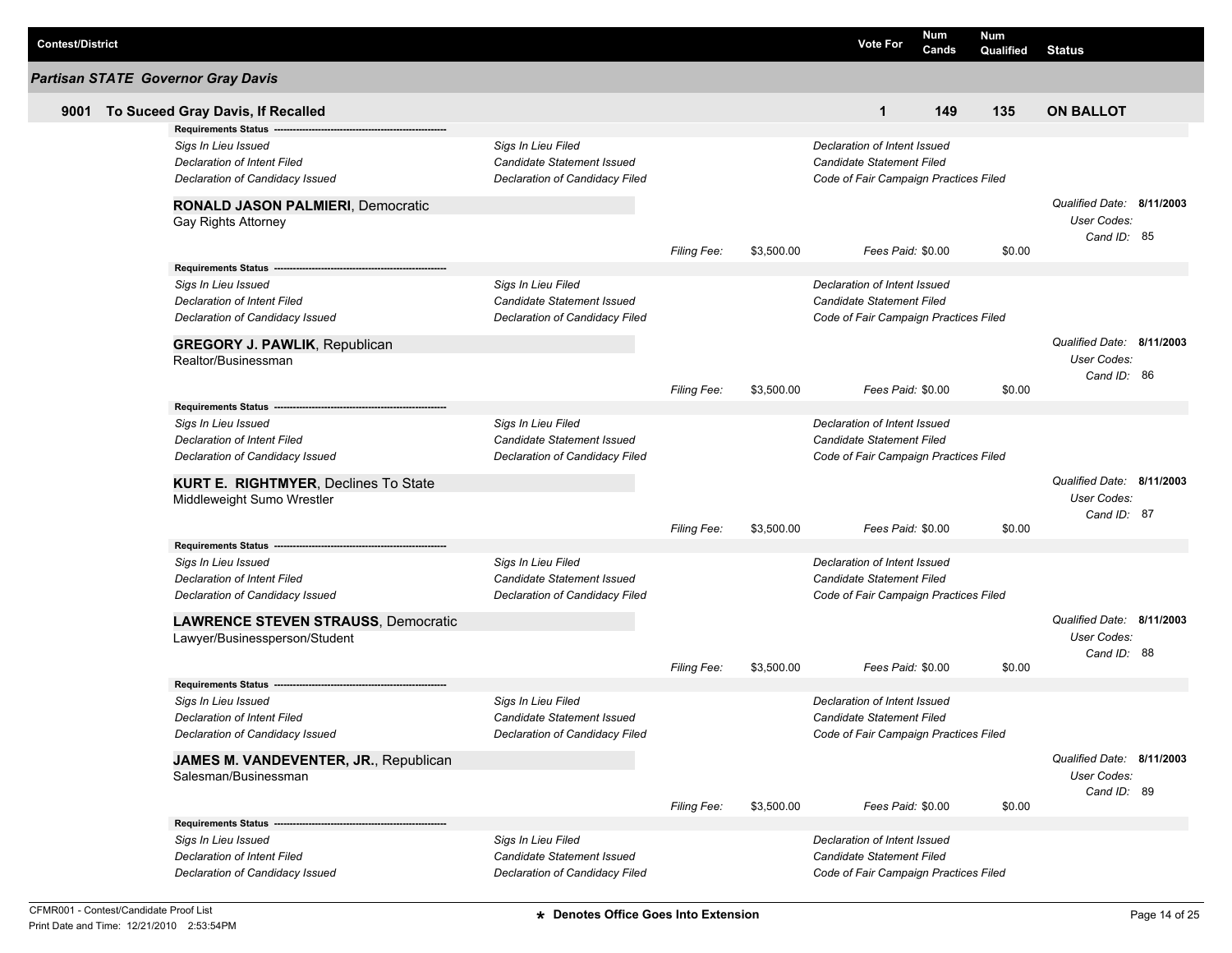| <b>Contest/District</b> |                                                                                                                                                                 |                                                                                           |                    |            | <b>Vote For</b>                                                                                    | <b>Num</b><br>Cands | Num<br>Qualified | <b>Status</b>                                           |  |
|-------------------------|-----------------------------------------------------------------------------------------------------------------------------------------------------------------|-------------------------------------------------------------------------------------------|--------------------|------------|----------------------------------------------------------------------------------------------------|---------------------|------------------|---------------------------------------------------------|--|
|                         | <b>Partisan STATE Governor Gray Davis</b>                                                                                                                       |                                                                                           |                    |            |                                                                                                    |                     |                  |                                                         |  |
| 9001                    | To Suceed Gray Davis, If Recalled                                                                                                                               |                                                                                           |                    |            | $\mathbf{1}$                                                                                       | 149                 | 135              | <b>ON BALLOT</b>                                        |  |
|                         | <b>CHARLES "CHUCK" PINEDA, JR., Democratic</b><br>State Hearing Officer                                                                                         |                                                                                           |                    |            |                                                                                                    |                     |                  | Qualified Date: 8/9/2003<br>User Codes:<br>Cand ID: 90  |  |
|                         |                                                                                                                                                                 |                                                                                           | Filing Fee:        | \$3,500.00 | Fees Paid: \$0.00                                                                                  |                     | \$0.00           |                                                         |  |
|                         | <b>Requirements Status</b><br>Sigs In Lieu Issued<br><b>Declaration of Intent Filed</b><br>Declaration of Candidacy Issued<br>JOHN "JACK" MORTENSEN, Democratic | Sigs In Lieu Filed<br>Candidate Statement Issued<br>Declaration of Candidacy Filed        |                    |            | Declaration of Intent Issued<br>Candidate Statement Filed<br>Code of Fair Campaign Practices Filed |                     |                  | Qualified Date: 8/9/2003                                |  |
|                         | Contractor/Businessman                                                                                                                                          |                                                                                           | <b>Filing Fee:</b> | \$3,500.00 | Fees Paid: \$0.00                                                                                  |                     | \$0.00           | User Codes:<br>Cand ID: 91                              |  |
|                         | <b>Requirements Status</b>                                                                                                                                      |                                                                                           |                    |            |                                                                                                    |                     |                  |                                                         |  |
|                         | Sigs In Lieu Issued<br>Declaration of Intent Filed<br>Declaration of Candidacy Issued                                                                           | Sigs In Lieu Filed<br>Candidate Statement Issued<br>Declaration of Candidacy Filed        |                    |            | Declaration of Intent Issued<br>Candidate Statement Filed<br>Code of Fair Campaign Practices Filed |                     |                  |                                                         |  |
|                         | PETER MIGUEL CAMEJO, Green<br><b>Financial Investment Advisor</b>                                                                                               |                                                                                           |                    |            | Fees Paid: \$0.00                                                                                  |                     |                  | Qualified Date: 8/9/2003<br>User Codes:<br>Cand ID: 92  |  |
|                         | <b>Requirements Status</b>                                                                                                                                      |                                                                                           | Filing Fee:        | \$3,500.00 |                                                                                                    |                     | \$0.00           |                                                         |  |
|                         | Sigs In Lieu Issued<br>Declaration of Intent Filed<br>Declaration of Candidacy Issued                                                                           | Sigs In Lieu Filed<br><b>Candidate Statement Issued</b><br>Declaration of Candidacy Filed |                    |            | Declaration of Intent Issued<br>Candidate Statement Filed<br>Code of Fair Campaign Practices Filed |                     |                  |                                                         |  |
|                         | <b>CRUZ M. BUSTAMANTE, Democratic</b>                                                                                                                           |                                                                                           |                    |            |                                                                                                    |                     |                  | Qualified Date: 8/9/2003                                |  |
|                         | <b>Lieutenant Governor</b>                                                                                                                                      |                                                                                           | <b>Filing Fee:</b> | \$3,500.00 | Fees Paid: \$0.00                                                                                  |                     | \$0.00           | User Codes:<br>Cand ID: 93                              |  |
|                         | <b>Requirements Status</b>                                                                                                                                      |                                                                                           |                    |            |                                                                                                    |                     |                  |                                                         |  |
|                         | Sigs In Lieu Issued<br><b>Declaration of Intent Filed</b><br>Declaration of Candidacy Issued                                                                    | Sigs In Lieu Filed<br><b>Candidate Statement Issued</b><br>Declaration of Candidacy Filed |                    |            | Declaration of Intent Issued<br>Candidate Statement Filed<br>Code of Fair Campaign Practices Filed |                     |                  |                                                         |  |
|                         | <b>KEN HAMIDI, Libertarian</b><br><b>State Tax Officer</b>                                                                                                      |                                                                                           |                    |            |                                                                                                    |                     |                  | Qualified Date: 8/9/2003<br>User Codes:                 |  |
|                         |                                                                                                                                                                 |                                                                                           | Filing Fee:        | \$3,500.00 | Fees Paid: \$0.00                                                                                  |                     | \$0.00           | Cand ID: 94                                             |  |
|                         | Requirements Status ---                                                                                                                                         |                                                                                           |                    |            |                                                                                                    |                     |                  |                                                         |  |
|                         | Sigs In Lieu Issued<br>Declaration of Intent Filed<br>Declaration of Candidacy Issued                                                                           | Sigs In Lieu Filed<br>Candidate Statement Issued<br>Declaration of Candidacy Filed        |                    |            | Declaration of Intent Issued<br>Candidate Statement Filed<br>Code of Fair Campaign Practices Filed |                     |                  |                                                         |  |
|                         | <b>JEFF RAINFORTH, Declines To State</b><br><b>Marketing Coordinator</b>                                                                                        |                                                                                           |                    |            |                                                                                                    |                     |                  | Qualified Date: 8/11/2003<br>User Codes:<br>Cand ID: 95 |  |
|                         |                                                                                                                                                                 |                                                                                           | Filing Fee:        | \$3,500.00 | Fees Paid: \$0.00                                                                                  |                     | \$0.00           |                                                         |  |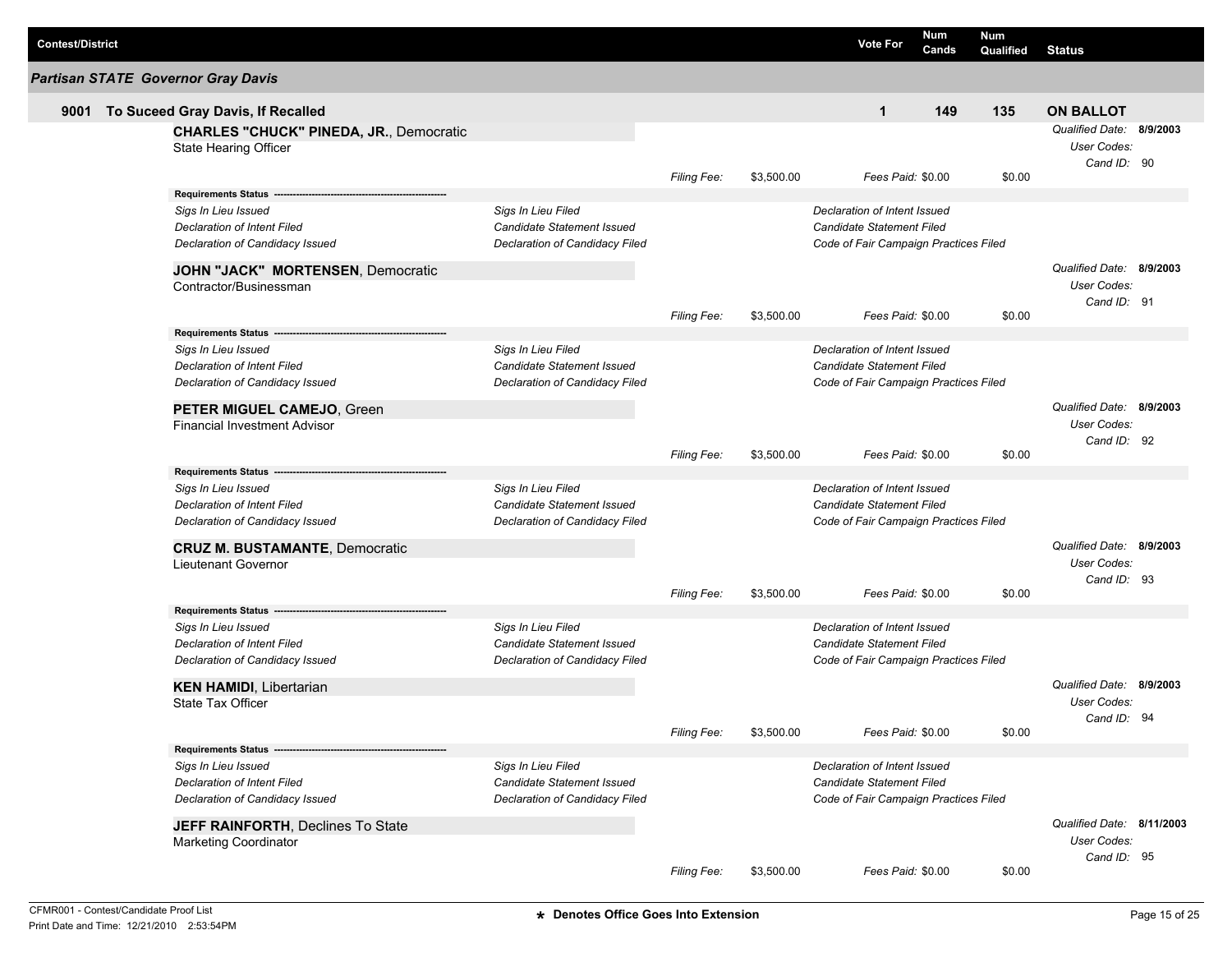| <b>Contest/District</b> |                                                           |                                                  |                    |            | <b>Vote For</b>                                           | Num<br>Cands | <b>Num</b><br>Qualified | <b>Status</b>             |  |
|-------------------------|-----------------------------------------------------------|--------------------------------------------------|--------------------|------------|-----------------------------------------------------------|--------------|-------------------------|---------------------------|--|
|                         | <b>Partisan STATE Governor Gray Davis</b>                 |                                                  |                    |            |                                                           |              |                         |                           |  |
| 9001                    | To Suceed Gray Davis, If Recalled                         |                                                  |                    |            | $\mathbf{1}$                                              | 149          | 135                     | <b>ON BALLOT</b>          |  |
|                         | <b>Requirements Status</b>                                |                                                  |                    |            |                                                           |              |                         |                           |  |
|                         | Sigs In Lieu Issued                                       | Sigs In Lieu Filed                               |                    |            | Declaration of Intent Issued                              |              |                         |                           |  |
|                         | Declaration of Intent Filed                               | Candidate Statement Issued                       |                    |            | Candidate Statement Filed                                 |              |                         |                           |  |
|                         | Declaration of Candidacy Issued                           | Declaration of Candidacy Filed                   |                    |            | Code of Fair Campaign Practices Filed                     |              |                         |                           |  |
|                         | ALEX-ST. JAMES, Republican                                |                                                  |                    |            |                                                           |              |                         | Qualified Date: 8/9/2003  |  |
|                         | <b>Public Policy Strategist</b>                           |                                                  |                    |            |                                                           |              |                         | User Codes:               |  |
|                         |                                                           |                                                  | <b>Filing Fee:</b> | \$3,500.00 | Fees Paid: \$0.00                                         |              | \$0.00                  | Cand ID: 96               |  |
|                         | <b>Requirements Status -</b>                              |                                                  |                    |            |                                                           |              |                         |                           |  |
|                         | Sigs In Lieu Issued                                       | Sigs In Lieu Filed                               |                    |            | Declaration of Intent Issued                              |              |                         |                           |  |
|                         | <b>Declaration of Intent Filed</b>                        | Candidate Statement Issued                       |                    |            | Candidate Statement Filed                                 |              |                         |                           |  |
|                         | Declaration of Candidacy Issued                           | Declaration of Candidacy Filed                   |                    |            | Code of Fair Campaign Practices Filed                     |              |                         |                           |  |
|                         | <b>MARC VALDEZ, Democratic</b>                            |                                                  |                    |            |                                                           |              |                         | Qualified Date: 8/9/2003  |  |
|                         | <b>Air Pollution Scientist</b>                            |                                                  |                    |            |                                                           |              |                         | User Codes:               |  |
|                         |                                                           |                                                  |                    |            |                                                           |              |                         | Cand ID: 97               |  |
|                         |                                                           |                                                  | <b>Filing Fee:</b> | \$3,500.00 | Fees Paid: \$0.00                                         |              | \$0.00                  |                           |  |
|                         | <b>Requirements Status</b>                                |                                                  |                    |            |                                                           |              |                         |                           |  |
|                         | Sigs In Lieu Issued<br><b>Declaration of Intent Filed</b> | Sigs In Lieu Filed<br>Candidate Statement Issued |                    |            | Declaration of Intent Issued<br>Candidate Statement Filed |              |                         |                           |  |
|                         | Declaration of Candidacy Issued                           | Declaration of Candidacy Filed                   |                    |            | Code of Fair Campaign Practices Filed                     |              |                         |                           |  |
|                         |                                                           |                                                  |                    |            |                                                           |              |                         |                           |  |
|                         | C. T. WEBER, Peace And Freedom                            |                                                  |                    |            |                                                           |              |                         | Qualified Date: 8/11/2003 |  |
|                         | Labor Official/Analyst                                    |                                                  |                    |            |                                                           |              |                         | <b>User Codes:</b>        |  |
|                         |                                                           |                                                  | <b>Filing Fee:</b> | \$3,500.00 | Fees Paid: \$0.00                                         |              | \$0.00                  | Cand ID: 98               |  |
|                         | <b>Requirements Status</b>                                |                                                  |                    |            |                                                           |              |                         |                           |  |
|                         | Sigs In Lieu Issued                                       | Sigs In Lieu Filed                               |                    |            | Declaration of Intent Issued                              |              |                         |                           |  |
|                         | Declaration of Intent Filed                               | Candidate Statement Issued                       |                    |            | Candidate Statement Filed                                 |              |                         |                           |  |
|                         | Declaration of Candidacy Issued                           | Declaration of Candidacy Filed                   |                    |            | Code of Fair Campaign Practices Filed                     |              |                         |                           |  |
|                         | PATRICIA G. TILLEY, Declines To State                     |                                                  |                    |            |                                                           |              |                         | Qualified Date: 8/9/2003  |  |
|                         | Attorney                                                  |                                                  |                    |            |                                                           |              |                         | User Codes:               |  |
|                         |                                                           |                                                  |                    |            |                                                           |              |                         | Cand ID: 99               |  |
|                         |                                                           |                                                  | <b>Filing Fee:</b> | \$3,500.00 | Fees Paid: \$0.00                                         |              | \$0.00                  |                           |  |
|                         | <b>Requirements Status</b>                                |                                                  |                    |            |                                                           |              |                         |                           |  |
|                         | Sigs In Lieu Issued                                       | Sigs In Lieu Filed                               |                    |            | Declaration of Intent Issued                              |              |                         |                           |  |
|                         | Declaration of Intent Filed                               | Candidate Statement Issued                       |                    |            | Candidate Statement Filed                                 |              |                         |                           |  |
|                         | Declaration of Candidacy Issued                           | Declaration of Candidacy Filed                   |                    |            | Code of Fair Campaign Practices Filed                     |              |                         |                           |  |
|                         | DANIEL W. RICHARDS, Republican                            |                                                  |                    |            |                                                           |              |                         | Qualified Date: 8/9/2003  |  |
|                         | Real Estate/Businessman                                   |                                                  |                    |            |                                                           |              |                         | User Codes:               |  |
|                         |                                                           |                                                  | <b>Filing Fee:</b> | \$3,500.00 | Fees Paid: \$0.00                                         |              | \$0.00                  | Cand ID: 100              |  |
|                         | Requirements Status --                                    |                                                  |                    |            |                                                           |              |                         |                           |  |
|                         | Sigs In Lieu Issued                                       | Sigs In Lieu Filed                               |                    |            | Declaration of Intent Issued                              |              |                         |                           |  |
|                         | <b>Declaration of Intent Filed</b>                        | Candidate Statement Issued                       |                    |            | Candidate Statement Filed                                 |              |                         |                           |  |
|                         | Declaration of Candidacy Issued                           | Declaration of Candidacy Filed                   |                    |            | Code of Fair Campaign Practices Filed                     |              |                         |                           |  |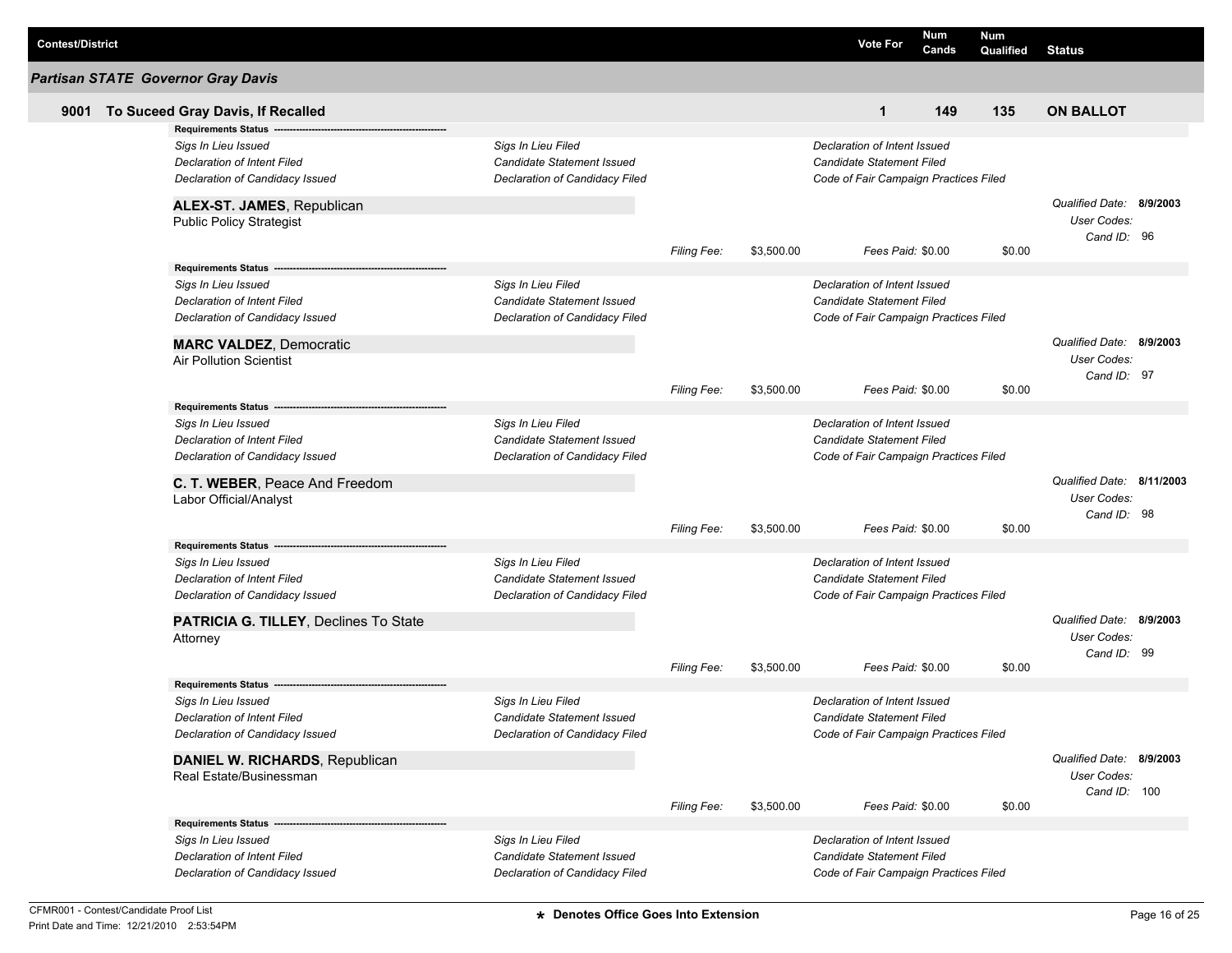| <b>Contest/District</b> |                                                                                                                                                               |                                                                                           |                    |            | <b>Vote For</b>                                                                                    | Num<br>Cands | Num<br>Qualified | <b>Status</b>                                           |  |
|-------------------------|---------------------------------------------------------------------------------------------------------------------------------------------------------------|-------------------------------------------------------------------------------------------|--------------------|------------|----------------------------------------------------------------------------------------------------|--------------|------------------|---------------------------------------------------------|--|
|                         | <b>Partisan STATE Governor Gray Davis</b>                                                                                                                     |                                                                                           |                    |            |                                                                                                    |              |                  |                                                         |  |
| 9001                    | To Suceed Gray Davis, If Recalled                                                                                                                             |                                                                                           |                    |            | $\mathbf{1}$                                                                                       | 149          | 135              | <b>ON BALLOT</b>                                        |  |
|                         | <b>BADI BADIOZAMANI, Declines To State</b><br>Entrepreneur/Author/Executive                                                                                   |                                                                                           |                    |            |                                                                                                    |              |                  | Qualified Date: 8/9/2003<br>User Codes:<br>Cand ID: 101 |  |
|                         |                                                                                                                                                               |                                                                                           | <b>Filing Fee:</b> | \$3,500.00 | Fees Paid: \$0.00                                                                                  |              | \$0.00           |                                                         |  |
|                         | Requirements Status --<br>Sigs In Lieu Issued<br><b>Declaration of Intent Filed</b><br>Declaration of Candidacy Issued                                        | Sigs In Lieu Filed<br><b>Candidate Statement Issued</b><br>Declaration of Candidacy Filed |                    |            | Declaration of Intent Issued<br>Candidate Statement Filed<br>Code of Fair Campaign Practices Filed |              |                  |                                                         |  |
|                         | <b>ERIC KOREVAAR, Democratic</b><br>Scientist/Businessman                                                                                                     |                                                                                           |                    |            |                                                                                                    |              |                  | Qualified Date: 8/9/2003<br>User Codes:<br>Cand ID: 102 |  |
|                         |                                                                                                                                                               |                                                                                           | <b>Filing Fee:</b> | \$3,500.00 | Fees Paid: \$0.00                                                                                  |              | \$0.00           |                                                         |  |
|                         | <b>Requirements Status</b><br>Sigs In Lieu Issued<br><b>Declaration of Intent Filed</b><br>Declaration of Candidacy Issued<br><b>CARL A. MEHR, Republican</b> | Sigs In Lieu Filed<br>Candidate Statement Issued<br>Declaration of Candidacy Filed        |                    |            | Declaration of Intent Issued<br>Candidate Statement Filed<br>Code of Fair Campaign Practices Filed |              |                  | Qualified Date: 8/11/2003                               |  |
|                         | Businessman                                                                                                                                                   |                                                                                           | <b>Filing Fee:</b> | \$3,500.00 | Fees Paid: \$0.00                                                                                  |              | \$0.00           | User Codes:<br>Cand ID: 103                             |  |
|                         | <b>Requirements Status</b><br>Sigs In Lieu Issued<br>Declaration of Intent Filed<br>Declaration of Candidacy Issued                                           | Sigs In Lieu Filed<br>Candidate Statement Issued<br>Declaration of Candidacy Filed        |                    |            | Declaration of Intent Issued<br>Candidate Statement Filed<br>Code of Fair Campaign Practices Filed |              |                  |                                                         |  |
|                         | <b>DARRIN H. SCHEIDLE, Democratic</b><br>Businessman/Entrepreneur                                                                                             |                                                                                           |                    |            |                                                                                                    |              |                  | Qualified Date: 8/9/2003<br>User Codes:<br>Cand ID: 104 |  |
|                         |                                                                                                                                                               |                                                                                           | Filing Fee:        | \$3,500.00 | Fees Paid: \$0.00                                                                                  |              | \$0.00           |                                                         |  |
|                         | <b>Requirements Status</b><br>Sigs In Lieu Issued<br>Declaration of Intent Filed<br>Declaration of Candidacy Issued                                           | Sigs In Lieu Filed<br>Candidate Statement Issued<br>Declaration of Candidacy Filed        |                    |            | Declaration of Intent Issued<br>Candidate Statement Filed<br>Code of Fair Campaign Practices Filed |              |                  |                                                         |  |
|                         | <b>DIANE BEALL TEMPLIN, American Independent</b><br>Attorney/Realtor/Businesswoman                                                                            |                                                                                           |                    |            |                                                                                                    |              |                  | Qualified Date: 8/9/2003<br>User Codes:<br>Cand ID: 105 |  |
|                         |                                                                                                                                                               |                                                                                           | Filing Fee:        | \$3,500.00 | Fees Paid: \$0.00                                                                                  |              | \$0.00           |                                                         |  |
|                         | Requirements Status --<br>Sigs In Lieu Issued<br>Declaration of Intent Filed<br>Declaration of Candidacy Issued                                               | Sigs In Lieu Filed<br><b>Candidate Statement Issued</b><br>Declaration of Candidacy Filed |                    |            | Declaration of Intent Issued<br>Candidate Statement Filed<br>Code of Fair Campaign Practices Filed |              |                  |                                                         |  |
|                         | <b>BRIAN TRACY, Declines To State</b><br>Businessman/cONSULTANT                                                                                               |                                                                                           | Filing Fee:        | \$3,500.00 | Fees Paid: \$0.00                                                                                  |              | \$0.00           | Qualified Date: 8/9/2003<br>User Codes:<br>Cand ID: 106 |  |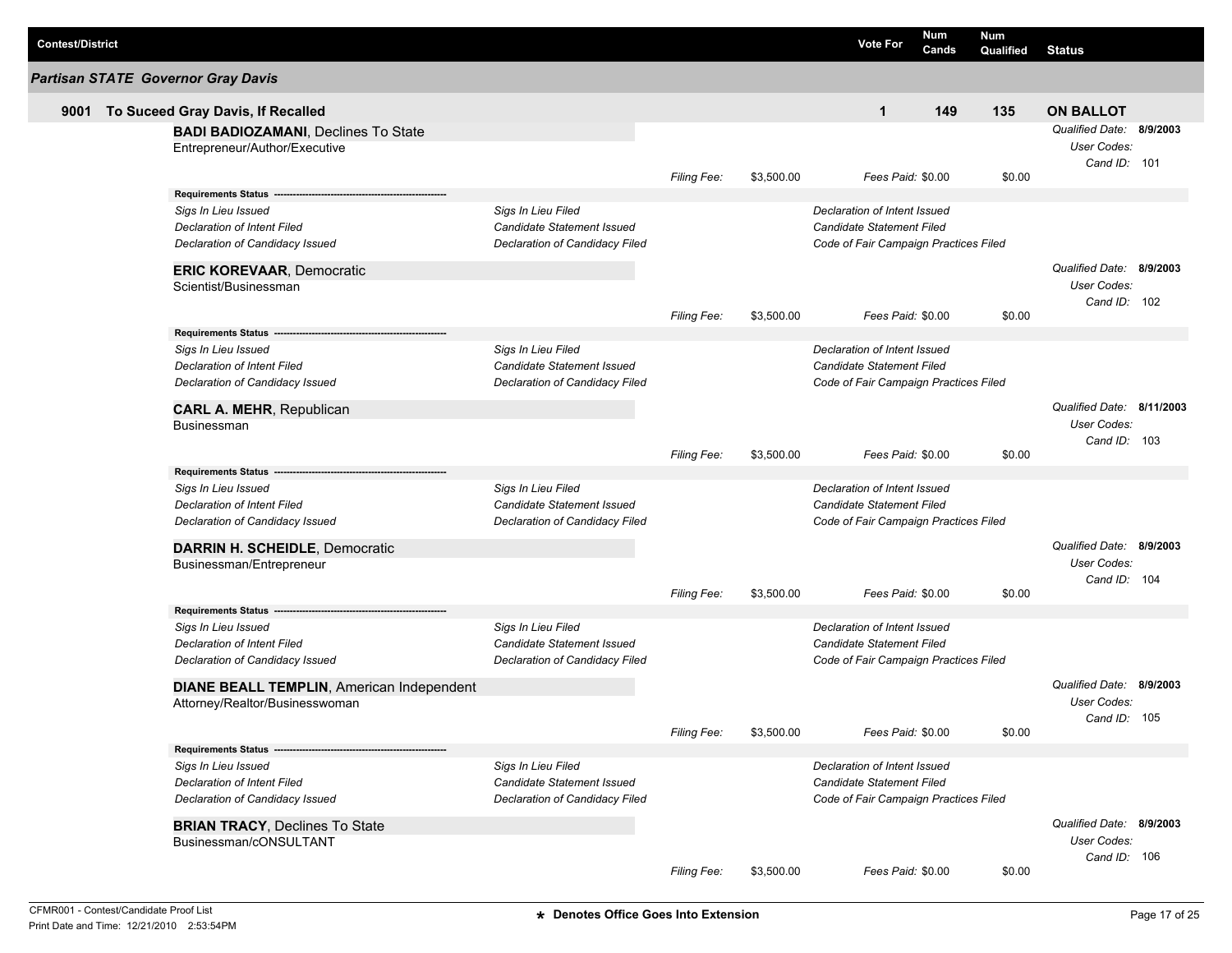| <b>Contest/District</b> |                                                                |                                |                    |            | <b>Vote For</b>                       | Num<br>Cands | <b>Num</b><br>Qualified | <b>Status</b>                                            |  |
|-------------------------|----------------------------------------------------------------|--------------------------------|--------------------|------------|---------------------------------------|--------------|-------------------------|----------------------------------------------------------|--|
|                         | <b>Partisan STATE Governor Gray Davis</b>                      |                                |                    |            |                                       |              |                         |                                                          |  |
| 9001                    | To Suceed Gray Davis, If Recalled                              |                                |                    |            | $\mathbf 1$                           | 149          | 135                     | <b>ON BALLOT</b>                                         |  |
|                         | <b>Requirements Status</b>                                     |                                |                    |            |                                       |              |                         |                                                          |  |
|                         | Sigs In Lieu Issued                                            | Sigs In Lieu Filed             |                    |            | Declaration of Intent Issued          |              |                         |                                                          |  |
|                         | Declaration of Intent Filed                                    | Candidate Statement Issued     |                    |            | <b>Candidate Statement Filed</b>      |              |                         |                                                          |  |
|                         | Declaration of Candidacy Issued                                | Declaration of Candidacy Filed |                    |            | Code of Fair Campaign Practices Filed |              |                         |                                                          |  |
|                         | <b>GEORGE B. SCHWARTZMAN, Declines To State</b><br>Businessman |                                |                    |            |                                       |              |                         | Qualified Date: 8/11/2003<br>User Codes:<br>Cand ID: 107 |  |
|                         |                                                                |                                | <b>Filing Fee:</b> | \$3,500.00 | Fees Paid: \$0.00                     |              | \$0.00                  |                                                          |  |
|                         | <b>Requirements Status</b>                                     |                                |                    |            |                                       |              |                         |                                                          |  |
|                         | Sigs In Lieu Issued                                            | Sigs In Lieu Filed             |                    |            | Declaration of Intent Issued          |              |                         |                                                          |  |
|                         | Declaration of Intent Filed                                    | Candidate Statement Issued     |                    |            | <b>Candidate Statement Filed</b>      |              |                         |                                                          |  |
|                         | Declaration of Candidacy Issued                                | Declaration of Candidacy Filed |                    |            | Code of Fair Campaign Practices Filed |              |                         |                                                          |  |
|                         | <b>WARREN FARRELL, Democratic</b>                              |                                |                    |            |                                       |              |                         | Qualified Date: 8/11/2003                                |  |
|                         | <b>Fathers' Issues Author</b>                                  |                                |                    |            |                                       |              |                         | User Codes:                                              |  |
|                         |                                                                |                                |                    |            |                                       |              |                         | Cand ID: 108                                             |  |
|                         | <b>Requirements Status</b>                                     |                                | <b>Filing Fee:</b> | \$3,500.00 | Fees Paid: \$0.00                     |              | \$0.00                  |                                                          |  |
|                         | Sigs In Lieu Issued                                            | Sigs In Lieu Filed             |                    |            | Declaration of Intent Issued          |              |                         |                                                          |  |
|                         | Declaration of Intent Filed                                    | Candidate Statement Issued     |                    |            | <b>Candidate Statement Filed</b>      |              |                         |                                                          |  |
|                         | Declaration of Candidacy Issued                                | Declaration of Candidacy Filed |                    |            | Code of Fair Campaign Practices Filed |              |                         |                                                          |  |
|                         |                                                                |                                |                    |            |                                       |              |                         | Qualified Date: 8/11/2003                                |  |
|                         | PAUL "CHIP" MAILANDER, Democratic<br><b>Golf Professional</b>  |                                |                    |            |                                       |              |                         | User Codes:                                              |  |
|                         |                                                                |                                |                    |            |                                       |              |                         | Cand ID: 109                                             |  |
|                         |                                                                |                                | <b>Filing Fee:</b> | \$3,500.00 | Fees Paid: \$0.00                     |              | \$0.00                  |                                                          |  |
|                         | <b>Requirements Status</b>                                     |                                |                    |            |                                       |              |                         |                                                          |  |
|                         | Sigs In Lieu Issued                                            | Sigs In Lieu Filed             |                    |            | Declaration of Intent Issued          |              |                         |                                                          |  |
|                         | <b>Declaration of Intent Filed</b>                             | Candidate Statement Issued     |                    |            | <b>Candidate Statement Filed</b>      |              |                         |                                                          |  |
|                         | Declaration of Candidacy Issued                                | Declaration of Candidacy Filed |                    |            | Code of Fair Campaign Practices Filed |              |                         |                                                          |  |
|                         | <b>NATHAN WHITECLOUD WALTON, Declines To State</b>             |                                |                    |            |                                       |              |                         | Qualified Date: 8/11/2003                                |  |
|                         | Student                                                        |                                |                    |            |                                       |              |                         | User Codes:                                              |  |
|                         |                                                                |                                |                    |            |                                       |              |                         | Cand ID: 110                                             |  |
|                         | <b>Requirements Status</b>                                     |                                | <b>Filing Fee:</b> | \$3,500.00 | Fees Paid: \$0.00                     |              | \$0.00                  |                                                          |  |
|                         | Sigs In Lieu Issued                                            | Sigs In Lieu Filed             |                    |            | Declaration of Intent Issued          |              |                         |                                                          |  |
|                         | Declaration of Intent Filed                                    | Candidate Statement Issued     |                    |            | Candidate Statement Filed             |              |                         |                                                          |  |
|                         | Declaration of Candidacy Issued                                | Declaration of Candidacy Filed |                    |            | Code of Fair Campaign Practices Filed |              |                         |                                                          |  |
|                         |                                                                |                                |                    |            |                                       |              |                         | Qualified Date: 8/11/2003                                |  |
|                         | <b>CALVIN Y. LOUIE, Democratic</b><br>CPA                      |                                |                    |            |                                       |              |                         | User Codes:                                              |  |
|                         |                                                                |                                |                    |            |                                       |              |                         | Cand ID: 111                                             |  |
|                         |                                                                |                                | Filing Fee:        | \$3,500.00 | Fees Paid: \$0.00                     |              | \$0.00                  |                                                          |  |
|                         | Requirements Status --                                         |                                |                    |            |                                       |              |                         |                                                          |  |
|                         | Sigs In Lieu Issued                                            | Sigs In Lieu Filed             |                    |            | Declaration of Intent Issued          |              |                         |                                                          |  |
|                         | <b>Declaration of Intent Filed</b>                             | Candidate Statement Issued     |                    |            | <b>Candidate Statement Filed</b>      |              |                         |                                                          |  |
|                         | Declaration of Candidacy Issued                                | Declaration of Candidacy Filed |                    |            | Code of Fair Campaign Practices Filed |              |                         |                                                          |  |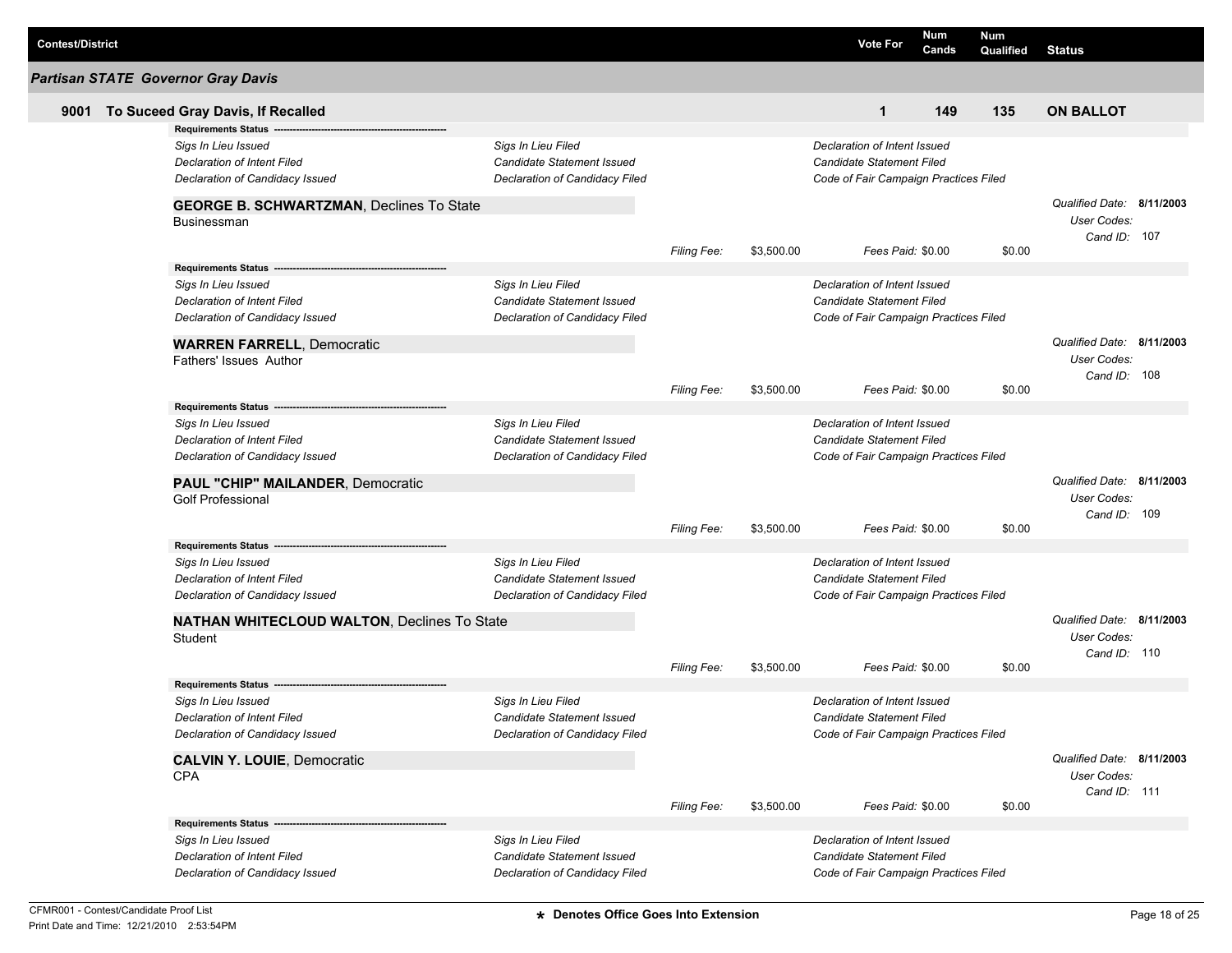| <b>Contest/District</b> |                                                                                                                                                   |                                                                                    |                    |            | <b>Vote For</b>                                                                                           | Num<br>Cands | Num<br>Qualified | <b>Status</b>                                            |  |
|-------------------------|---------------------------------------------------------------------------------------------------------------------------------------------------|------------------------------------------------------------------------------------|--------------------|------------|-----------------------------------------------------------------------------------------------------------|--------------|------------------|----------------------------------------------------------|--|
|                         | <b>Partisan STATE Governor Gray Davis</b>                                                                                                         |                                                                                    |                    |            |                                                                                                           |              |                  |                                                          |  |
| 9001                    | To Suceed Gray Davis, If Recalled                                                                                                                 |                                                                                    |                    |            | 1                                                                                                         | 149          | 135              | <b>ON BALLOT</b>                                         |  |
|                         | <b>DENNIS DUGGAN MC MAHON, Republican</b><br>Banker                                                                                               |                                                                                    |                    |            |                                                                                                           |              |                  | Qualified Date: 8/11/2003<br>User Codes:<br>Cand ID: 112 |  |
|                         |                                                                                                                                                   |                                                                                    | Filing Fee:        | \$3,500.00 | Fees Paid: \$0.00                                                                                         |              | \$0.00           |                                                          |  |
|                         | <b>Requirements Status</b><br>Sigs In Lieu Issued<br>Declaration of Intent Filed<br>Declaration of Candidacy Issued<br>JAMES H. GREEN, Democratic | Sigs In Lieu Filed<br>Candidate Statement Issued<br>Declaration of Candidacy Filed |                    |            | Declaration of Intent Issued<br><b>Candidate Statement Filed</b><br>Code of Fair Campaign Practices Filed |              |                  | Qualified Date: 8/11/2003<br>User Codes:                 |  |
|                         | Firefighter Paramedic/Nurse                                                                                                                       |                                                                                    | <b>Filing Fee:</b> | \$3,500.00 | Fees Paid: \$0.00                                                                                         |              | \$0.00           | Cand ID: 113                                             |  |
|                         | <b>Requirements Status</b>                                                                                                                        |                                                                                    |                    |            |                                                                                                           |              |                  |                                                          |  |
|                         | Sigs In Lieu Issued<br>Declaration of Intent Filed<br>Declaration of Candidacy Issued                                                             | Sigs In Lieu Filed<br>Candidate Statement Issued<br>Declaration of Candidacy Filed |                    |            | Declaration of Intent Issued<br><b>Candidate Statement Filed</b><br>Code of Fair Campaign Practices Filed |              |                  |                                                          |  |
|                         | JOE GUZZARDI, Democratic                                                                                                                          |                                                                                    |                    |            |                                                                                                           |              |                  | Qualified Date: 8/11/2003                                |  |
|                         | Teacher/Journalist                                                                                                                                |                                                                                    | <b>Filing Fee:</b> | \$3,500.00 | Fees Paid: \$0.00                                                                                         |              | \$0.00           | User Codes:<br>Cand ID: 114                              |  |
|                         | <b>Requirements Status</b>                                                                                                                        |                                                                                    |                    |            |                                                                                                           |              |                  |                                                          |  |
|                         | Sigs In Lieu Issued<br>Declaration of Intent Filed<br>Declaration of Candidacy Issued                                                             | Sigs In Lieu Filed<br>Candidate Statement Issued<br>Declaration of Candidacy Filed |                    |            | Declaration of Intent Issued<br><b>Candidate Statement Filed</b><br>Code of Fair Campaign Practices Filed |              |                  |                                                          |  |
|                         | <b>JIM HOFFMANN, Republican</b>                                                                                                                   |                                                                                    |                    |            |                                                                                                           |              |                  | Qualified Date: 8/11/2003                                |  |
|                         | Teacher                                                                                                                                           |                                                                                    | <b>Filing Fee:</b> | \$3,500.00 | Fees Paid: \$0.00                                                                                         |              | \$0.00           | User Codes:<br>Cand ID: 115                              |  |
|                         | <b>Requirements Status</b>                                                                                                                        |                                                                                    |                    |            |                                                                                                           |              |                  |                                                          |  |
|                         | Sigs In Lieu Issued<br>Declaration of Intent Filed<br>Declaration of Candidacy Issued                                                             | Sigs In Lieu Filed<br>Candidate Statement Issued<br>Declaration of Candidacy Filed |                    |            | Declaration of Intent Issued<br><b>Candidate Statement Filed</b><br>Code of Fair Campaign Practices Filed |              |                  |                                                          |  |
|                         | <b>KEVIN RICHTER, Republican</b>                                                                                                                  |                                                                                    |                    |            |                                                                                                           |              |                  | Qualified Date: 8/11/2003                                |  |
|                         | Information Technology Manager                                                                                                                    |                                                                                    | Filing Fee:        | \$3,500.00 | Fees Paid: \$0.00                                                                                         |              | \$0.00           | User Codes:<br>Cand ID: 116                              |  |
|                         | Requirements Status ---                                                                                                                           |                                                                                    |                    |            |                                                                                                           |              |                  |                                                          |  |
|                         | Sigs In Lieu Issued<br>Declaration of Intent Filed<br>Declaration of Candidacy Issued                                                             | Sigs In Lieu Filed<br>Candidate Statement Issued<br>Declaration of Candidacy Filed |                    |            | Declaration of Intent Issued<br><b>Candidate Statement Filed</b><br>Code of Fair Campaign Practices Filed |              |                  |                                                          |  |
|                         | <b>MIKE P. MC CARTHY, Declines To State</b><br><b>Used Car Dealer</b>                                                                             |                                                                                    |                    |            |                                                                                                           |              |                  | Qualified Date: 8/9/2003<br>User Codes:<br>Cand ID: 117  |  |
|                         |                                                                                                                                                   |                                                                                    | Filing Fee:        | \$3,500.00 | Fees Paid: \$0.00                                                                                         |              | \$0.00           |                                                          |  |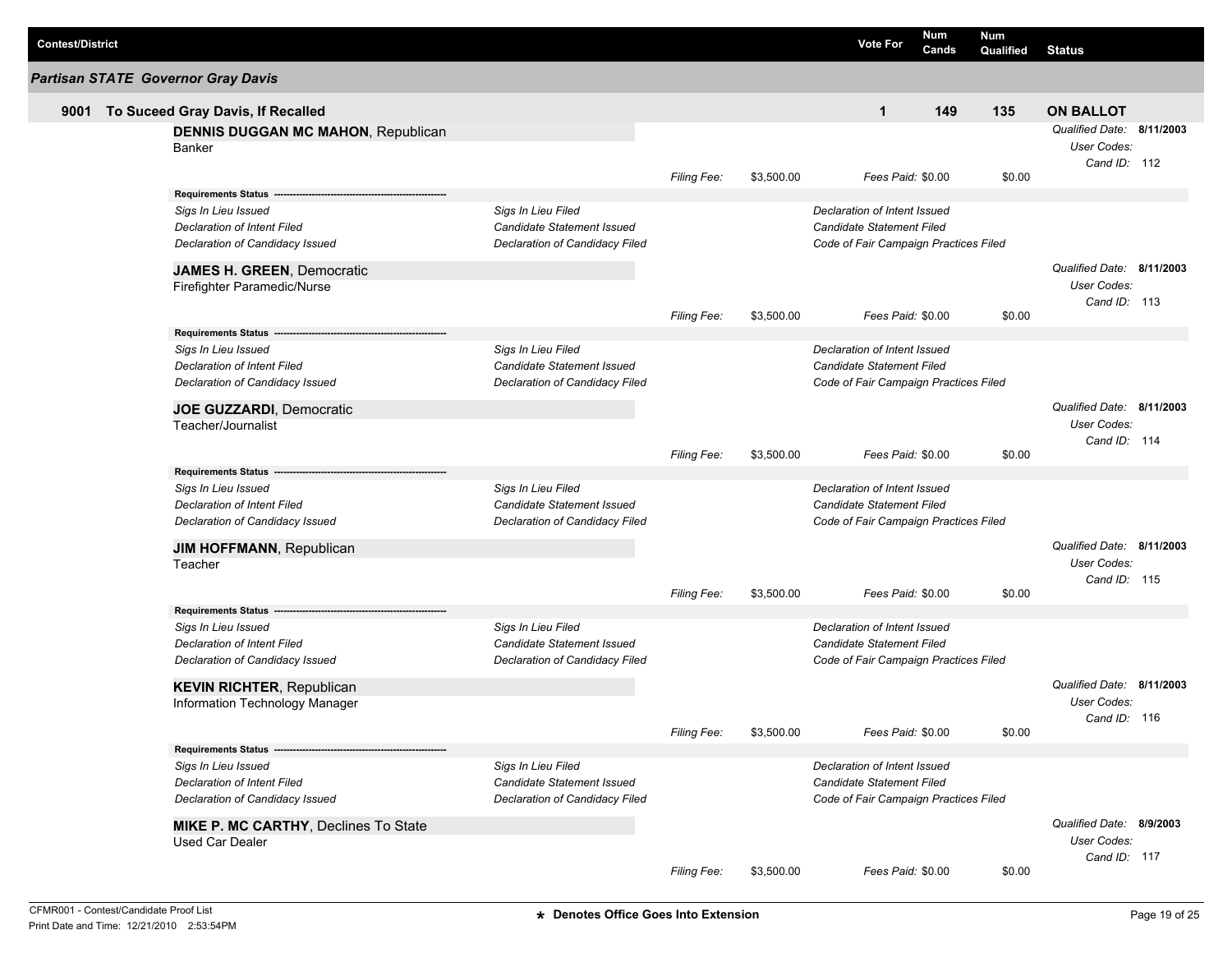| <b>Contest/District</b> |                                                                |                                   |                    |            | <b>Vote For</b>                       | Num<br>Cands | Num<br>Qualified | <b>Status</b>             |  |
|-------------------------|----------------------------------------------------------------|-----------------------------------|--------------------|------------|---------------------------------------|--------------|------------------|---------------------------|--|
|                         | <b>Partisan STATE Governor Gray Davis</b>                      |                                   |                    |            |                                       |              |                  |                           |  |
| 9001                    | To Suceed Gray Davis, If Recalled                              |                                   |                    |            | $\mathbf 1$                           | 149          | 135              | <b>ON BALLOT</b>          |  |
|                         | <b>Requirements Status</b>                                     |                                   |                    |            |                                       |              |                  |                           |  |
|                         | Sigs In Lieu Issued                                            | Sigs In Lieu Filed                |                    |            | Declaration of Intent Issued          |              |                  |                           |  |
|                         | Declaration of Intent Filed                                    | Candidate Statement Issued        |                    |            | Candidate Statement Filed             |              |                  |                           |  |
|                         | Declaration of Candidacy Issued                                | Declaration of Candidacy Filed    |                    |            | Code of Fair Campaign Practices Filed |              |                  |                           |  |
|                         | <b>JOHATHAN MILLER, Democratic</b>                             |                                   |                    |            |                                       |              |                  | Qualified Date: 8/9/2003  |  |
|                         | <b>Small Business Owner</b>                                    |                                   |                    |            |                                       |              |                  | User Codes:               |  |
|                         |                                                                |                                   | Filing Fee:        | \$3,500.00 | Fees Paid: \$0.00                     |              | \$0.00           | Cand ID: 118              |  |
|                         |                                                                |                                   |                    |            |                                       |              |                  |                           |  |
|                         | Sigs In Lieu Issued                                            | Sigs In Lieu Filed                |                    |            | Declaration of Intent Issued          |              |                  |                           |  |
|                         | <b>Declaration of Intent Filed</b>                             | Candidate Statement Issued        |                    |            | Candidate Statement Filed             |              |                  |                           |  |
|                         | Declaration of Candidacy Issued                                | Declaration of Candidacy Filed    |                    |            | Code of Fair Campaign Practices Filed |              |                  |                           |  |
|                         | JOHN J. "JACK" HICKEY, Libertarian                             |                                   |                    |            |                                       |              |                  | Qualified Date: 8/11/2003 |  |
|                         | <b>Healthcare District Director</b>                            |                                   |                    |            |                                       |              |                  | User Codes:               |  |
|                         |                                                                |                                   |                    |            |                                       |              |                  | Cand ID: 119              |  |
|                         |                                                                |                                   | <b>Filing Fee:</b> | \$3,500.00 | Fees Paid: \$0.00                     |              | \$0.00           |                           |  |
|                         | Requirements Status ---                                        |                                   |                    |            |                                       |              |                  |                           |  |
|                         | Sigs In Lieu Issued                                            | Sigs In Lieu Filed                |                    |            | Declaration of Intent Issued          |              |                  |                           |  |
|                         | Declaration of Intent Filed                                    | Candidate Statement Issued        |                    |            | Candidate Statement Filed             |              |                  |                           |  |
|                         | Declaration of Candidacy Issued                                | Declaration of Candidacy Filed    |                    |            | Code of Fair Campaign Practices Filed |              |                  |                           |  |
|                         | <b>BRYAN QUINN, Republican</b>                                 |                                   |                    |            |                                       |              |                  | Qualified Date: 8/9/2003  |  |
|                         | <b>Businessman</b>                                             |                                   |                    |            |                                       |              |                  | User Codes:               |  |
|                         |                                                                |                                   |                    |            |                                       |              |                  | Cand ID: 120              |  |
|                         |                                                                |                                   | <b>Filing Fee:</b> | \$3,500.00 | Fees Paid: \$0.00                     |              | \$0.00           |                           |  |
|                         | <b>Requirements Status</b>                                     | Sigs In Lieu Filed                |                    |            | Declaration of Intent Issued          |              |                  |                           |  |
|                         | Sigs In Lieu Issued                                            | <b>Candidate Statement Issued</b> |                    |            | Candidate Statement Filed             |              |                  |                           |  |
|                         | Declaration of Intent Filed<br>Declaration of Candidacy Issued | Declaration of Candidacy Filed    |                    |            |                                       |              |                  |                           |  |
|                         |                                                                |                                   |                    |            | Code of Fair Campaign Practices Filed |              |                  |                           |  |
|                         | <b>SHARON RUSHFORD, Declines To State</b>                      |                                   |                    |            |                                       |              |                  | Qualified Date: 8/9/2003  |  |
|                         | <b>Businesswoman</b>                                           |                                   |                    |            |                                       |              |                  | User Codes:               |  |
|                         |                                                                |                                   | <b>Filing Fee:</b> | \$3,500.00 | Fees Paid: \$0.00                     |              | \$0.00           | Cand ID: 121              |  |
|                         | <b>Requirements Status</b>                                     |                                   |                    |            |                                       |              |                  |                           |  |
|                         | Sigs In Lieu Issued                                            | Sigs In Lieu Filed                |                    |            | Declaration of Intent Issued          |              |                  |                           |  |
|                         | Declaration of Intent Filed                                    | Candidate Statement Issued        |                    |            | Candidate Statement Filed             |              |                  |                           |  |
|                         | Declaration of Candidacy Issued                                | Declaration of Candidacy Filed    |                    |            | Code of Fair Campaign Practices Filed |              |                  |                           |  |
|                         | <b>DIANA FOSS, Democratic</b>                                  |                                   |                    |            |                                       |              |                  | Qualified Date: 8/11/2003 |  |
|                         | No Ballot Designation                                          |                                   |                    |            |                                       |              |                  | User Codes:               |  |
|                         |                                                                |                                   |                    |            |                                       |              |                  | Cand ID: 122              |  |
|                         |                                                                |                                   | <b>Filing Fee:</b> | \$3,500.00 | Fees Paid: \$0.00                     |              | \$0.00           |                           |  |
|                         |                                                                |                                   |                    |            |                                       |              |                  |                           |  |
|                         | Sigs In Lieu Issued                                            | Sigs In Lieu Filed                |                    |            | Declaration of Intent Issued          |              |                  |                           |  |
|                         | <b>Declaration of Intent Filed</b>                             | Candidate Statement Issued        |                    |            | Candidate Statement Filed             |              |                  |                           |  |
|                         | Declaration of Candidacy Issued                                | Declaration of Candidacy Filed    |                    |            | Code of Fair Campaign Practices Filed |              |                  |                           |  |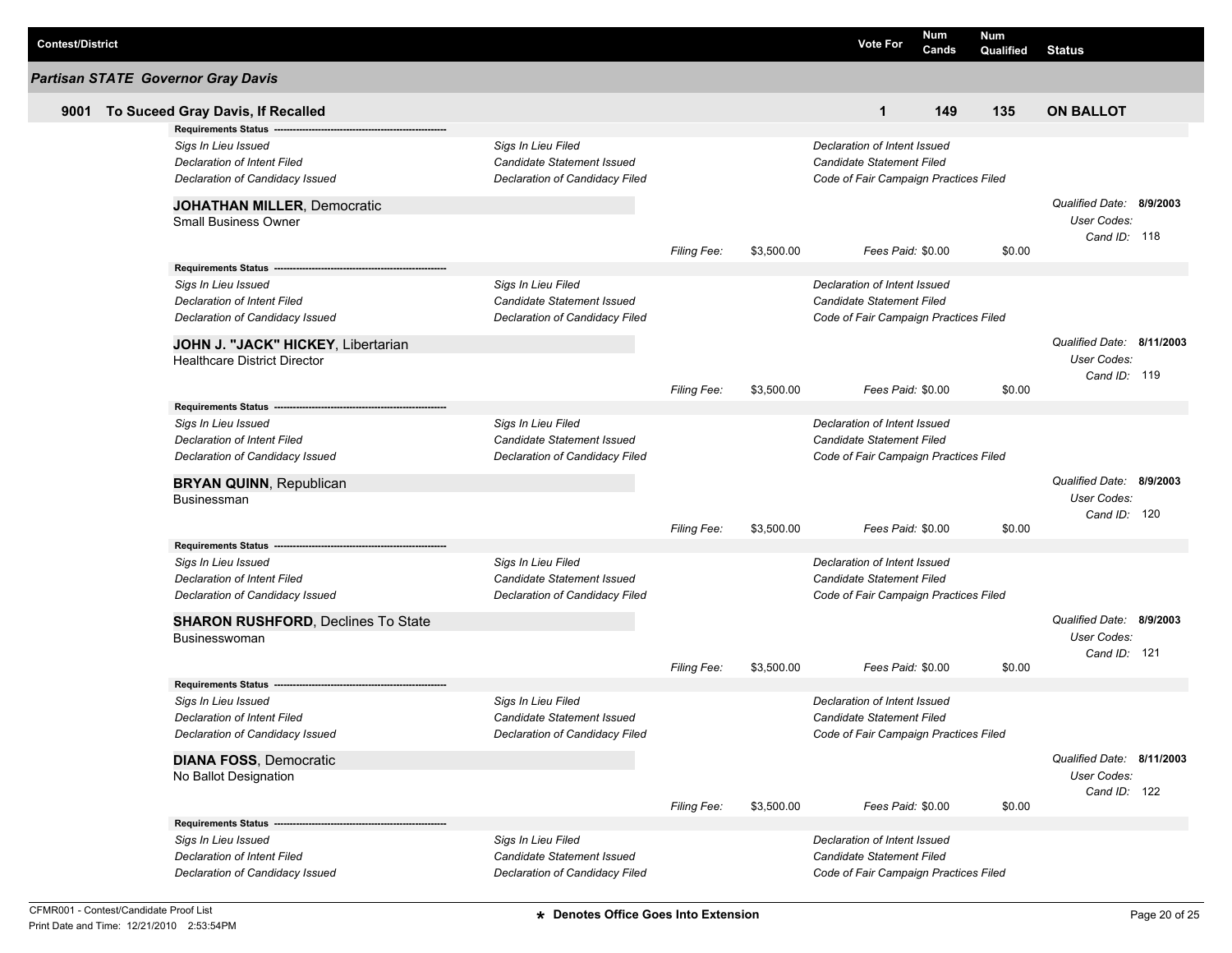| <b>Contest/District</b> |                                                    |                                                  |                    |            | <b>Vote For</b>                       | Num<br>Cands | <b>Num</b><br>Qualified | <b>Status</b>               |  |
|-------------------------|----------------------------------------------------|--------------------------------------------------|--------------------|------------|---------------------------------------|--------------|-------------------------|-----------------------------|--|
|                         | <b>Partisan STATE Governor Gray Davis</b>          |                                                  |                    |            |                                       |              |                         |                             |  |
| 9001                    | To Suceed Gray Davis, If Recalled                  |                                                  |                    |            | $\mathbf{1}$                          | 149          | 135                     | <b>ON BALLOT</b>            |  |
|                         | <b>DICK LANE, Democratic</b>                       |                                                  |                    |            |                                       |              |                         | Qualified Date: 8/11/2003   |  |
|                         | Educator                                           |                                                  |                    |            |                                       |              |                         | User Codes:                 |  |
|                         |                                                    |                                                  |                    |            |                                       |              |                         | Cand ID: 123                |  |
|                         |                                                    |                                                  | Filing Fee:        | \$3,500.00 | Fees Paid: \$0.00                     |              | \$0.00                  |                             |  |
|                         | Requirements Status ---                            |                                                  |                    |            |                                       |              |                         |                             |  |
|                         | Sigs In Lieu Issued                                | Sigs In Lieu Filed                               |                    |            | Declaration of Intent Issued          |              |                         |                             |  |
|                         | <b>Declaration of Intent Filed</b>                 | Candidate Statement Issued                       |                    |            | Candidate Statement Filed             |              |                         |                             |  |
|                         | Declaration of Candidacy Issued                    | Declaration of Candidacy Filed                   |                    |            | Code of Fair Campaign Practices Filed |              |                         |                             |  |
|                         | <b>ROBERT CULLENBINE, Democratic</b>               |                                                  |                    |            |                                       |              |                         | Qualified Date: 8/11/2003   |  |
|                         | Retired Businessman                                |                                                  |                    |            |                                       |              |                         | User Codes:                 |  |
|                         |                                                    |                                                  |                    |            |                                       |              |                         | Cand ID: 124                |  |
|                         |                                                    |                                                  | <b>Filing Fee:</b> | \$3,500.00 | Fees Paid: \$0.00                     |              | \$0.00                  |                             |  |
|                         | Requirements Status --                             |                                                  |                    |            | Declaration of Intent Issued          |              |                         |                             |  |
|                         | Sigs In Lieu Issued<br>Declaration of Intent Filed | Sigs In Lieu Filed<br>Candidate Statement Issued |                    |            | Candidate Statement Filed             |              |                         |                             |  |
|                         | Declaration of Candidacy Issued                    | Declaration of Candidacy Filed                   |                    |            | Code of Fair Campaign Practices Filed |              |                         |                             |  |
|                         |                                                    |                                                  |                    |            |                                       |              |                         |                             |  |
|                         | STEPHEN L. KNAPP, Republican                       |                                                  |                    |            |                                       |              |                         | Qualified Date: 8/11/2003   |  |
|                         | Engineer                                           |                                                  |                    |            |                                       |              |                         | User Codes:                 |  |
|                         |                                                    |                                                  | Filing Fee:        | \$3,500.00 | Fees Paid: \$0.00                     |              | \$0.00                  | Cand ID: 125                |  |
|                         | <b>Requirements Status</b>                         |                                                  |                    |            |                                       |              |                         |                             |  |
|                         | Sigs In Lieu Issued                                | Sigs In Lieu Filed                               |                    |            | Declaration of Intent Issued          |              |                         |                             |  |
|                         | <b>Declaration of Intent Filed</b>                 | <b>Candidate Statement Issued</b>                |                    |            | Candidate Statement Filed             |              |                         |                             |  |
|                         | Declaration of Candidacy Issued                    | Declaration of Candidacy Filed                   |                    |            | Code of Fair Campaign Practices Filed |              |                         |                             |  |
|                         |                                                    |                                                  |                    |            |                                       |              |                         |                             |  |
|                         | <b>DANIEL T. WATTS, Green</b>                      |                                                  |                    |            |                                       |              |                         | Qualified Date: 8/11/2003   |  |
|                         | College Student                                    |                                                  |                    |            |                                       |              |                         | User Codes:<br>Cand ID: 126 |  |
|                         |                                                    |                                                  | Filing Fee:        | \$3,500.00 | Fees Paid: \$0.00                     |              | \$0.00                  |                             |  |
|                         | <b>Requirements Status --</b>                      |                                                  |                    |            |                                       |              |                         |                             |  |
|                         | Sigs In Lieu Issued                                | Sias In Lieu Filed                               |                    |            | Declaration of Intent Issued          |              |                         |                             |  |
|                         | <b>Declaration of Intent Filed</b>                 | <b>Candidate Statement Issued</b>                |                    |            | Candidate Statement Filed             |              |                         |                             |  |
|                         | Declaration of Candidacy Issued                    | Declaration of Candidacy Filed                   |                    |            | Code of Fair Campaign Practices Filed |              |                         |                             |  |
|                         |                                                    |                                                  |                    |            |                                       |              |                         | Qualified Date: 8/11/2003   |  |
|                         | <b>CHUCK WALKER, Republican</b>                    |                                                  |                    |            |                                       |              |                         | User Codes:                 |  |
|                         | <b>Business Intelligence Analyst</b>               |                                                  |                    |            |                                       |              |                         | Cand ID: 127                |  |
|                         |                                                    |                                                  | Filing Fee:        | \$3,500.00 | Fees Paid: \$0.00                     |              | \$0.00                  |                             |  |
|                         | Requirements Status ---                            |                                                  |                    |            |                                       |              |                         |                             |  |
|                         | Sigs In Lieu Issued                                | Sigs In Lieu Filed                               |                    |            | Declaration of Intent Issued          |              |                         |                             |  |
|                         | <b>Declaration of Intent Filed</b>                 | <b>Candidate Statement Issued</b>                |                    |            | Candidate Statement Filed             |              |                         |                             |  |
|                         | Declaration of Candidacy Issued                    | Declaration of Candidacy Filed                   |                    |            | Code of Fair Campaign Practices Filed |              |                         |                             |  |
|                         | <b>IVAN A. HALL, Green</b>                         |                                                  |                    |            |                                       |              |                         | Qualified Date: 8/11/2003   |  |
|                         | <b>Custom Denture Manufacturer</b>                 |                                                  |                    |            |                                       |              |                         | User Codes:                 |  |
|                         |                                                    |                                                  |                    |            |                                       |              |                         | Cand ID: 128                |  |
|                         |                                                    |                                                  | Filing Fee:        | \$3,500.00 | Fees Paid: \$0.00                     |              | \$0.00                  |                             |  |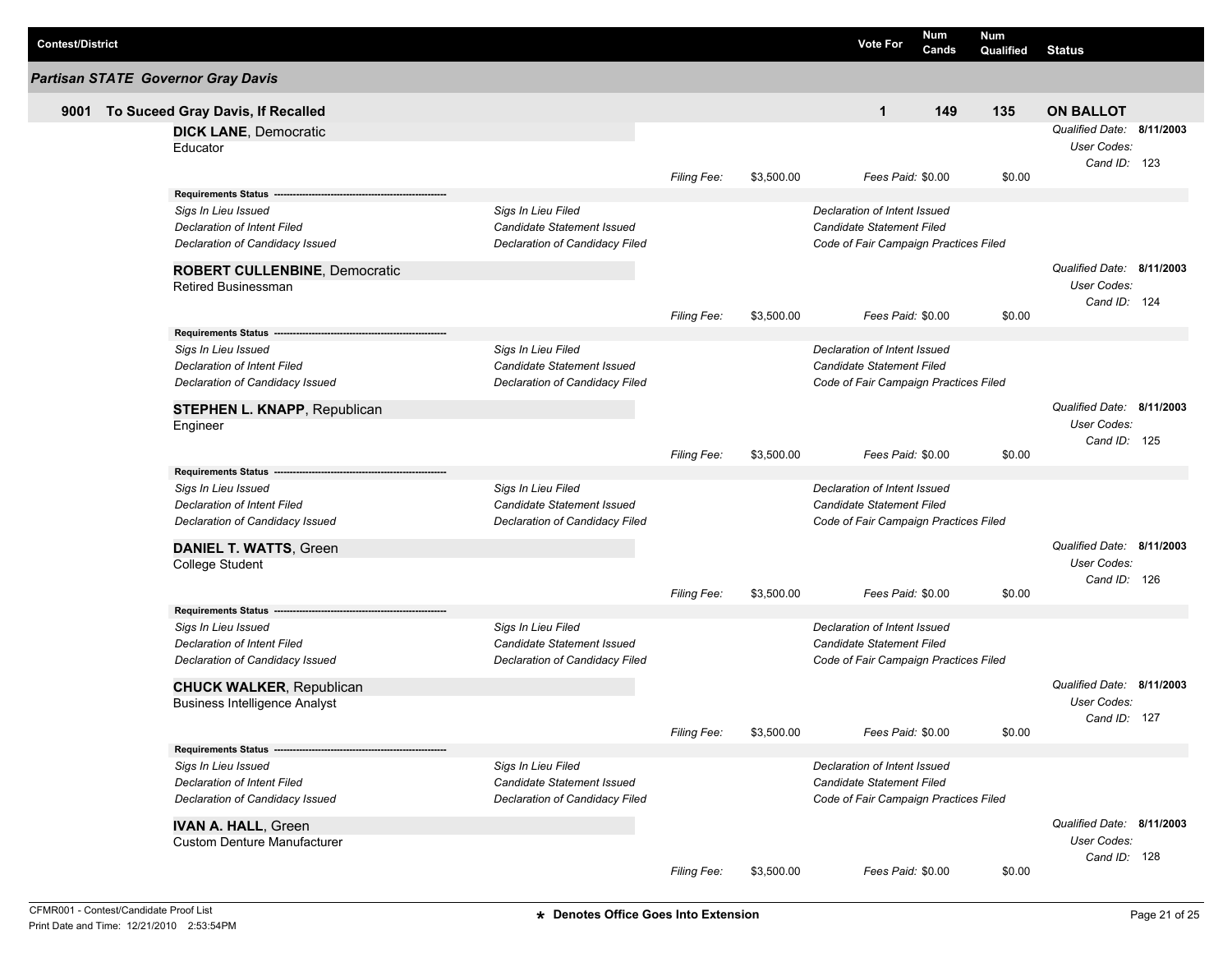| <b>Contest/District</b> |                                                                                                                            |                                                                                    |                    |            | <b>Vote For</b>                                                                                    | Num<br>Cands | Num<br>Qualified | <b>Status</b>                                                   |  |
|-------------------------|----------------------------------------------------------------------------------------------------------------------------|------------------------------------------------------------------------------------|--------------------|------------|----------------------------------------------------------------------------------------------------|--------------|------------------|-----------------------------------------------------------------|--|
|                         | <b>Partisan STATE Governor Gray Davis</b>                                                                                  |                                                                                    |                    |            |                                                                                                    |              |                  |                                                                 |  |
| 9001                    | To Suceed Gray Davis, If Recalled                                                                                          |                                                                                    |                    |            | $\mathbf{1}$                                                                                       | 149          | 135              | <b>ON BALLOT</b>                                                |  |
|                         | <b>Requirements Status</b>                                                                                                 |                                                                                    |                    |            |                                                                                                    |              |                  |                                                                 |  |
|                         | Sigs In Lieu Issued<br>Declaration of Intent Filed<br>Declaration of Candidacy Issued                                      | Sigs In Lieu Filed<br>Candidate Statement Issued<br>Declaration of Candidacy Filed |                    |            | Declaration of Intent Issued<br>Candidate Statement Filed<br>Code of Fair Campaign Practices Filed |              |                  |                                                                 |  |
|                         | VIK S. BAJWA, Democratic<br>Businessman/Father/Entrepreneur                                                                |                                                                                    |                    |            |                                                                                                    |              |                  | Qualified Date: 8/9/2003<br><b>User Codes:</b><br>Cand ID: 129  |  |
|                         |                                                                                                                            |                                                                                    | Filing Fee:        | \$3,500.00 | Fees Paid: \$0.00                                                                                  |              | \$0.00           |                                                                 |  |
|                         | Requirements Status ---                                                                                                    |                                                                                    |                    |            |                                                                                                    |              |                  |                                                                 |  |
|                         | Sigs In Lieu Issued<br><b>Declaration of Intent Filed</b><br>Declaration of Candidacy Issued                               | Sigs In Lieu Filed<br>Candidate Statement Issued<br>Declaration of Candidacy Filed |                    |            | Declaration of Intent Issued<br>Candidate Statement Filed<br>Code of Fair Campaign Practices Filed |              |                  |                                                                 |  |
|                         | <b>DORENE MUSILLI, Republican</b><br>Parent/Businesswoman                                                                  |                                                                                    | Filing Fee:        | \$3,500.00 | Fees Paid: \$0.00                                                                                  |              | \$0.00           | Qualified Date: 8/11/2003<br>User Codes:<br>Cand ID: 130        |  |
|                         | <b>Requirements Status</b>                                                                                                 |                                                                                    |                    |            |                                                                                                    |              |                  |                                                                 |  |
|                         | Sigs In Lieu Issued<br>Declaration of Intent Filed<br>Declaration of Candidacy Issued                                      | Sigs In Lieu Filed<br>Candidate Statement Issued<br>Declaration of Candidacy Filed |                    |            | Declaration of Intent Issued<br>Candidate Statement Filed<br>Code of Fair Campaign Practices Filed |              |                  |                                                                 |  |
|                         | <b>MICHAEL CHELI, Declines To State</b><br>Businessman                                                                     |                                                                                    | Filing Fee:        | \$3,500.00 | Fees Paid: \$0.00                                                                                  |              | \$0.00           | Qualified Date: 8/9/2003<br><b>User Codes:</b><br>Cand ID: 131  |  |
|                         | <b>Requirements Status --</b>                                                                                              |                                                                                    |                    |            |                                                                                                    |              |                  |                                                                 |  |
|                         | Sigs In Lieu Issued<br><b>Declaration of Intent Filed</b><br>Declaration of Candidacy Issued                               | Sigs In Lieu Filed<br>Candidate Statement Issued<br>Declaration of Candidacy Filed |                    |            | Declaration of Intent Issued<br>Candidate Statement Filed<br>Code of Fair Campaign Practices Filed |              |                  |                                                                 |  |
|                         | <b>EDWARD "ED" KENNEDY, Democratic</b><br>Businessman/Educator                                                             |                                                                                    |                    |            |                                                                                                    |              |                  | Qualified Date: 8/11/2003<br><b>User Codes:</b><br>Cand ID: 132 |  |
|                         |                                                                                                                            |                                                                                    | <b>Filing Fee:</b> | \$3,500.00 | Fees Paid: \$0.00                                                                                  |              | \$0.00           |                                                                 |  |
|                         | <b>Requirements Status</b><br>Sigs In Lieu Issued<br><b>Declaration of Intent Filed</b><br>Declaration of Candidacy Issued | Sigs In Lieu Filed<br>Candidate Statement Issued<br>Declaration of Candidacy Filed |                    |            | Declaration of Intent Issued<br>Candidate Statement Filed<br>Code of Fair Campaign Practices Filed |              |                  |                                                                 |  |
|                         | <b>B. E. SMITH, Declines To State</b><br>Lecturer                                                                          |                                                                                    | <b>Filing Fee:</b> | \$3,500.00 | Fees Paid: \$0.00                                                                                  |              | \$0.00           | Qualified Date: 8/11/2003<br>User Codes:<br>Cand ID: 133        |  |
|                         |                                                                                                                            |                                                                                    |                    |            |                                                                                                    |              |                  |                                                                 |  |
|                         | Sigs In Lieu Issued<br><b>Declaration of Intent Filed</b><br>Declaration of Candidacy Issued                               | Sigs In Lieu Filed<br>Candidate Statement Issued<br>Declaration of Candidacy Filed |                    |            | Declaration of Intent Issued<br>Candidate Statement Filed<br>Code of Fair Campaign Practices Filed |              |                  |                                                                 |  |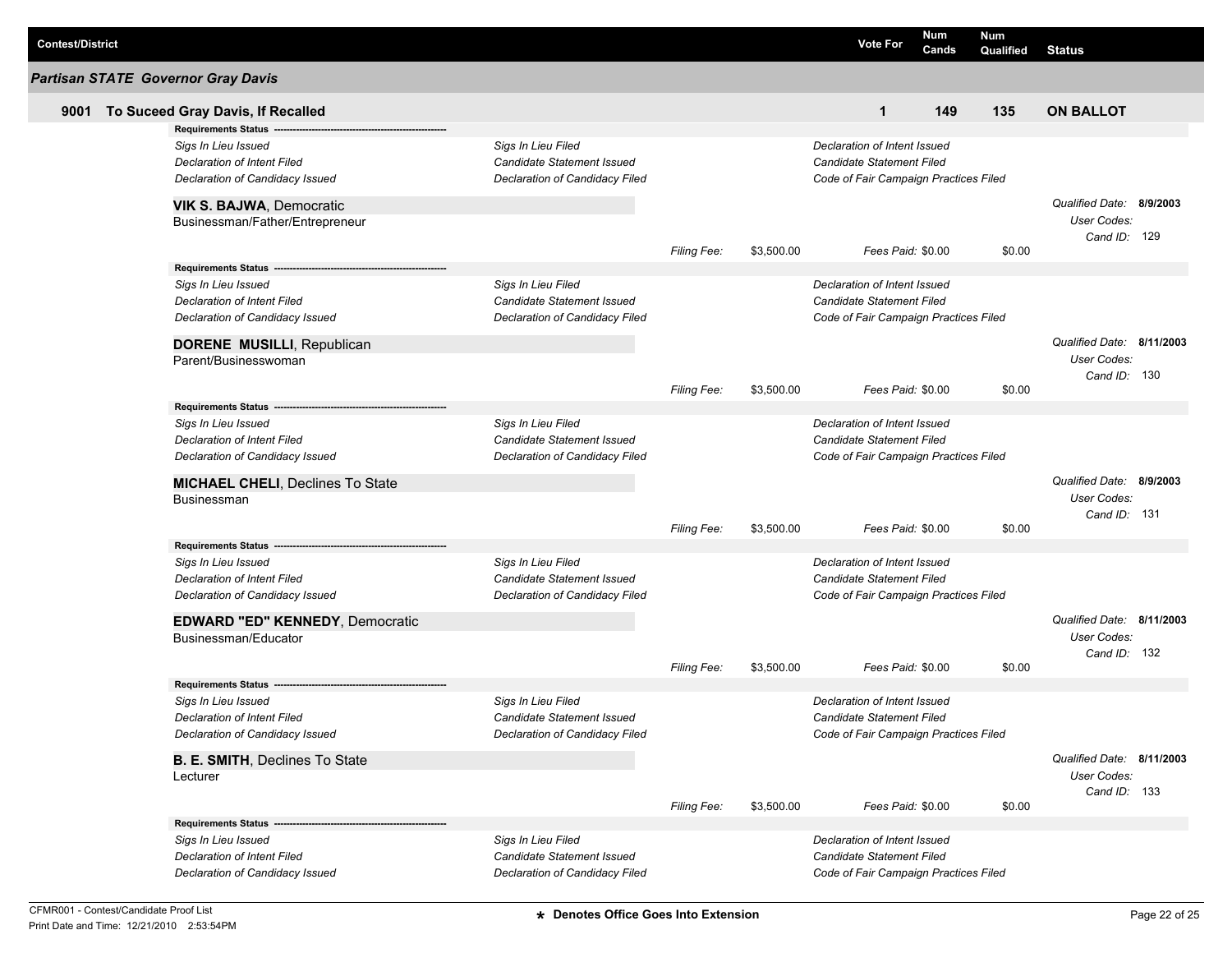| <b>Partisan STATE Governor Gray Davis</b>                                                                                                                                                                        |            |                                                                                                           |        |                                                                 |  |
|------------------------------------------------------------------------------------------------------------------------------------------------------------------------------------------------------------------|------------|-----------------------------------------------------------------------------------------------------------|--------|-----------------------------------------------------------------|--|
|                                                                                                                                                                                                                  |            |                                                                                                           |        |                                                                 |  |
| To Suceed Gray Davis, If Recalled<br>9001                                                                                                                                                                        |            | 149<br>$\mathbf{1}$                                                                                       | 135    | <b>ON BALLOT</b>                                                |  |
| FRANK A. MACALUSO, JR., Democratic<br>Physician/Medical Doctor                                                                                                                                                   |            |                                                                                                           |        | Qualified Date: 8/11/2003<br><b>User Codes:</b><br>Cand ID: 134 |  |
| <b>Filing Fee:</b>                                                                                                                                                                                               | \$3,500.00 | Fees Paid: \$0.00                                                                                         | \$0.00 |                                                                 |  |
| <b>Requirements Status</b><br>Sigs In Lieu Filed<br>Sigs In Lieu Issued<br>Declaration of Intent Filed<br>Candidate Statement Issued<br>Declaration of Candidacy Issued<br>Declaration of Candidacy Filed        |            | Declaration of Intent Issued<br>Candidate Statement Filed<br>Code of Fair Campaign Practices Filed        |        |                                                                 |  |
| TOM MC CLINTOCK, Republican<br><b>State Senator</b>                                                                                                                                                              |            |                                                                                                           |        | Qualified Date: 8/11/2003<br>User Codes:<br>Cand ID: 135        |  |
| <b>Filing Fee:</b>                                                                                                                                                                                               | \$3,500.00 | Fees Paid: \$0.00                                                                                         | \$0.00 |                                                                 |  |
| <b>Requirements Status</b><br>Sigs In Lieu Filed<br>Sigs In Lieu Issued<br>Candidate Statement Issued<br>Declaration of Intent Filed<br>Declaration of Candidacy Filed<br>Declaration of Candidacy Issued        |            | Declaration of Intent Issued<br><b>Candidate Statement Filed</b><br>Code of Fair Campaign Practices Filed |        |                                                                 |  |
| <b>DOUGLAS ANDERSON, Republican</b><br>Mortgage Broker<br><b>Filing Fee:</b>                                                                                                                                     | \$3,500.00 | Fees Paid: \$0.00                                                                                         | \$0.00 | Qualified Date: 8/9/2003<br>User Codes:<br>Cand ID: 136         |  |
| <b>Requirements Status</b>                                                                                                                                                                                       |            |                                                                                                           |        |                                                                 |  |
| Sigs In Lieu Filed<br>Sigs In Lieu Issued<br>Candidate Statement Issued<br>Declaration of Intent Filed<br>Declaration of Candidacy Issued<br>Declaration of Candidacy Filed                                      |            | Declaration of Intent Issued<br>Candidate Statement Filed<br>Code of Fair Campaign Practices Filed        |        |                                                                 |  |
| <b>MIKE SCHMIER, Democratic</b>                                                                                                                                                                                  |            |                                                                                                           |        | Qualified Date: 8/11/2003                                       |  |
| Attorney<br><b>Filing Fee:</b>                                                                                                                                                                                   | \$3,500.00 | Fees Paid: \$0.00                                                                                         | \$0.00 | User Codes:<br>Cand ID: 137                                     |  |
| <b>Requirements Status</b>                                                                                                                                                                                       |            |                                                                                                           |        |                                                                 |  |
| Sigs In Lieu Filed<br>Sigs In Lieu Issued<br>Candidate Statement Issued<br>Declaration of Intent Filed<br>Declaration of Candidacy Issued<br>Declaration of Candidacy Filed                                      |            | Declaration of Intent Issued<br><b>Candidate Statement Filed</b><br>Code of Fair Campaign Practices Filed |        |                                                                 |  |
| <b>SCOTT A. MEDNICK, Democratic</b><br><b>Business Executive</b>                                                                                                                                                 |            |                                                                                                           |        | Qualified Date: 8/11/2003<br>User Codes:                        |  |
| Filing Fee:                                                                                                                                                                                                      | \$3,500.00 | Fees Paid: \$0.00                                                                                         | \$0.00 | Cand ID: 138                                                    |  |
| <b>Requirements Status</b><br>Sigs In Lieu Filed<br>Sigs In Lieu Issued<br><b>Declaration of Intent Filed</b><br>Candidate Statement Issued<br>Declaration of Candidacy Issued<br>Declaration of Candidacy Filed |            | Declaration of Intent Issued<br><b>Candidate Statement Filed</b><br>Code of Fair Campaign Practices Filed |        |                                                                 |  |
| <b>IRIS ADAM, Natural Law</b><br><b>Business Analyst</b><br>Filing Fee:                                                                                                                                          | \$3,500.00 | Fees Paid: \$0.00                                                                                         | \$0.00 | Qualified Date: 8/11/2003<br>User Codes:<br>Cand ID: 139        |  |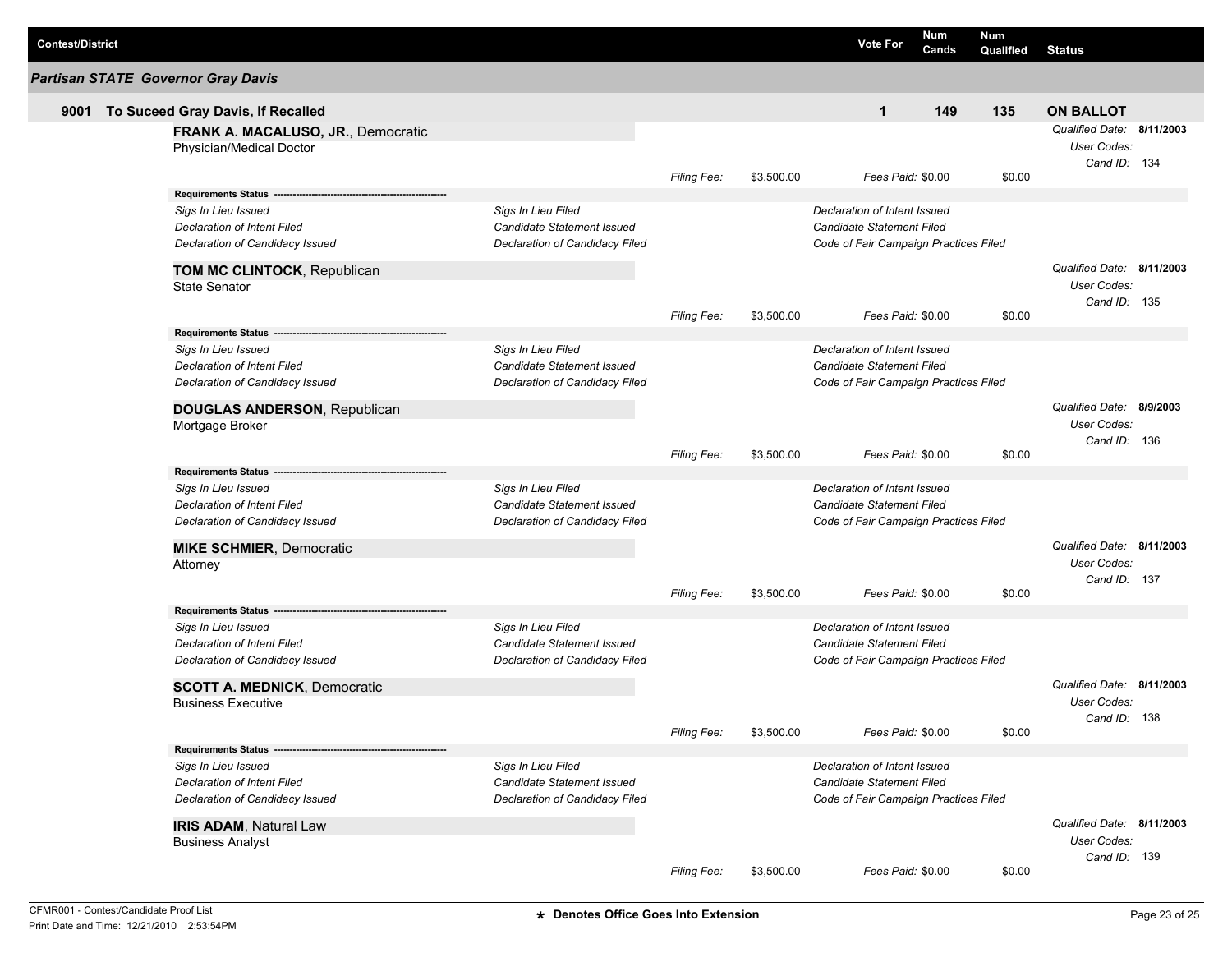| <b>Contest/District</b> |                                                          |                                |                    |            | <b>Vote For</b>                       | Num<br>Cands | <b>Num</b><br>Qualified | <b>Status</b>                                            |  |
|-------------------------|----------------------------------------------------------|--------------------------------|--------------------|------------|---------------------------------------|--------------|-------------------------|----------------------------------------------------------|--|
|                         | <b>Partisan STATE Governor Gray Davis</b>                |                                |                    |            |                                       |              |                         |                                                          |  |
| 9001                    | To Suceed Gray Davis, If Recalled                        |                                |                    |            | $\mathbf{1}$                          | 149          | 135                     | <b>ON BALLOT</b>                                         |  |
|                         | <b>Requirements Status</b>                               |                                |                    |            |                                       |              |                         |                                                          |  |
|                         | Sigs In Lieu Issued                                      | Sigs In Lieu Filed             |                    |            | Declaration of Intent Issued          |              |                         |                                                          |  |
|                         | Declaration of Intent Filed                              | Candidate Statement Issued     |                    |            | <b>Candidate Statement Filed</b>      |              |                         |                                                          |  |
|                         | Declaration of Candidacy Issued                          | Declaration of Candidacy Filed |                    |            | Code of Fair Campaign Practices Filed |              |                         |                                                          |  |
|                         | JACK LOYD GRISHAM, Declines To State<br>Musician/Laborer |                                |                    |            |                                       |              |                         | Qualified Date: 8/11/2003<br>User Codes:<br>Cand ID: 140 |  |
|                         |                                                          |                                | Filing Fee:        | \$3,500.00 | Fees Paid: \$0.00                     |              | \$0.00                  |                                                          |  |
|                         | Requirements Status ----                                 |                                |                    |            |                                       |              |                         |                                                          |  |
|                         | Sigs In Lieu Issued                                      | Sigs In Lieu Filed             |                    |            | Declaration of Intent Issued          |              |                         |                                                          |  |
|                         | Declaration of Intent Filed                              | Candidate Statement Issued     |                    |            | <b>Candidate Statement Filed</b>      |              |                         |                                                          |  |
|                         | Declaration of Candidacy Issued                          | Declaration of Candidacy Filed |                    |            | Code of Fair Campaign Practices Filed |              |                         |                                                          |  |
|                         | <b>ART BROWN, Democratic</b><br>Film Writer/Director     |                                |                    |            |                                       |              |                         | Qualified Date: 8/11/2003<br>User Codes:<br>Cand ID: 141 |  |
|                         |                                                          |                                | <b>Filing Fee:</b> | \$3,500.00 | Fees Paid: \$0.00                     |              | \$0.00                  |                                                          |  |
|                         | Requirements Status -                                    |                                |                    |            |                                       |              |                         |                                                          |  |
|                         | Sigs In Lieu Issued                                      | Sigs In Lieu Filed             |                    |            | Declaration of Intent Issued          |              |                         |                                                          |  |
|                         | Declaration of Intent Filed                              | Candidate Statement Issued     |                    |            | <b>Candidate Statement Filed</b>      |              |                         |                                                          |  |
|                         | Declaration of Candidacy Issued                          | Declaration of Candidacy Filed |                    |            | Code of Fair Campaign Practices Filed |              |                         |                                                          |  |
|                         | JEFFREY L. MOCK, Republican                              |                                |                    |            |                                       |              |                         | Qualified Date: 8/11/2003                                |  |
|                         | <b>Business Owner</b>                                    |                                |                    |            |                                       |              |                         | User Codes:                                              |  |
|                         |                                                          |                                |                    |            |                                       |              |                         | Cand ID: 142                                             |  |
|                         |                                                          |                                | <b>Filing Fee:</b> | \$3,500.00 | Fees Paid: \$0.00                     |              | \$0.00                  |                                                          |  |
|                         | <b>Requirements Status</b>                               |                                |                    |            |                                       |              |                         |                                                          |  |
|                         | Sigs In Lieu Issued                                      | Sigs In Lieu Filed             |                    |            | Declaration of Intent Issued          |              |                         |                                                          |  |
|                         | Declaration of Intent Filed                              | Candidate Statement Issued     |                    |            | <b>Candidate Statement Filed</b>      |              |                         |                                                          |  |
|                         | Declaration of Candidacy Issued                          | Declaration of Candidacy Filed |                    |            | Code of Fair Campaign Practices Filed |              |                         |                                                          |  |
|                         | <b>GARRETT GRUENER, Democratic</b>                       |                                |                    |            |                                       |              |                         | Qualified Date: 8/12/2003                                |  |
|                         | Hi-Tech Entreprenuer                                     |                                |                    |            |                                       |              |                         | User Codes:                                              |  |
|                         |                                                          |                                | <b>Filing Fee:</b> | \$3,500.00 | Fees Paid: \$0.00                     |              | \$0.00                  | Cand ID: 143                                             |  |
|                         | <b>Requirements Status</b>                               |                                |                    |            |                                       |              |                         |                                                          |  |
|                         | Sigs In Lieu Issued                                      | Sigs In Lieu Filed             |                    |            | Declaration of Intent Issued          |              |                         |                                                          |  |
|                         | Declaration of Intent Filed                              | Candidate Statement Issued     |                    |            | <b>Candidate Statement Filed</b>      |              |                         |                                                          |  |
|                         | Declaration of Candidacy Issued                          | Declaration of Candidacy Filed |                    |            | Code of Fair Campaign Practices Filed |              |                         |                                                          |  |
|                         | JON W. ZELLHOEFER, Republican                            |                                |                    |            |                                       |              |                         | Qualified Date: 8/12/2003                                |  |
|                         | Energy Consultant/Entrepreneur                           |                                |                    |            |                                       |              |                         | User Codes:                                              |  |
|                         |                                                          |                                |                    |            |                                       |              |                         | Cand ID: 144                                             |  |
|                         |                                                          |                                | Filing Fee:        | \$3,500.00 | Fees Paid: \$0.00                     |              | \$0.00                  |                                                          |  |
|                         |                                                          |                                |                    |            |                                       |              |                         |                                                          |  |
|                         | Sigs In Lieu Issued                                      | Sigs In Lieu Filed             |                    |            | Declaration of Intent Issued          |              |                         |                                                          |  |
|                         | <b>Declaration of Intent Filed</b>                       | Candidate Statement Issued     |                    |            | <b>Candidate Statement Filed</b>      |              |                         |                                                          |  |
|                         | Declaration of Candidacy Issued                          | Declaration of Candidacy Filed |                    |            | Code of Fair Campaign Practices Filed |              |                         |                                                          |  |